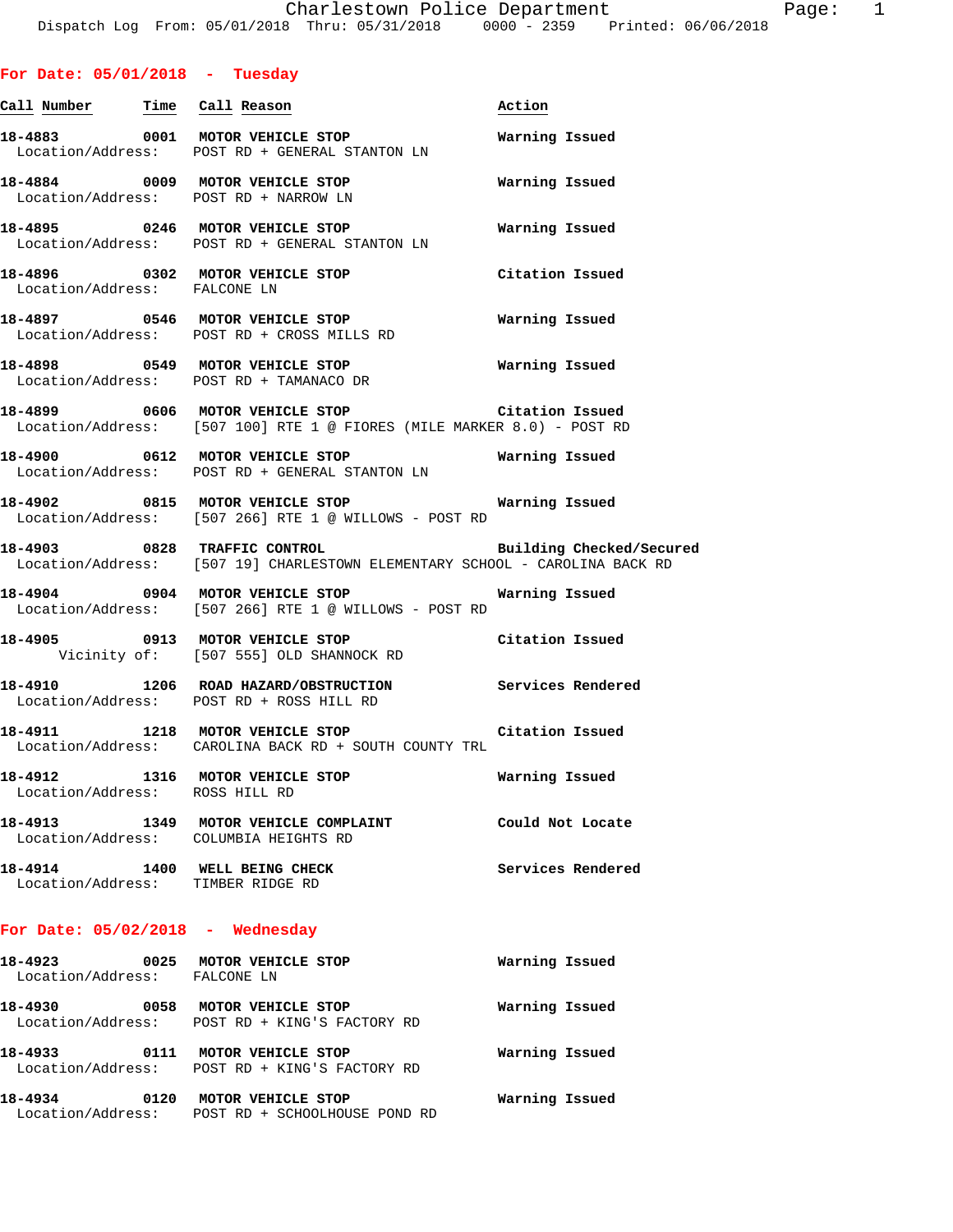**18-4937 0142 MOTOR VEHICLE STOP No Action Required**  Location/Address: POST RD + LAKESIDE DR **18-4947 0213 MVA - Minor Arrest(s) Made**  Location/Address: [507 389] SHANNOCK RD Refer To Incident: 18-131-OF Refer To Accident: 18-54-AC Refer To Arrest: 18-83-AR Arrest: GILLOOLY, JASON E Address: 77 COLUMBIA HEIGHTS RD CHARLESTOWN, RI Age: 24 Charges: DUI/DRUGS/ALCOHOL/1ST OFFENSE - B.A.C. UNKNOWN Refusal to Submit to Chemical Test - 1st Violation **18-4948 0457 TRANSPORT Services Rendered**  Location/Address: OLD POST RD **18-4949 0610 ALARM, BURGLAR Building Checked/Secured**  Location/Address: [507 660] AB HOXIE - OLD POST RD **18-4950 0813 ALARM, CO DETECTOR False Alarm**  Location/Address: OLD POST RD **18-4952 1059 ALARM, BURGLAR False Alarm**  Location/Address: HILLCREST DR **18-4953 1309 COMPLAINT No Action Required**  Location/Address: [507 642] CHARLESTOWN POLICE DEPARTMENT - OLD POST RD **18-4954 1348 ALARM, BURGLAR False Alarm**  Location/Address: DOWD DR **18-4955 1401 FOLLOW-UP INVESTIGATION Investigated**  Location/Address: ROSS HILL RD Refer To Incident: 18-132-OF **18-4956 1415 LARCENY Report Taken**  Location/Address: [507 854] WINDSWEPT INN - PROSSER TRL Refer To Incident: 18-133-OF **18-4958 1431 MVA - Minor Report Taken**  Location/Address: [507 38] CHARLESTOWN POST OFFICE - OLD POST RD Refer To Incident: 18-134-OF **18-4959 1636 ROAD HAZARD/OBSTRUCTION Removed Hazard**  Location/Address: POST RD + WILDFLOWER RD **18-4960 1649 MOTOR VEHICLE STOP Warning Issued**  Location/Address: [507 261] RTE 1 @ STATE GARAGE (MILE MARKER 9.6) - POST RD **18-4962 1713 MOTOR VEHICLE STOP Citation Issued**  Location/Address: POST RD + PROSSER TRL **18-4964 1747 MOTOR VEHICLE STOP Warning Issued**  Location/Address: [507 258] RTE 1 @ SOUTH KINGSTOWN LINE (MM 11.4) - POST RD **18-4965 1842 SUSPICIOUS ACTIVITY/VEHICLE Investigated**  Location/Address: [507 219] SHELTER COVE MARINA - CHARLESTOWN BEACH RD **18-4966 1853 OFFICER WANTED Transported to Hospital**  Location/Address: [507 642] CHARLESTOWN POLICE DEPARTMENT - OLD POST RD **18-4968 2109 SUSPICIOUS ACTIVITY/VEHICLE Investigated**  Vicinity of: KLONDIKE RD

**18-4970 2156 MOTOR VEHICLE STOP Warning Issued**  Location/Address: POST RD + PROSSER TRL **18-4971 2203 MOTOR VEHICLE STOP Warning Issued** 

Location/Address: POST RD + TAMANACO DR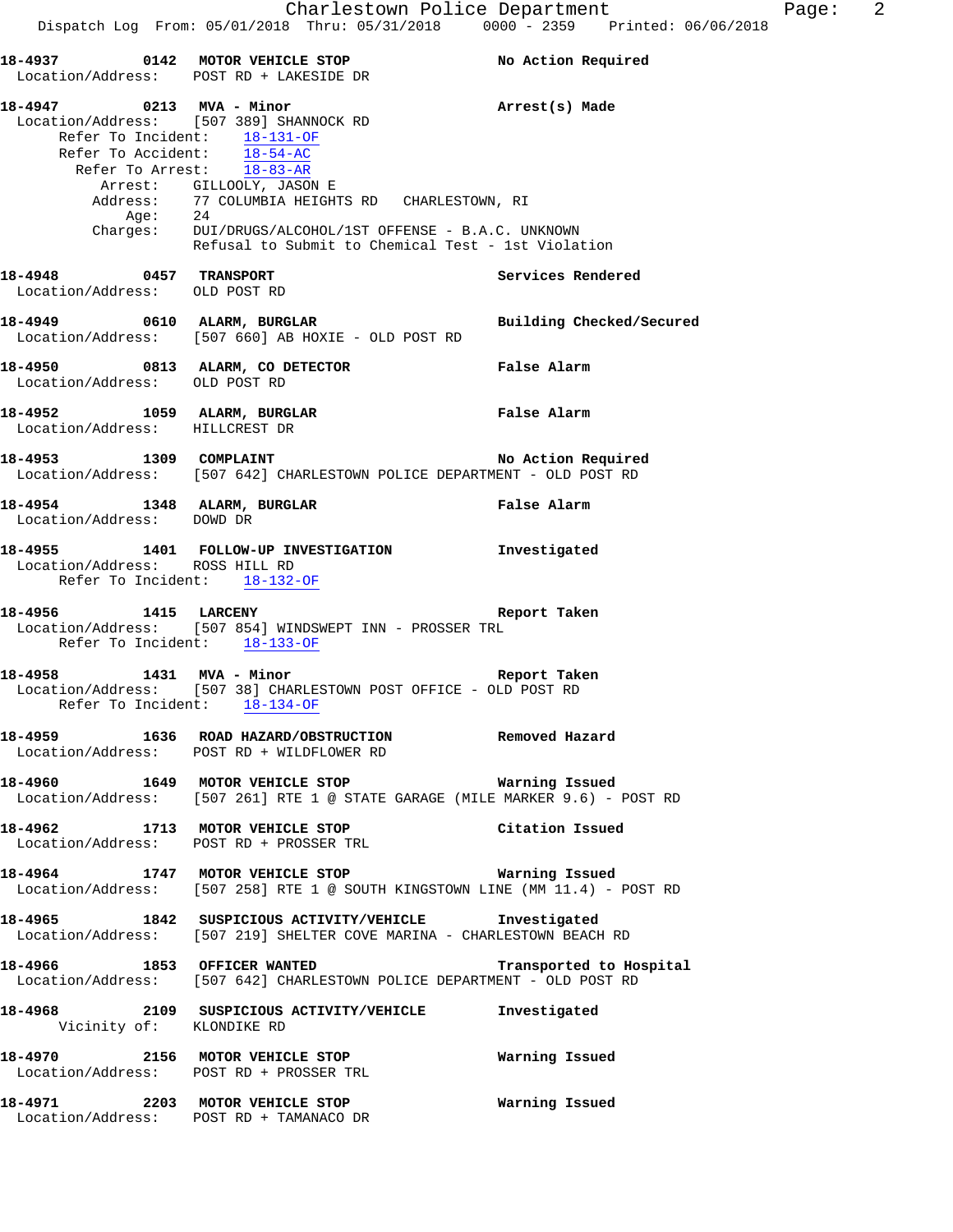# **For Date: 05/03/2018 - Thursday**

|                                 | 18-4975 0041 MOTOR VEHICLE STOP<br>Location/Address: POST RD + HOXSIE AVE                                                            | No Action Required |
|---------------------------------|--------------------------------------------------------------------------------------------------------------------------------------|--------------------|
| Location/Address: SHIRLEY DR    | 18-4981 0129 HOUSE CHECK                                                                                                             | No Action Required |
|                                 | Location/Address: POST RD + WILDFLOWER RD                                                                                            |                    |
|                                 | 18-4982 0201 HOUSE CHECK<br>Location/Address: SEA VIEW DR                                                                            | No Action Required |
|                                 | 18-4993 0355 HOUSE CHECK<br>Location/Address: SOUTH COUNTY TRL                                                                       | Services Rendered  |
|                                 | 18-4994 0407 POLICE INFORMATION Services Rendered<br>Location/Address: [507 642] CHARLESTOWN POLICE DEPARTMENT - OLD POST RD         |                    |
|                                 | 18-4995 0612 MOTOR VEHICLE STOP 7 Warning Issued<br>Location/Address: POST RD + CROSS MILLS RD                                       |                    |
| 18-4997 0901 LARCENY            | Location/Address: WEST BEACH RD<br>Refer To Incident: 18-139-OF                                                                      | Investigated       |
|                                 | 18-5000 0926 LARCENY<br>Location/Address: FORT NINIGRET RD<br>Refer To Incident: 18-135-OF                                           | Investigated       |
|                                 | Location/Address: [507 642] CHARLESTOWN POLICE DEPARTMENT - OLD POST RD                                                              |                    |
|                                 | 18-5003 1139 POLICE INFORMATION<br>Location/Address: BISCUIT CITY RD                                                                 | Investigated       |
|                                 | 18-5004 1255 WELL BEING CHECK 18-5004<br>Location/Address: [507 45] RIPPY'S LIQUOR MART - SOUTH COUNTY TRL                           |                    |
| Location/Address: HENLEY ST     | 18-5006 1528 DISTURBANCE/Music/Noise Report Taken<br>Refer To Incident: 18-136-OF                                                    |                    |
| Location/Address: ROSS HILL RD  | 18-5007 1552 TRAFFIC CONTROL                                                                                                         | No Action Required |
| Location/Address: HENLEY ST     | 18-5009 1738 FOLLOW-UP INVESTIGATION                                                                                                 | Investigated       |
|                                 | 18-5010 1759 SUSPICIOUS ACTIVITY/VEHICLE Investigated<br>Location/Address: [507 544] CHARLESTOWN EARLY LEARNING CENTER - OLD POST RD |                    |
|                                 | 18-5012 1808 MOTOR VEHICLE STOP<br>Location/Address: POST RD + TAMANACO DR                                                           | Citation Issued    |
| Location/Address: SAND PLAIN RD | 18-5013 1921 ASSIST OTHER AGENCY<br>Refer To Incident: 18-138-OF                                                                     | Services Rendered  |
|                                 | 18-5014 1931 SUSPICIOUS ACTIVITY/VEHICLE Field Interrogation<br>Location/Address: [507 45] RIPPY'S LIQUOR MART - SOUTH COUNTY TRL    |                    |
|                                 | 18-5015 1944 DISABLED MV<br>Location/Address: [507 1] CHARLESTOWN TOWN HALL - SOUTH COUNTY TRL                                       | Services Rendered  |
|                                 | 18-5016 2009 SUSPICIOUS ACTIVITY/VEHICLE Investigated<br>Location/Address: WEST BEACH RD<br>Refer To Incident: 18-137-OF             |                    |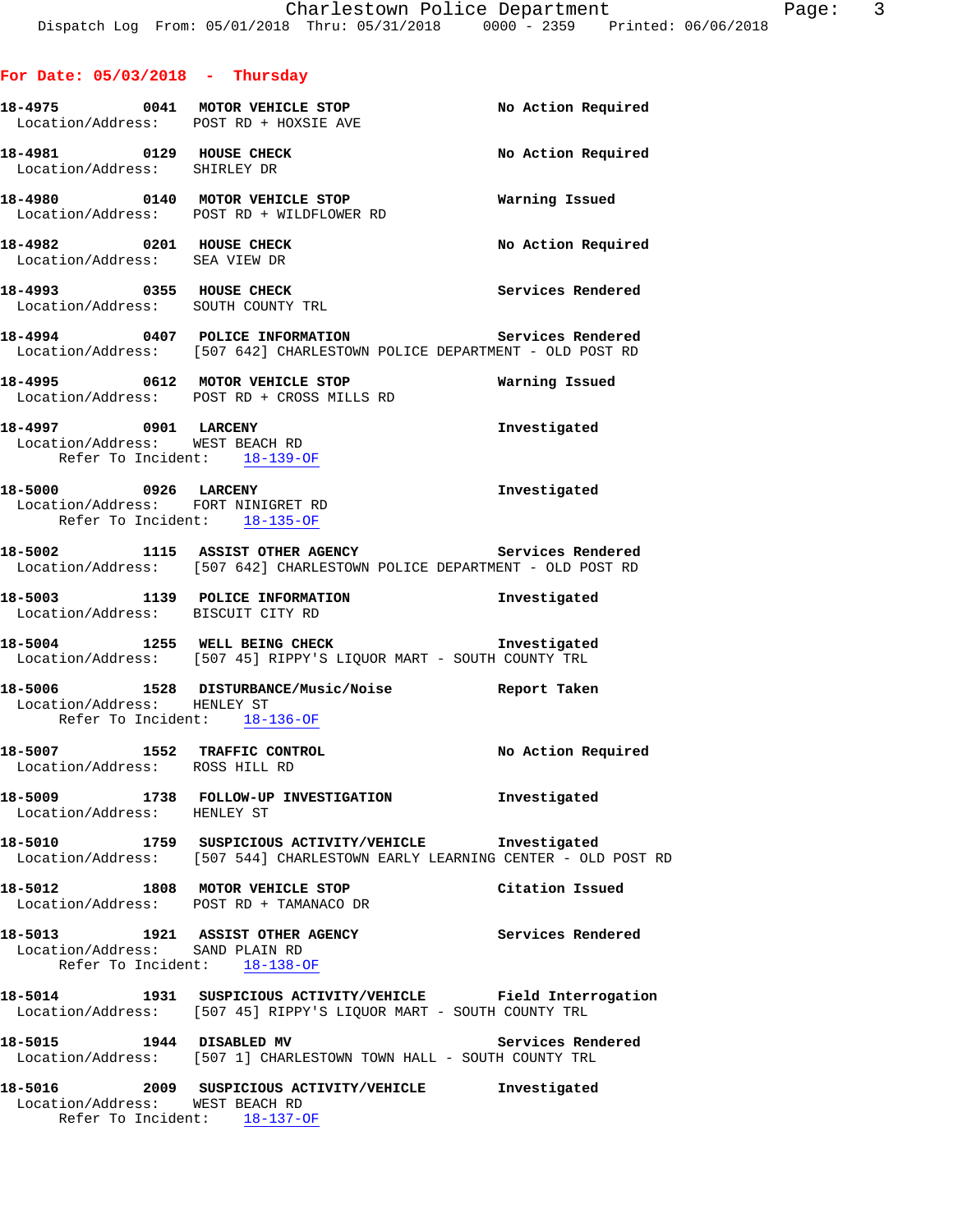|                                                          | Dispatch Log From: 05/01/2018 Thru: 05/31/2018 0000 - 2359 Printed: 06/06/2018                                                                                                                                                                                                                                                              | Charlestown Police Department Page: 4                                                          |  |
|----------------------------------------------------------|---------------------------------------------------------------------------------------------------------------------------------------------------------------------------------------------------------------------------------------------------------------------------------------------------------------------------------------------|------------------------------------------------------------------------------------------------|--|
|                                                          | 18-5017  2054  FOLLOW-UP INVESTIGATION  Unfounded                                                                                                                                                                                                                                                                                           | Location/Address: [507 21] BURLINGAME STATE PARK - CHECK IN STATION - BURLINGAME STATE PARK RD |  |
| Location/Address: TIMBER RIDGE RD                        | 18-5018 2054 POLICE INFORMATION Could Not Locate                                                                                                                                                                                                                                                                                            |                                                                                                |  |
| Location/Address: ROSS HILL RD                           | 18-5019 2116 FOLLOW-UP INVESTIGATION Investigated                                                                                                                                                                                                                                                                                           |                                                                                                |  |
| Age: 53                                                  | 18-5021 2359 MOTOR VEHICLE STOP (Arrest(s) Made<br>Location/Address: POST RD + GENERAL STANTON LN<br>Refer To Arrest: 18-84-AR<br>Arrest: ODONNELL, MAUREEN A<br>Address: 20 MEADOW BROOK WAY Apt. #U6 SOUTH KINGSTOWN, RI<br>Charges: DUI/DRUGS/ALCOHOL/1ST OFFENSE - B.A.C. UNKNOWN<br>Refusal to Submit to Chemical Test - 1st Violation |                                                                                                |  |
| For Date: $05/04/2018$ - Friday                          |                                                                                                                                                                                                                                                                                                                                             |                                                                                                |  |
|                                                          | $18-5022$ 0223 TRANSPORT<br>Location/Address: [507 642] CHARLESTOWN POLICE DEPARTMENT - OLD POST RD                                                                                                                                                                                                                                         | Services Rendered                                                                              |  |
| Location/Address: SOUTH COUNTY TRL                       | 18-5027 1134 OFFICER WANTED Services Rendered                                                                                                                                                                                                                                                                                               |                                                                                                |  |
|                                                          | 18-5030 1300 SUSPICIOUS ACTIVITY/VEHICLE Services Rendered<br>Location/Address: [507 929] CHURCHWOODS HOUSING COMPLEX - OLD POST RD                                                                                                                                                                                                         |                                                                                                |  |
|                                                          | 18-5032 1501 MOTOR VEHICLE COMPLAINT Could Not Locate<br>Location/Address: [507 270] RTE 1 @ BURLINGAME (MILE MARKER 6.0) - POST RD                                                                                                                                                                                                         |                                                                                                |  |
| Location/Address: WEST BEACH RD                          | 18-5033 1516 FOLLOW-UP INVESTIGATION Could Not Locate                                                                                                                                                                                                                                                                                       |                                                                                                |  |
| Vicinity of: ROSS HILL RD                                | 18-5034 1527 MOTOR VEHICLE STOP <b>WATER MEET ALSO</b>                                                                                                                                                                                                                                                                                      |                                                                                                |  |
| Vicinity of: ROSS HILL RD                                | 18-5035 1532 MOTOR VEHICLE STOP 18 Warning Issued                                                                                                                                                                                                                                                                                           |                                                                                                |  |
|                                                          | 18-5036 1539 MOTOR VEHICLE STOP 18 Warning Issued<br>Location/Address: SOUTH COUNTY TRL + NEW BISCUIT CITY RD                                                                                                                                                                                                                               |                                                                                                |  |
| 18-5037 1554 MVA - Minor<br>Refer To Incident: 18-140-OF | <b>Example 21 Report Taken</b><br>Location/Address: [507 72] CUMBERLAND FARMS - OLD POST RD                                                                                                                                                                                                                                                 |                                                                                                |  |
| Location/Address: ALTON CAROLINA RD                      | 18-5038 1555 FOLLOW-UP INVESTIGATION                                                                                                                                                                                                                                                                                                        | Investigated                                                                                   |  |
| Vicinity of: ALTON CAROLINA RD                           | 18-5039 1605 MOTOR VEHICLE STOP                                                                                                                                                                                                                                                                                                             | Citation Issued                                                                                |  |
|                                                          | 18-5040 1620 MOTOR VEHICLE STOP<br>Location/Address: POST RD + PROSSER TRL                                                                                                                                                                                                                                                                  | Warning Issued                                                                                 |  |
| Location/Address: POST RD + TAMANACO DR                  | 18-5041 1742 MOTOR VEHICLE STOP                                                                                                                                                                                                                                                                                                             | Warning Issued                                                                                 |  |
| Location/Address: LAUREL RD                              | 18-5042 1813 POLICE INFORMATION                                                                                                                                                                                                                                                                                                             | No Action Required                                                                             |  |
| Vicinity of: BUCKEYE BROOK RD                            | 18-5043 1824 MOTOR VEHICLE STOP                                                                                                                                                                                                                                                                                                             | Warning Issued                                                                                 |  |
|                                                          | 18-5044 1829 SUSPICIOUS ACTIVITY/VEHICLE Services Rendered<br>Location/Address: RICHMOND LINE - KING'S FACTORY RD                                                                                                                                                                                                                           |                                                                                                |  |
|                                                          | 18-5045    1945    FOLLOW-UP INVESTIGATION                                                                                                                                                                                                                                                                                                  | No Action Required                                                                             |  |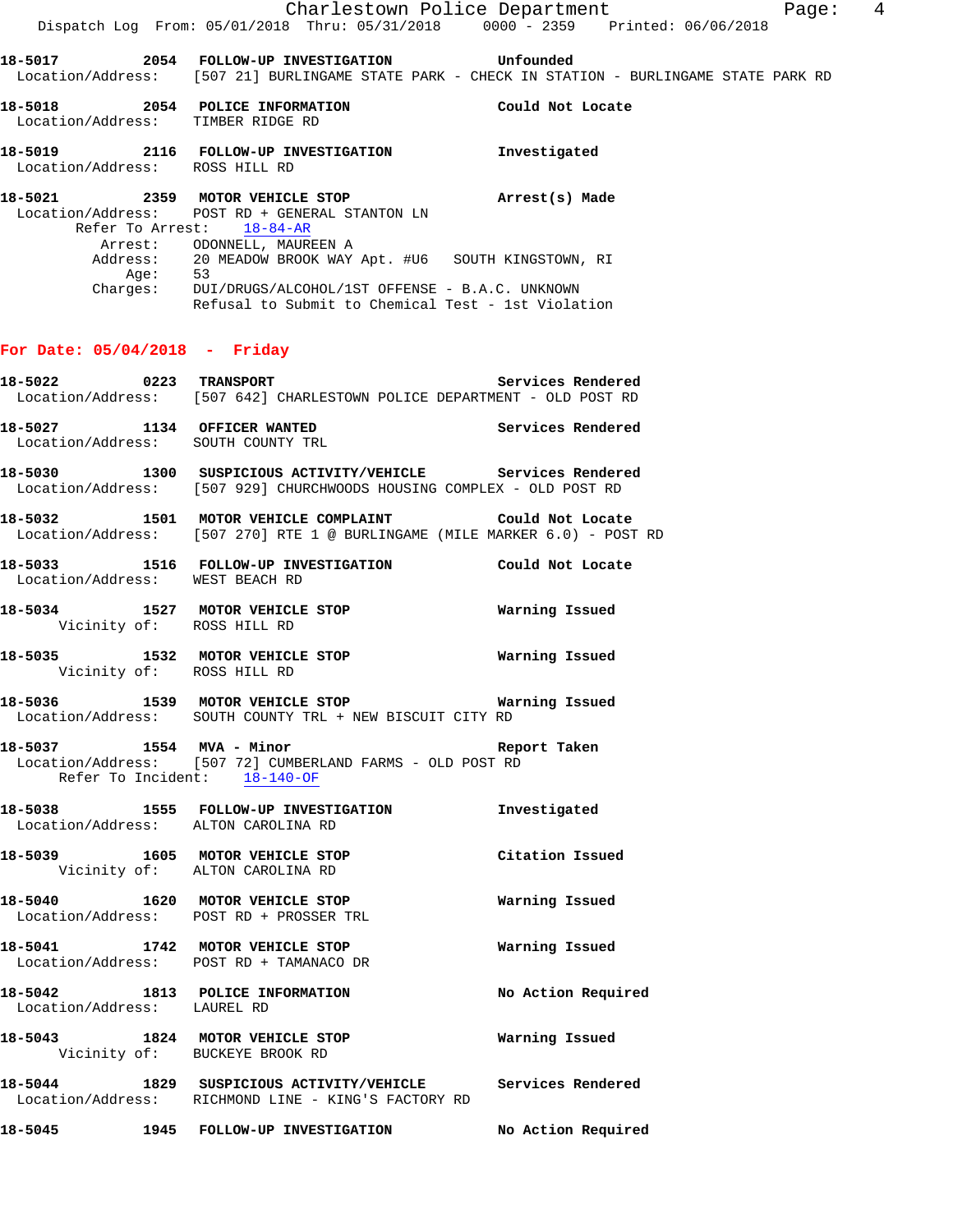Charlestown Police Department Fage: 5 Dispatch Log From: 05/01/2018 Thru: 05/31/2018 0000 - 2359 Printed: 06/06/2018 Location/Address: [507 881] CHARLESTOWN ANIMAL SHELTER - SAND HILL RD **18-5046 2001 MOTOR VEHICLE STOP Warning Issued**  Location/Address: SOUTH COUNTY TRL + NEW BISCUIT CITY RD **18-5047 2011 MOTOR VEHICLE STOP Citation Issued**  Location/Address: SOUTH COUNTY TRL + NEW BISCUIT CITY RD **18-5048 2027 MOTOR VEHICLE STOP Warning Issued**  Location/Address: SOUTH COUNTY TRL + NEW BISCUIT CITY RD **18-5049 2042 PSYCHOLOGICAL EMERGENCY Transported to Hospital**  Location/Address: [507 435] SOUTH SHORE MENTAL HEALTH CHARLESTOWN HOUS - OLD POST RD **18-5050 2044 MOTOR VEHICLE STOP Warning Issued**  Location/Address: SOUTH COUNTY TRL + CAROLINA BACK RD **For Date: 05/05/2018 - Saturday 18-5054 0047 MOTOR VEHICLE STOP Warning Issued**  Location/Address: [507 604] BESTWAY GAS STATION - POST RD **18-5063 0123 ASSIST OTHER AGENCY No Action Required**  Location/Address: OLD POST RD **18-5072 0238 MOTOR VEHICLE STOP Warning Issued**  Location/Address: [507 64] RATHSKELLER RESTAURANT - OLD COACH RD **18-5076 0800 MOTOR VEHICLE STOP Warning Issued**  Location/Address: POST RD + SCHOOLHOUSE POND RD **18-5077 0809 MOTOR VEHICLE STOP Citation Issued**  Location/Address: [507 865] ARNOLD FAMILY CABIN - KING'S FACTORY RD **18-5078 0820 ALARM, BURGLAR False Alarm**  Location/Address: [507 843] ATLANTIC MEDICAL GROUP - OLD POST RD

**18-5079 0833 OFFICER WANTED Investigated**  Location/Address: [507 750] KENYON AVE

**18-5080 0841 MOTOR VEHICLE STOP Warning Issued**  Location/Address: [507 261] RTE 1 @ STATE GARAGE (MILE MARKER 9.6) - POST RD

**18-5081 0850 MOTOR VEHICLE STOP Warning Issued**  Location/Address: [507 261] RTE 1 @ STATE GARAGE (MILE MARKER 9.6) - POST RD

**18-5082 0902 MOTOR VEHICLE STOP Warning Issued**  Location/Address: SOUTH COUNTY TRL + CAROLINA BACK RD

**18-5083 0904 MOTOR VEHICLE STOP Warning Issued**  Location/Address: [507 270] RTE 1 @ BURLINGAME (MILE MARKER 6.0) - POST RD

**18-5084 0910 MOTOR VEHICLE STOP Warning Issued**  Location/Address: SOUTH COUNTY TRL + MAPLE LAKE FARM RD

**18-5085 0932 MOTOR VEHICLE STOP Warning Issued**  Location/Address: [507 45] RIPPY'S LIQUOR MART - SOUTH COUNTY TRL

**18-5086 0936 REGISTERED SEX OFFENDER Services Rendered**  Refer To Incident: 18-142-OF **18-5088 1020 COMPLAINT Report Taken**  Location/Address: SOUTH COUNTY TRL Refer To Incident: 18-143-OF **18-5089 1032 MOTOR VEHICLE COMPLAINT Investigated** 

Location/Address: KING'S FACTORY RD

**18-5090 1140 DOMESTIC/Assault/Diso/Other Investigated**  Location/Address: SAND PLAIN RD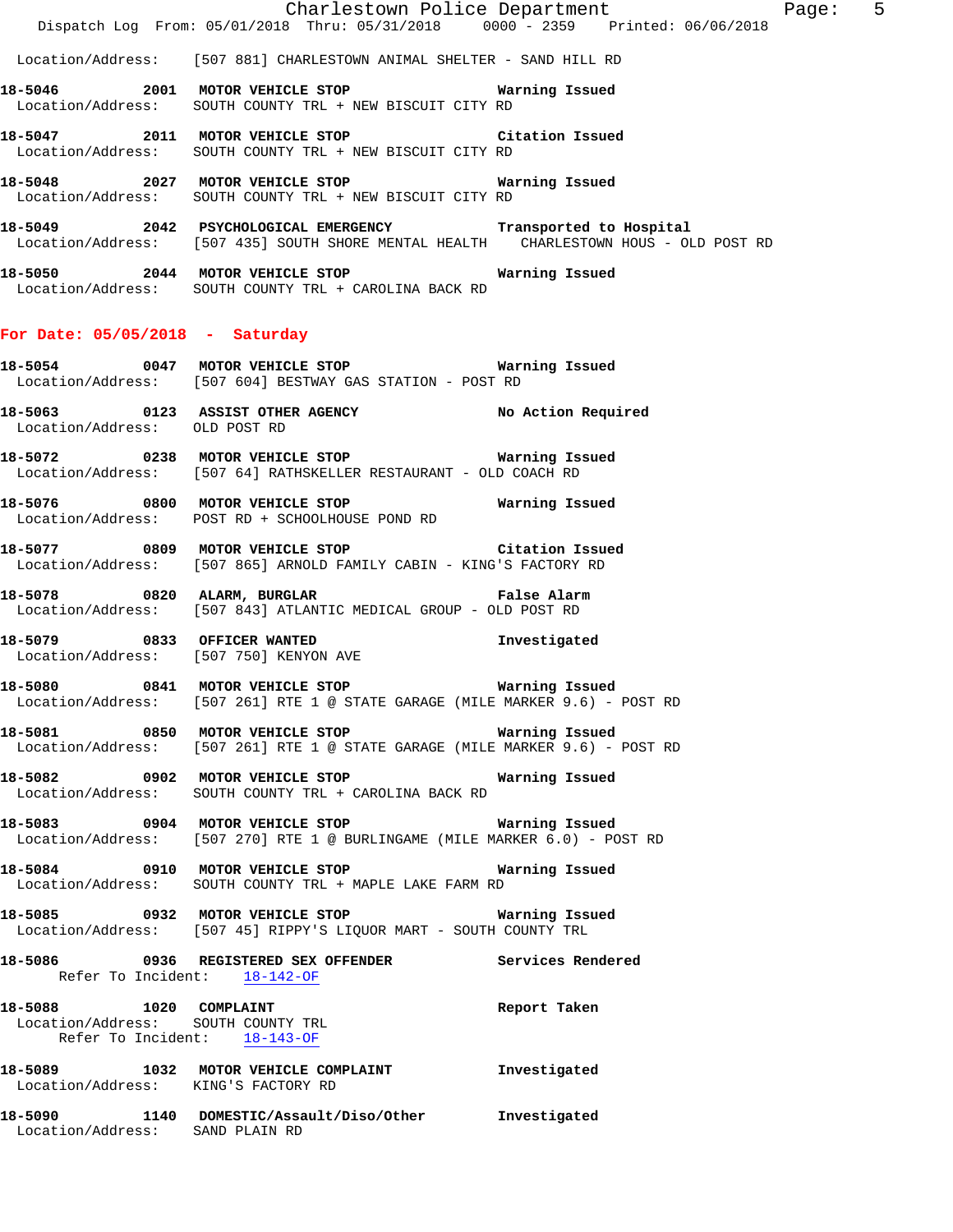Charlestown Police Department Fage: 6 Dispatch Log From: 05/01/2018 Thru: 05/31/2018 0000 - 2359 Printed: 06/06/2018 Refer To Incident: 18-144-OF Refer To Arrest: 18-85-AR Arrest: CARPENTER, SEAN P<br>Address: 15 SAND PLAIN RD CHARLESTOWN, RI Address: 15 SAND PLAIN RD CHARLESTOWN, RI Age: 32 Charges: DOMESTIC-SIMPLE ASSAULT/BATTERY **18-5091 1327 OFFICER WANTED Investigated**  Location/Address: TIMBER RIDGE RD **18-5092 1356 DOMESTIC/Assault/Diso/Other Investigated**  Location/Address: [507 235] NINIGRET INN - PROSSER TRL **18-5094 1508 MVA - Minor Report Taken**  Location/Address: SOUTH COUNTY TRL + SHANNOCK RD Refer To Accident: 18-55-AC **18-5095 1521 ROAD HAZARD/OBSTRUCTION Peace Restored**  Location/Address: POST RD + PROSSER TRL **18-5096 1524 WARRANT ARREST Arrest(s) Made**  Location/Address: [507 642] CHARLESTOWN POLICE DEPARTMENT - OLD POST RD Refer To Incident: 18-144-OF Refer To Arrest: 18-85-AR Arrest: CARPENTER, SEAN P Address: 15 SAND PLAIN RD CHARLESTOWN, RI<br>Age: 32 Age:<br>:Charges DOMESTIC-SIMPLE ASSAULT/BATTERY **18-5097 1612 MOTOR VEHICLE STOP Warning Issued**  Location/Address: POST RD + LAKESIDE DR 18-5098 1615 MOTOR VEHICLE STOP **No Action Required**  Location/Address: ALTON CAROLINA RD + CAROLINA BACK RD **18-5099 1622 BURGLARY (Attempted B&E) Report Taken**  Location/Address: NIANTIC HWY Refer To Incident: 18-145-OF **18-5100 1626 MOTOR VEHICLE STOP Citation Issued**  Location/Address: POST RD + FALCONE LN **18-5103 1713 MOTOR VEHICLE STOP Warning Issued**  Location/Address: POST RD + TAMANACO DR **18-5104 1726 MOTOR VEHICLE STOP Warning Issued**  Location/Address: SOUTH COUNTY TRL + NEW BISCUIT CITY RD **18-5105 1746 MOTOR VEHICLE STOP Warning Issued**  Location/Address: POST RD + KING'S FACTORY RD **18-5106 1812 911 CALLS/False/Hang-Ups/Open Investigated**  Location/Address: BLACK POND RD **18-5107 1841 MOTOR VEHICLE STOP Warning Issued**  Location/Address: POST RD + SCHOOLHOUSE POND RD **18-5110 2008 MOTOR VEHICLE STOP Warning Issued**  Location/Address: [507 260] RTE 1 @ GENERAL STANTON - POST RD **18-5112 2130 FIREWORKS/Possession/Use/Other Could Not Locate**  Location/Address: SAND PLAIN RD **18-5113 2148 MOTOR VEHICLE STOP Arrest(s) Made**  Location/Address: POST RD + WILDFLOWER RD Refer To Summons: 18-86-AR Summons: RIBEIRO, RODGER Address: 39 ROSEMERE RD CUMBERLAND, RI<br>Ade: 60 Age: Charges: Driving after denial, suspension or revocation of license - 1st Offense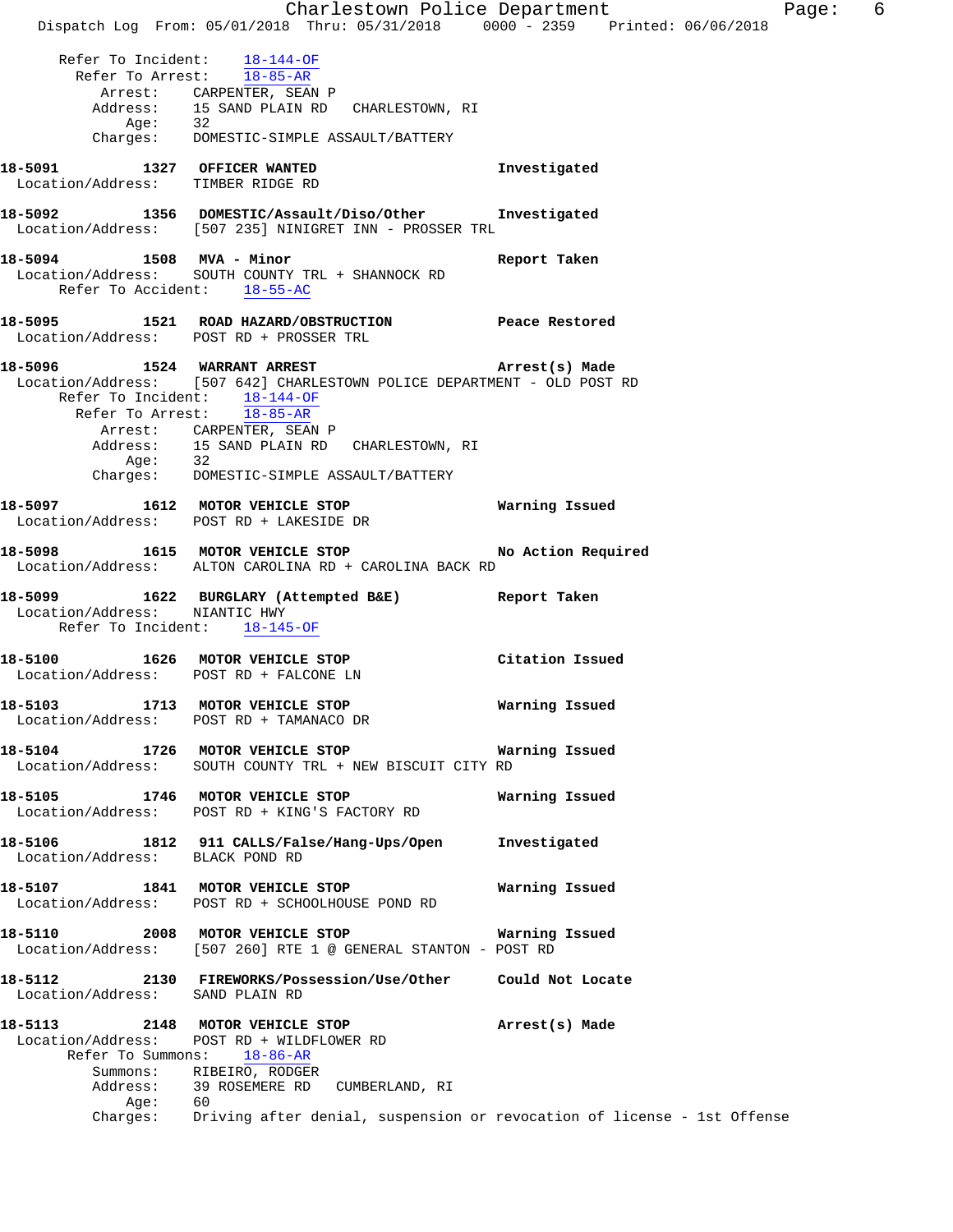|                                                                           | Dispatch Log From: 05/01/2018 Thru: 05/31/2018 0000 - 2359 Printed: 06/06/2018                                                                                                                                                                   | Charlestown Police Department<br>- 7<br>Page: |
|---------------------------------------------------------------------------|--------------------------------------------------------------------------------------------------------------------------------------------------------------------------------------------------------------------------------------------------|-----------------------------------------------|
| Location/Address: OLD SHANNOCK RD                                         | 18-5114 			 2215 FIREWORKS/Possession/Use/Other Services Rendered                                                                                                                                                                                |                                               |
|                                                                           | 18-5115 2236 ANIMAL COMPLAINT Nemoved Hazard<br>Location/Address: POST RD + SCHOOLHOUSE POND RD                                                                                                                                                  |                                               |
| For Date: $05/06/2018$ - Sunday                                           |                                                                                                                                                                                                                                                  |                                               |
|                                                                           | Location/Address: POST RD + PROSSER TRL                                                                                                                                                                                                          |                                               |
|                                                                           | 18-5133  0726  SUSPICIOUS ACTIVITY/VEHICLE  Investigated<br>Location/Address: [507 208] HITCHING POST - POST RD                                                                                                                                  |                                               |
|                                                                           | 18-5134 0754 MOTOR VEHICLE STOP <b>Example 20 Arrest(s)</b> Made<br>Location/Address: [507 270] RTE 1 @ BURLINGAME (MILE MARKER 6.0) - POST RD<br>Refer To Arrest: 18-87-AR<br>Arrest: MARTIN, DANIEL E<br>Address: 70 BRAMANS LN PORTSMOUTH, RI |                                               |
|                                                                           | Age: 51<br>Charges: Driving after denial, suspension or revocation of license - 1st Offense                                                                                                                                                      |                                               |
|                                                                           | 18-5135 0853 MOTOR VEHICLE STOP <b>Marning Issued</b><br>Location/Address: [507 856] OCEAN HOUSE MARINA (MAINTENANCE FACILITY) - OLD POST RD                                                                                                     |                                               |
|                                                                           | 18-5139 1018 MOTOR VEHICLE STOP Citation Issued<br>Location/Address: [507 283] RTE 2 @ GIFT BARN - SOUTH COUNTY TRL                                                                                                                              |                                               |
|                                                                           | 18-5145    1324    MOTOR VEHICLE STOP <b>Warning Issued</b><br>Location/Address: POST RD + TAMANACO DR                                                                                                                                           |                                               |
|                                                                           | Location/Address: [507 266] RTE 1 @ WILLOWS - POST RD                                                                                                                                                                                            |                                               |
| Location/Address: NARROW LN                                               | 18-5147 1521 NOTIFICATION                                                                                                                                                                                                                        | Services Rendered                             |
| Vicinity of: CAROLINA BACK RD                                             | 18-5148 1547 DISABLED MV                                                                                                                                                                                                                         | Services Rendered                             |
|                                                                           | 18-5149 1642 SUSPICIOUS ACTIVITY/VEHICLE No Action Required<br>Location/Address: [507 1] CHARLESTOWN TOWN HALL - SOUTH COUNTY TRL                                                                                                                |                                               |
|                                                                           | 18-5152 1820 MOTOR VEHICLE STOP<br>Location/Address: HORSESHOE FALLS - SHANNOCK RD                                                                                                                                                               | Warning Issued                                |
| Vicinity of: WEST BEACH RD                                                | 18-5154 1917 SUSPICIOUS ACTIVITY/VEHICLE No Action Required                                                                                                                                                                                      |                                               |
| 18-5155 2018 ASSIST CITIZEN<br>Location/Address: SKAGERRAK RD             |                                                                                                                                                                                                                                                  | Services Rendered                             |
|                                                                           | 18-5156 2342 POLICE INFORMATION<br>Location/Address: [507 642] CHARLESTOWN POLICE DEPARTMENT - OLD POST RD                                                                                                                                       | Services Rendered                             |
| For Date: $05/07/2018$ - Monday                                           |                                                                                                                                                                                                                                                  |                                               |
| 18-5166 0015 MOTOR VEHICLE STOP<br>Location/Address: POST RD + FALCONE LN |                                                                                                                                                                                                                                                  | Warning Issued                                |

**18-5167 0022 MOTOR VEHICLE STOP Warning Issued**  Location/Address: KING'S FACTORY RD **18-5172 0201 POLICE INFORMATION Services Rendered** 

Location/Address: [507 642] CHARLESTOWN POLICE DEPARTMENT - OLD POST RD

**18-5173 0322 OFFICER WANTED Could Not Locate**  Location/Address: POST RD + NARROW LN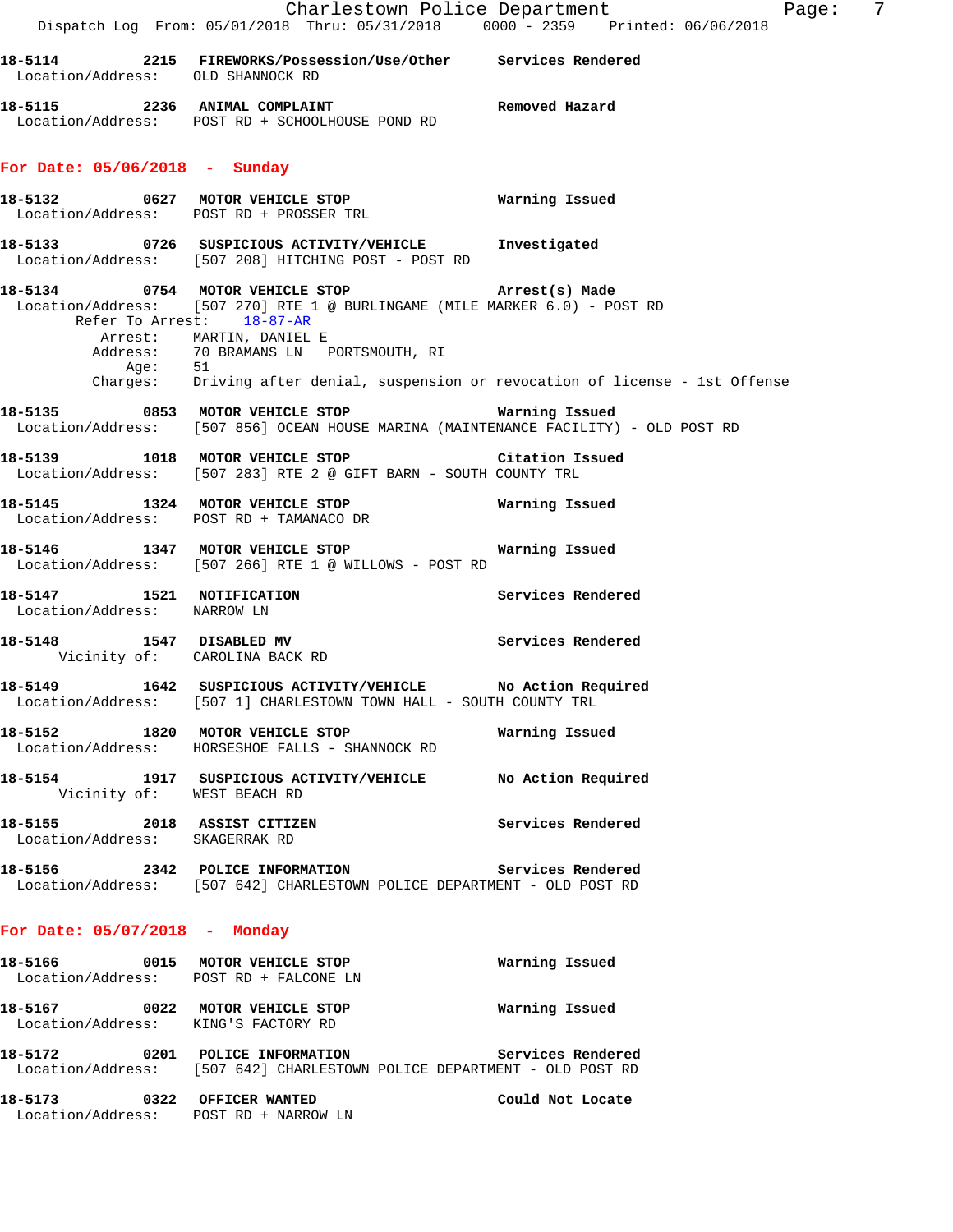|                                  | Dispatch Log From: 05/01/2018 Thru: 05/31/2018 0000 <sup>-</sup> 2359 Printed: 06/06/2018                                                                                                                                                                                                                                   | Charlestown Police Department Page: 8 |
|----------------------------------|-----------------------------------------------------------------------------------------------------------------------------------------------------------------------------------------------------------------------------------------------------------------------------------------------------------------------------|---------------------------------------|
|                                  | Location/Address: POST RD + GENERAL STANTON LN                                                                                                                                                                                                                                                                              |                                       |
|                                  | 18-5175 		 0557 POLICE INFORMATION 		 Services Rendered<br>Location/Address: [507 642] CHARLESTOWN POLICE DEPARTMENT - OLD POST RD                                                                                                                                                                                          |                                       |
|                                  | Location/Address: POST RD + GENERAL STANTON LN                                                                                                                                                                                                                                                                              |                                       |
|                                  | 18-5177 0615 MOTOR VEHICLE STOP <b>National Manual</b> Issued<br>Location/Address: POST RD + LAKESIDE DR                                                                                                                                                                                                                    |                                       |
| Location/Address: WEST BEACH RD  | 18-5178 0804 FOLLOW-UP INVESTIGATION Could Not Locate                                                                                                                                                                                                                                                                       |                                       |
|                                  | 18-5179 0842 FOLLOW-UP INVESTIGATION Threstigated<br>Location/Address: [507 471] SHELTER HARBOR GOLF MAINTANANCE FACILITY - ROSS HILL RD                                                                                                                                                                                    |                                       |
| Location/Address: WEST BEACH RD  | 18-5180 0956 SUSPICIOUS ACTIVITY/VEHICLE Investigated                                                                                                                                                                                                                                                                       |                                       |
|                                  | 18-5182 1143 MOTOR VEHICLE STOP 6 Warning Issued<br>Location/Address: SOUTH COUNTY TRL + NARROW LN                                                                                                                                                                                                                          |                                       |
|                                  | 18-5184 1507 POLICE INFORMATION Extinquished<br>Location/Address: [507 858] THE PINK PELICAN - OLD POST RD                                                                                                                                                                                                                  |                                       |
| Refer To Incident: 18-147-OF     | 18-5186 1603 COMPLAINT 1608 18-5186<br>Location/Address: [507 72] CUMBERLAND FARMS - OLD POST RD                                                                                                                                                                                                                            |                                       |
|                                  | 18-5187 1630 MOTOR VEHICLE STOP 18-5187 Citation Issued<br>Vicinity of: [507 859] GROUP HOME (BY SAND PLAIN ROAD) - SOUTH COUNTY TRL                                                                                                                                                                                        |                                       |
| Location/Address: CRESTWOOD LN   | 18-5188 1652 POLICE INFORMATION 18-5188 Rendered                                                                                                                                                                                                                                                                            |                                       |
|                                  | 18-5189 1727 MOTOR VEHICLE STOP 1991 Citation Issued<br>Location/Address: SOUTH COUNTY TRL + SHERMAN AVE                                                                                                                                                                                                                    |                                       |
| Age:                             | 18-5190 1744 MOTOR VEHICLE STOP (Arrest(s) Made<br>Location/Address: [507 276] RTE 2 @ RICHMOND LINE - SOUTH COUNTY TRL<br>Refer To Summons: 18-88-AR<br>Summons: THORNHILL, DONTE O<br>Address: 42 CROSS ST Apt. #2 WESTERLY, RI<br>21<br>Charges: Driving after denial, suspension or revocation of license - 1st Offense |                                       |
|                                  | Location/Address: [507 467] SOUTH COUNTY TRL                                                                                                                                                                                                                                                                                | Services Rendered                     |
|                                  | 18-5192 1838 MOTOR VEHICLE STOP 6 Warning Issued<br>Location/Address: [507 924] MILE MARKER 10.8 - NARROW LN                                                                                                                                                                                                                |                                       |
|                                  | 18-5195 2126 MOTOR VEHICLE STOP<br>Location/Address: POST RD + SCHOOLHOUSE POND RD                                                                                                                                                                                                                                          | Warning Issued                        |
|                                  | Location/Address: [507 291] RTE 216 @ WESTERLY LINE - ROSS HILL RD                                                                                                                                                                                                                                                          |                                       |
| For Date: $05/08/2018$ - Tuesday |                                                                                                                                                                                                                                                                                                                             |                                       |
| Location/Address: WEST BEACH RD  | 18-5197 0039 POLICE INFORMATION                                                                                                                                                                                                                                                                                             | Investigated                          |
| Location/Address: WEST BEACH RD  | 18-5198 0105 POLICE INFORMATION                                                                                                                                                                                                                                                                                             | Building Checked/Secured              |
| 18-5199                          | 0108 POLICE INFORMATION                                                                                                                                                                                                                                                                                                     | Building Checked/Secured              |

Location/Address: ROSS HILL RD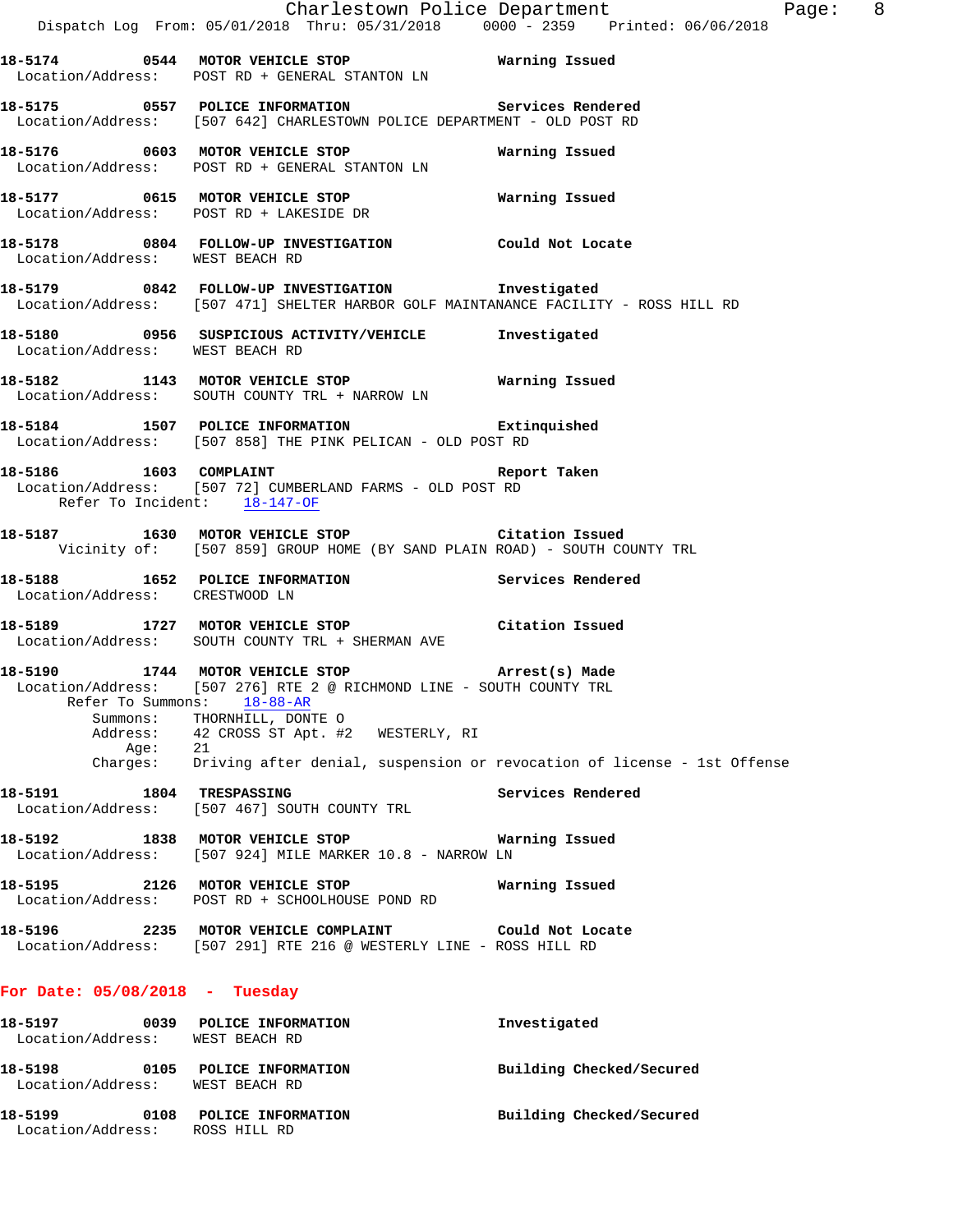| 18-5206 0137 HOUSE CHECK                                            | Location/Address: [507 804] BEAVER LN                                                                                                      | No Action Required       |
|---------------------------------------------------------------------|--------------------------------------------------------------------------------------------------------------------------------------------|--------------------------|
|                                                                     | 18-5207   0141   HOUSE CHECK   No Action Required Location/Address: WHITE TAIL CIR                                                         |                          |
|                                                                     | 18-5212 0214 DISABLED MV<br>Location/Address: RICHMOND TOWN LINE - ALTON CAROLINA RD                                                       | <b>Services Rendered</b> |
|                                                                     | 18-5213 0233 HOUSE CHECK<br>Location/Address: WEST BEACH RD                                                                                | No Action Required       |
| 18-5214 0241 HOUSE CHECK<br>Location/Address: WEST BEACH RD         |                                                                                                                                            | No Action Required       |
|                                                                     | 18-5217 0607 MOTOR VEHICLE STOP <b>Natring Issued</b><br>Location/Address: ALTON CAROLINA RD                                               |                          |
|                                                                     | 18-5218 		 0634 POLICE INFORMATION 		 Services Rendered<br>Location/Address: [507 642] CHARLESTOWN POLICE DEPARTMENT - OLD POST RD         |                          |
|                                                                     | 18-5219 0646 MOTOR VEHICLE STOP <b>Marning Issued</b><br>Location/Address: [507 9] BRENDA'S BEAUTY SALON - ALTON CAROLINA RD               |                          |
|                                                                     | 18-5220 0654 MOTOR VEHICLE STOP <b>WATER WATER</b><br>Location/Address: ALTON CAROLINA RD + HILLTOP DR                                     |                          |
|                                                                     | 18-5221 0702 MOTOR VEHICLE STOP<br>Location/Address: ALTON CAROLINA RD + HILLTOP DR                                                        | Warning Issued           |
|                                                                     | 18-5222 0717 MOTOR VEHICLE STOP Citation Issued<br>Location/Address: [507 284] RTE 91 @ RICHMOND LINE - ALTON CAROLINA RD                  |                          |
|                                                                     | 18-5223      0740    MOTOR VEHICLE STOP              Warning Issued<br>  Location/Address:   SOUTH COUNTY TRL + HONEY LOCUST DR            |                          |
|                                                                     | 18-5224 0748 MOTOR VEHICLE STOP Warning Issued<br>Location/Address: [507 921] MILE MARKER 9.6 - CROSS MILLS RD                             |                          |
|                                                                     | 18-5225 0759 MOTOR VEHICLE COMPLAINT Could Not Locate<br>Location/Address: [507 258] RTE 1 @ SOUTH KINGSTOWN LINE (MM 11.4) - POST RD      |                          |
|                                                                     | 18-5226 0856 DISABLED MV<br>Location/Address: POST RD + PROSSER TRL                                                                        | Services Rendered        |
|                                                                     | 18-5227 0910 POLICE INFORMATION<br>Location/Address: [507 642] CHARLESTOWN POLICE DEPARTMENT - OLD POST RD<br>Refer To Incident: 18-148-OF | Services Rendered        |
|                                                                     | 18-5228 0942 OFFICER WANTED<br>Location/Address: [507 642] CHARLESTOWN POLICE DEPARTMENT - OLD POST RD<br>Refer To Incident: 18-149-OF     | <b>Services Rendered</b> |
|                                                                     | 18-5230 1118 FOLLOW-UP INVESTIGATION Investigated<br>Location/Address: [507 19] CHARLESTOWN ELEMENTARY SCHOOL - CAROLINA BACK RD           |                          |
| 18-5233 1258 OFFICER WANTED                                         | Location/Address: CAROLINA BACK RD<br>Refer To Incident: 18-150-OF                                                                         | Warning Issued           |
|                                                                     | 18-5235 1503 MOTOR VEHICLE STOP 6 Warning Issued<br>Location/Address: [507 275] RTE 1 @ WESTERLY LINE - POST RD                            |                          |
| 18-5236 1537 WELL BEING CHECK<br>Location/Address: SOUTH COUNTY TRL | Refer To Incident: 18-151-OF                                                                                                               | Investigated             |
| Location/Address: ELM RD                                            | 18-5237 1556 WELL BEING CHECK                                                                                                              | Services Rendered        |
|                                                                     |                                                                                                                                            |                          |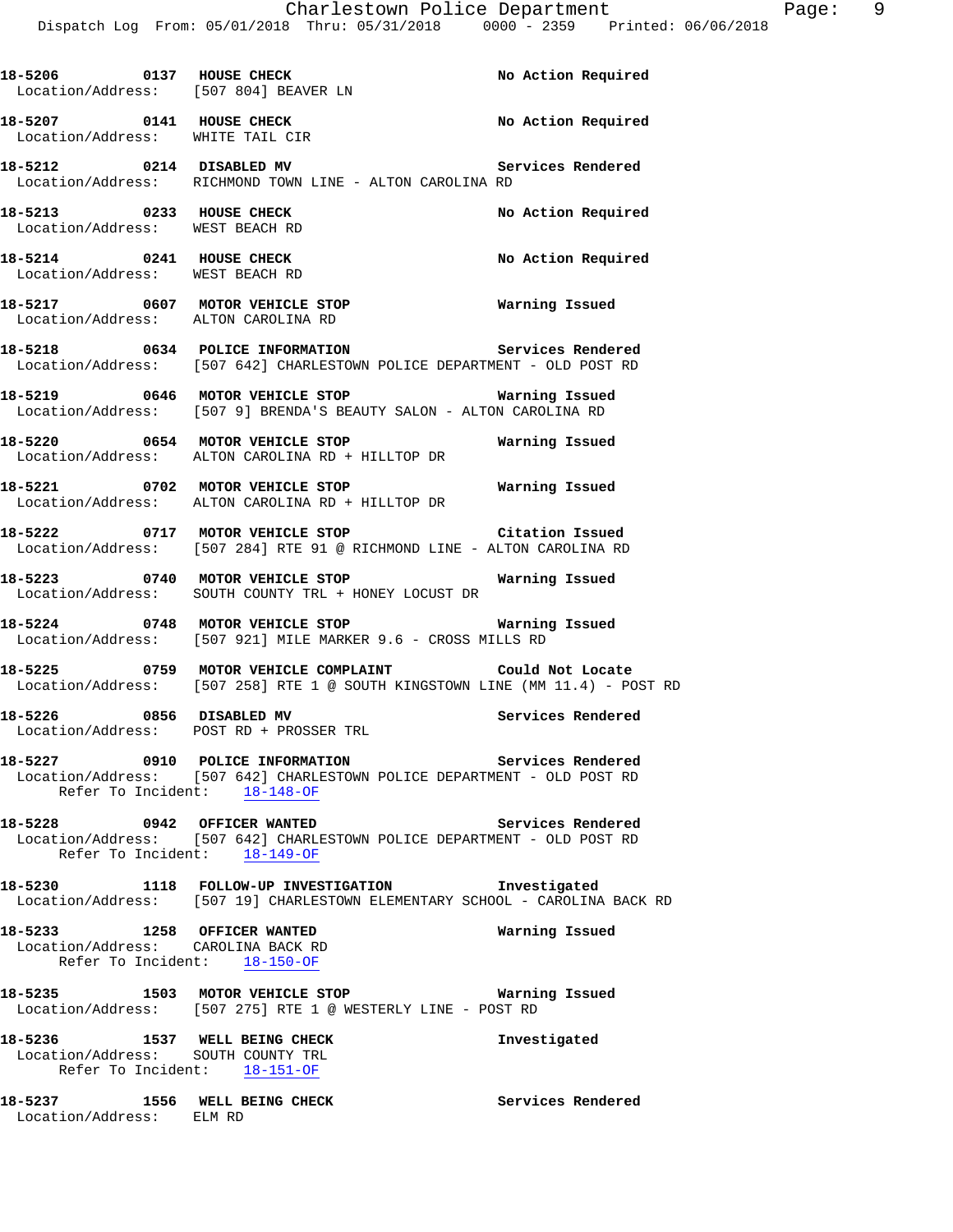- **18-5238 1738 MOTOR VEHICLE STOP Warning Issued**  Vicinity of: [507 553] KLONDIKE RD
- **18-5240 1755 MOTOR VEHICLE COMPLAINT Could Not Locate**  Location/Address: [507 921] MILE MARKER 9.6 - CROSS MILLS RD
- **18-5243 1818 DISABLED MV Services Rendered**  Location/Address: [507 269] RTE 1 @ DRIVING RANGE - POST RD
- **18-5245 1903 MOTOR VEHICLE STOP No Action Required**  Location/Address: COLUMBIA HEIGHTS RD + SHANNOCK RD
- **18-5246 1943 MOTOR VEHICLE STOP Warning Issued**  Location/Address: POST RD + SOUTH COUNTY TRL
- **18-5247 1955 MOTOR VEHICLE STOP Warning Issued**  Location/Address: MOHEGAN RD + MONTAUK RD
- **18-5248 2002 MOTOR VEHICLE STOP Warning Issued**  Location/Address: [507 266] RTE 1 @ WILLOWS - POST RD
- **18-5249 2019 MVA Minor Report Taken**  Vicinity of: [507 19] CHARLESTOWN ELEMENTARY SCHOOL - CAROLINA BACK RD Refer To Accident: 18-56-AC
- **18-5250 2052 MOTOR VEHICLE STOP Investigated**  Location/Address: CAROLINA BACK RD + SOUTH COUNTY TRL
- **18-5251 2136 MOTOR VEHICLE STOP Warning Issued**  Vicinity of: [507 29] ARROWHEAD DENTAL - SOUTH COUNTY TRL
- **18-5252 2336 PSYCHOLOGICAL EMERGENCY Transported to Hospital**  Location/Address: [507 435] SOUTH SHORE MENTAL HEALTH CHARLESTOWN HOUS - OLD POST RD

### **For Date: 05/09/2018 - Wednesday**

| 18-5253 0034 HOUSE CHECK<br>Location/Address: WEST BEACH RD                                   |                                                                                                                      | No Action Required |
|-----------------------------------------------------------------------------------------------|----------------------------------------------------------------------------------------------------------------------|--------------------|
| 18-5254 0042 HOUSE CHECK<br>Location/Address: WEST BEACH RD                                   |                                                                                                                      | No Action Required |
| 18-5261 0132 MVA - Minor<br>Location/Address: WORDEN'S POND RD<br>Refer To Accident: 18-57-AC |                                                                                                                      | Report Taken       |
| 18-5270 0227 HOUSE CHECK<br>Location/Address: WEST BEACH RD                                   |                                                                                                                      | No Action Required |
|                                                                                               | 18-5277 0947 ALARM, BURGLAR NERRES And Threstigated<br>Location/Address: [507 610] FROSTY DREW OBSERVATORY - PARK LN |                    |
| Location/Address: BISCUIT CITY RD                                                             | 18-5280 1257 MOTOR VEHICLE COMPLAINT Could Not Locate                                                                |                    |
| 18-5281 1408 ASSIST CITIZEN<br>Location/Address: OLD COACH RD                                 | Services Rendered                                                                                                    |                    |
| Location/Address: RIVERVIEW DR<br>Refer To Incident: 18-152-OF                                | 18-5282 1451 EMBEZZELMENT/FRAUD/FORGERY Report Taken                                                                 |                    |
|                                                                                               | 18-5283 1544 ROAD HAZARD/OBSTRUCTION Services Rendered<br>Location/Address: KING'S FACTORY RD                        |                    |
| Refer To Accident: 18-58-AC                                                                   | 18-5284 1548 MVA - Minor<br>Location/Address: CHARLESTOWN BEACH RD                                                   | Investigated       |
|                                                                                               | 18-5286 1638 MOTOR VEHICLE STOP                                                                                      | Warning Issued     |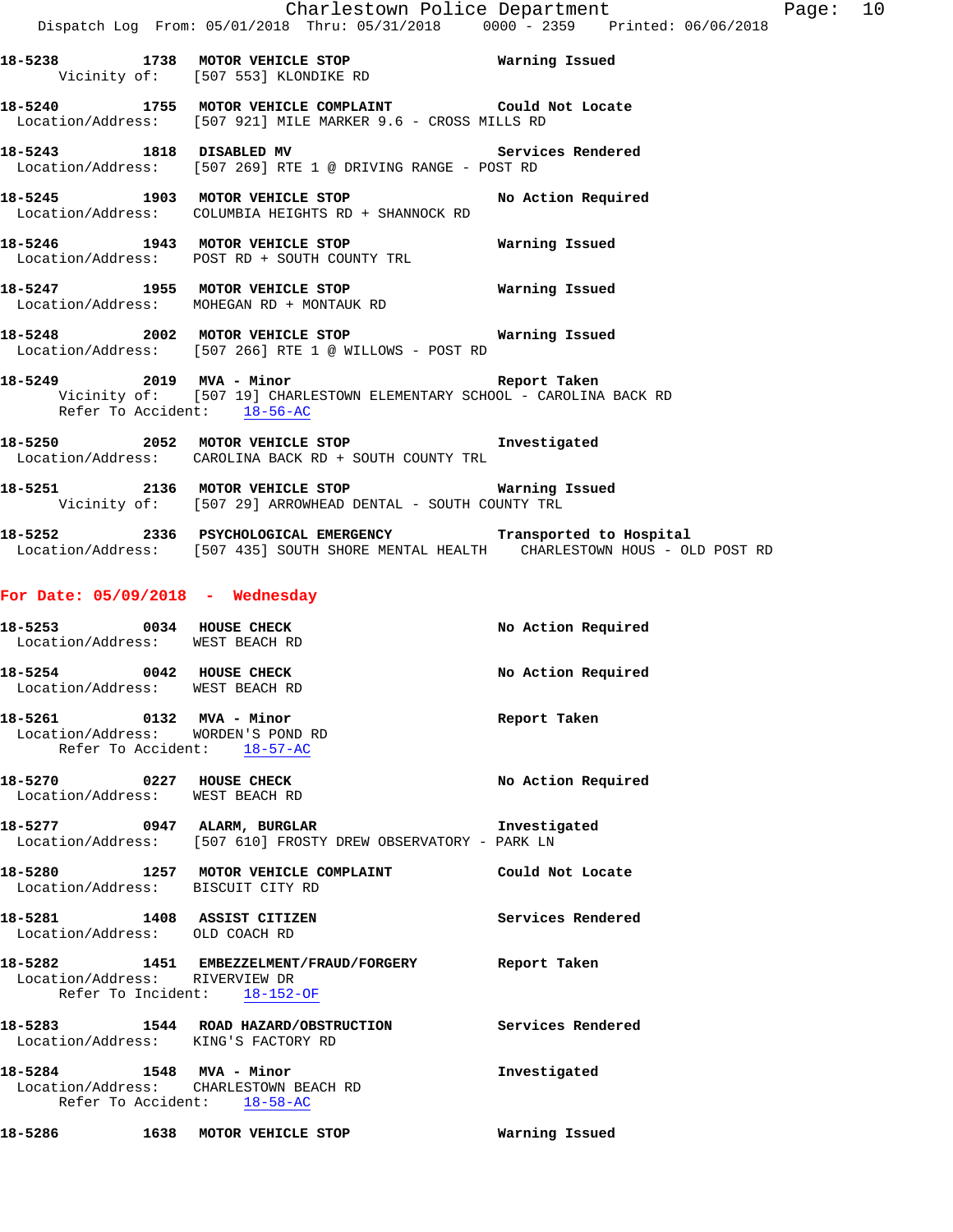**18-5287 1650 MOTOR VEHICLE STOP Warning Issued**  Location/Address: ROSS HILL RD **18-5290 1947 MOTOR VEHICLE STOP Warning Issued**  Location/Address: POST RD + TAMANACO DR **18-5291 2007 THREATS Investigated**  Location/Address: BISCUIT CITY RD Refer To Incident: 18-153-OF **18-5292 2015 MOTOR VEHICLE STOP Warning Issued**  Location/Address: POST RD + TAMANACO DR **18-5293 2116 WELL BEING CHECK Transported to Hospital**  Location/Address: [507 572] DRIFTWOOD DR Refer To Incident: 18-154-OF **18-5307 2235 POLICE INFORMATION No Action Required**  Location/Address: [507 642] CHARLESTOWN POLICE DEPARTMENT - OLD POST RD **For Date: 05/10/2018 - Thursday 18-5295 0036 MOTOR VEHICLE STOP Warning Issued**  Location/Address: POST RD + NARROW LN **18-5306 0142 HOUSE CHECK No Action Required**  Location/Address: PASQUISETT TRL **18-5308 0202 SUSPICIOUS ACTIVITY/VEHICLE Could Not Locate**  Location/Address: COLUMBIA HEIGHTS RD **18-5311 0706 SUSPICIOUS ACTIVITY/VEHICLE Investigated**  Location/Address: CHARLES AVE **18-5313 1038 MOTOR VEHICLE STOP Warning Issued**  Location/Address: [507 261] RTE 1 @ STATE GARAGE (MILE MARKER 9.6) - POST RD **18-5314 1113 POLICE INFORMATION Report Taken**  Location/Address: [507 642] CHARLESTOWN POLICE DEPARTMENT - OLD POST RD Refer To Incident: 18-155-OF **18-5315 1235 FOLLOW-UP INVESTIGATION Investigated**  Location/Address: BISCUIT CITY RD **18-5318 1358 OFFICER WANTED Investigated**  Location/Address: JOSEPHINE DR **18-5320 1651 ASSIST OTHER POLICE DEPT Services Rendered**  Location/Address: [507 572] DRIFTWOOD DR **18-5321 1738 MOTOR VEHICLE STOP Warning Issued**  Location/Address: [507 276] RTE 2 @ RICHMOND LINE - SOUTH COUNTY TRL **18-5322 1746 MOTOR VEHICLE STOP Warning Issued**  Location/Address: [507 276] RTE 2 @ RICHMOND LINE - SOUTH COUNTY TRL **18-5323 1950 POLICE INFORMATION Unfounded**  Vicinity of: CAROLINA BACK RD + ALTON CAROLINA RD

# **18-5324 2113 ALARM, BURGLAR Building Checked/Secured**  Location/Address: [507 592] CHARLESTOWN BEACH RD

# **For Date: 05/11/2018 - Friday**

Location/Address: ROSS HILL RD

**18-5332 0118 MOTOR VEHICLE STOP Warning Issued**  Location/Address: OLD COACH RD + NARROW LN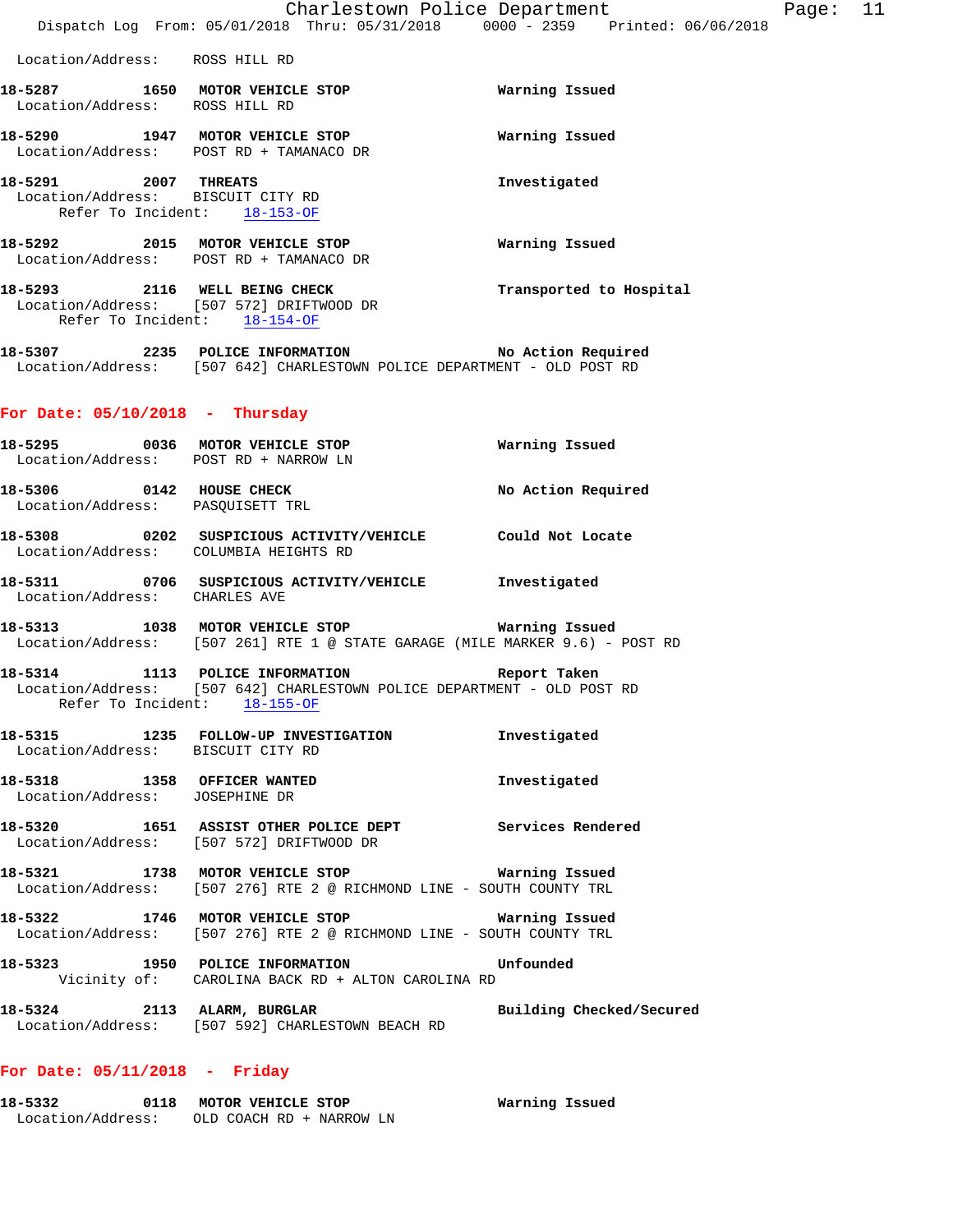| 18-5339 0215 HOUSE CHECK<br>Location/Address: PASQUISETT TRL       |                                                                                                                                                                  | No Action Required       |
|--------------------------------------------------------------------|------------------------------------------------------------------------------------------------------------------------------------------------------------------|--------------------------|
| 18-5341 0850 DISABLED MV                                           | Location/Address: POST RD + SOUTH COUNTY TRL                                                                                                                     | Services Rendered        |
|                                                                    | 18-5342 1000 MOTOR VEHICLE STOP <b>Exam and SEAT ASSEM</b><br>Location/Address: [507 261] RTE 1 @ STATE GARAGE (MILE MARKER 9.6) - POST RD                       |                          |
| 18-5343 1011 OFFICER WANTED                                        | Location/Address: [507 642] CHARLESTOWN POLICE DEPARTMENT - OLD POST RD                                                                                          | <b>Services Rendered</b> |
|                                                                    | 18-5345 1108 MOTOR VEHICLE STOP 6 Warning Issued<br>Location/Address: POST RD + KING'S FACTORY RD                                                                |                          |
| 18-5346 1132 ALARM, BURGLAR                                        | Location/Address: [507 678] SANDPIPER LN                                                                                                                         | Building Checked/Secured |
|                                                                    | 18-5347 1257 POLICE INFORMATION No Action Required<br>Location/Address: OLD POST RD + TOCKWOTTEN COVE RD                                                         |                          |
| 18-5348 1309 ANIMAL COMPLAINT<br>Location/Address: BISCUIT CITY RD |                                                                                                                                                                  | Services Rendered        |
|                                                                    | 18-5350 1412 OFFICER WANTED<br>Location/Address: KLONDIKE RD                                                                                                     | Services Rendered        |
| Refer To Incident: 18-156-OF                                       | 18-5351 1446 OFFICER WANTED<br>Location/Address: [507 357] K&S PIZZA - CAROLINA BACK RD                                                                          | Report Taken             |
| Location/Address: LAKESIDE DR                                      | 18-5352 1510 TOWN COUNCIL DOCKET DELIVERY Services Rendered                                                                                                      |                          |
|                                                                    | 18-5354 1618 MOTOR VEHICLE STOP <b>18-5354</b> Warning Issued<br>Location/Address: [507 260] RTE 1 @ GENERAL STANTON - POST RD                                   |                          |
| 18-5357 1650 DISABLED MV                                           | Location/Address: [507 100] RTE 1 @ FIORES (MILE MARKER 8.0) - POST RD                                                                                           | Services Rendered        |
|                                                                    | 18-5358 1730 MOTOR VEHICLE COMPLAINT Could Not Locate<br>Vicinity of: SHUMANKANUC HILL RD + BURDICKVILLE RD                                                      |                          |
| 18-5359 1811 TRAFFIC CONTROL                                       | Location/Address: [507 19] CHARLESTOWN ELEMENTARY SCHOOL - CAROLINA BACK RD                                                                                      | No Action Required       |
|                                                                    | 18-5360 1836 MOTOR VEHICLE COMPLAINT Could Not Locate<br>Location/Address: [507 276] RTE 2 @ RICHMOND LINE - SOUTH COUNTY TRL                                    |                          |
|                                                                    | 18-5361 1904 DOMESTIC/Assault/Diso/Other Report Taken<br>Location/Address: [507 642] CHARLESTOWN POLICE DEPARTMENT - OLD POST RD<br>Refer To Incident: 18-157-OF |                          |
|                                                                    | 18-5362 2120 MOTOR VEHICLE STOP<br>Location/Address: [507 266] RTE 1 @ WILLOWS - POST RD                                                                         | Warning Issued           |
| 18-5364 2136 ALARM, BURGLAR<br>Location/Address: SURFSIDE AVE      |                                                                                                                                                                  | False Alarm              |

# **18-5365 2143 SUSPICIOUS ACTIVITY/VEHICLE Unfounded**  Location/Address: MOHAWK TRL

# **18-5366 2224 MOTOR VEHICLE COMPLAINT Unfounded**  Location/Address: POST RD + SOUTH COUNTY TRL

**18-5367 2329 DISTURBANCE/Music/Noise Investigated**  Location/Address: [507 64] RATHSKELLER RESTAURANT - OLD COACH RD

**18-5368 2344 MOTOR VEHICLE STOP Investigated**  Location/Address: WORDEN'S POND RD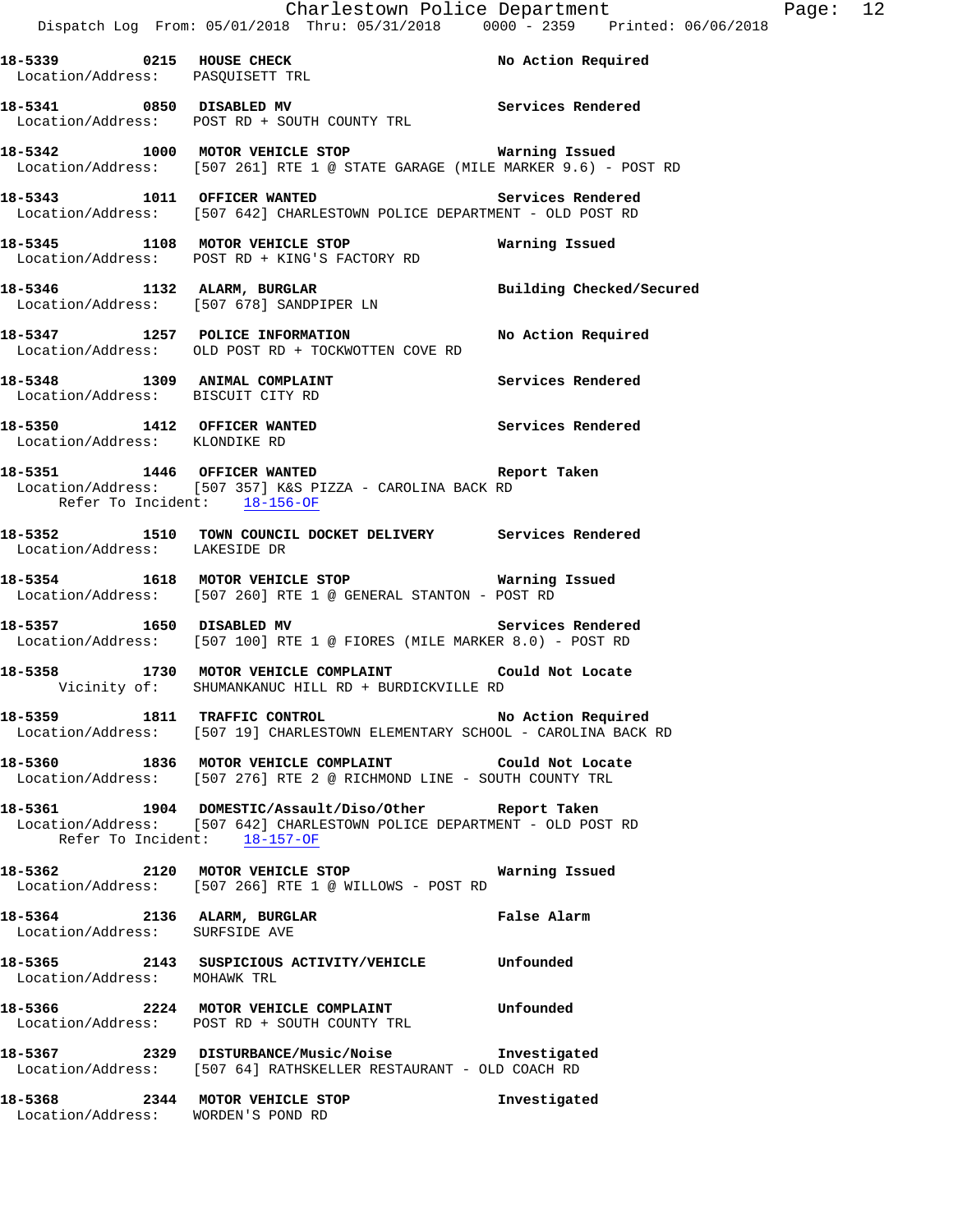- **18-5385 1635 ROAD HAZARD/OBSTRUCTION Unfounded**  Vicinity of: ROSS HILL RD **18-5387 2111 POLICE INFORMATION Services Rendered**
- Location/Address: [507 642] CHARLESTOWN POLICE DEPARTMENT OLD POST RD
- **18-5388 2113 SUSPICIOUS ACTIVITY/VEHICLE Investigated**  Location/Address: [507 31] BLUE SHUTTERS BEACH - EAST BEACH RD
- **18-5393 2249 MVA Minor Investigated**  Location/Address: CAROLINA BACK RD + BUTTER LN Refer To Accident: 18-62-AC

### **For Date: 05/13/2018 - Sunday**

|                              | 18-5402 0038 MOTOR VEHICLE STOP <b>WATNING ISSUED</b><br>Location/Address: POST RD + SOUTH COUNTY TRL                        |                    |
|------------------------------|------------------------------------------------------------------------------------------------------------------------------|--------------------|
| Location/Address: OAKWOOD DR | 18-5408 0152 SUSPICIOUS ACTIVITY/VEHICLE Investigated                                                                        |                    |
|                              | 18-5411 0224 HOUSE CHECK<br>Location/Address: PASQUISETT TRL                                                                 | No Action Required |
|                              | 18-5415 0447 POLICE INFORMATION Services Rendered<br>Location/Address: [507 642] CHARLESTOWN POLICE DEPARTMENT - OLD POST RD |                    |
|                              | 18-5416 0646 MVA - Minor<br>Location/Address: PROSSER TRL + SEQUIN CT<br>Refer To Accident: 18-59-AC                         | Report Taken       |
|                              | 18-5418 0740 WELL BEING CHECK Could Not Locate<br>Vicinity of: [507 376] SAINT JAMES CHURCH - MATUNUCK SCHOOLHOUSE RD        |                    |
|                              | 18-5419 0810 FOLLOW-UP INVESTIGATION Services Rendered<br>Location/Address: [507 357] K&S PIZZA - CAROLINA BACK RD           |                    |
|                              | 18-5420 0816 MOTOR VEHICLE STOP <b>Warning Issued</b><br>Vicinity of: SOUTH COUNTY TRL                                       |                    |
|                              | Location/Address: [507 276] RTE 2 @ RICHMOND LINE - SOUTH COUNTY TRL                                                         |                    |
|                              | 18-5424 1049 ALARM, BURGLAR 18 Palse Alarm<br>Location/Address: TOCKWOTTEN COVE RD                                           |                    |
|                              | 18-5425 1104 MOTOR VEHICLE STOP Citation Issued<br>Location/Address: POST RD + PROSSER TRL                                   |                    |
|                              | 18-5426 1104 MOTOR VEHICLE STOP<br>Location/Address: OLD POST RD + CROSS MILLS RD                                            | Warning Issued     |

- **18-5427 1112 POLICE INFORMATION Services Rendered**  Location/Address: [507 642] CHARLESTOWN POLICE DEPARTMENT - OLD POST RD
- **18-5428 1128 MOTOR VEHICLE STOP Warning Issued**  Location/Address: [507 266] RTE 1 @ WILLOWS - POST RD
- **18-5429 1203 MOTOR VEHICLE STOP Warning Issued**  Location/Address: [507 100] RTE 1 @ FIORES (MILE MARKER 8.0) - POST RD
- **18-5430 1328 ANIMAL COMPLAINT Could Not Locate**  Location/Address: ROSS HILL RD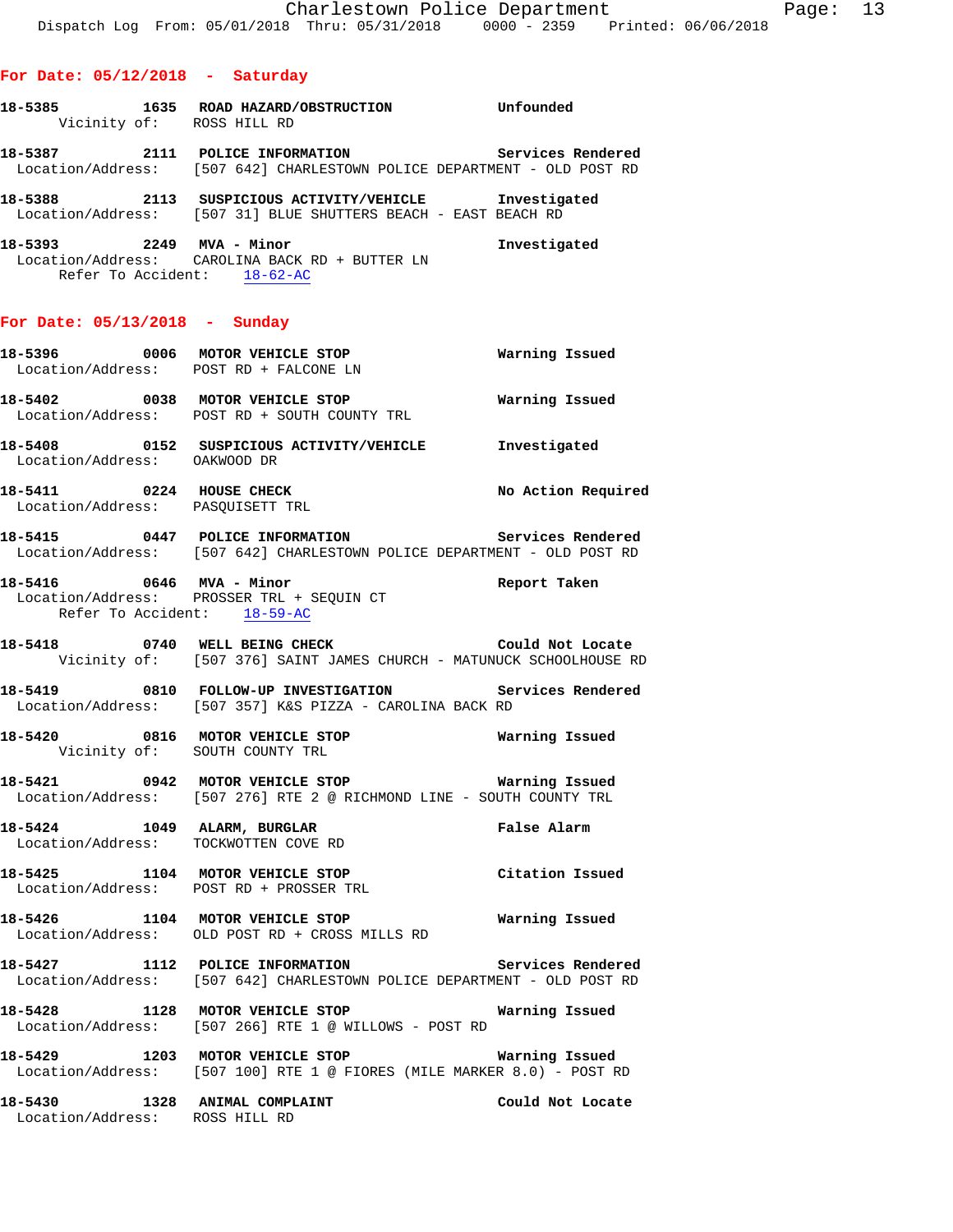**18-5431 1504 FOLLOW-UP INVESTIGATION Warning Issued**  Location/Address: [507 357] K&S PIZZA - CAROLINA BACK RD

- **18-5433 1614 DISABLED MV Services Rendered**  Location/Address: MATUNUCK SCHOOLHOUSE RD + CHARLESTOWN BEACH RD
- **18-5434 1641 MOTOR VEHICLE STOP Warning Issued**  Location/Address: [507 276] RTE 2 @ RICHMOND LINE - SOUTH COUNTY TRL
- **18-5436 1708 MOTOR VEHICLE STOP Citation Issued**  Location/Address: POST RD + SCHOOLHOUSE POND RD
- **18-5437 1805 MOTOR VEHICLE STOP Warning Issued**  Location/Address: [507 276] RTE 2 @ RICHMOND LINE - SOUTH COUNTY TRL
- **18-5439 1903 ALARM, BURGLAR False Alarm**  Location/Address: [507 585] STEDMAN & KAZOUNIS - CROSSLAND ST

## **For Date: 05/14/2018 - Monday**

- **18-5443 0013 POLICE INFORMATION No Action Required**  Location/Address: [507 642] CHARLESTOWN POLICE DEPARTMENT - OLD POST RD
- **18-5446 0114 MOTOR VEHICLE STOP Warning Issued**  Location/Address: POST RD + FALCONE LN
- **18-5450 0141 MOTOR VEHICLE STOP Warning Issued**  Location/Address: POST RD + WILDFLOWER RD
- **18-5454 0200 MOTOR VEHICLE STOP Warning Issued**  Location/Address: POST RD + SOUTH COUNTY TRL
- **18-5461 1030 WELL BEING CHECK Services Rendered**  Location/Address: RIDGEWOOD RD
- **18-5463 1202 SUSPICIOUS ACTIVITY/VEHICLE Investigated**  Vicinity of: RAM ISLAND RD
- **18-5465 1330 OFFICER WANTED Services Rendered**  Location/Address: [507 235] NINIGRET INN - PROSSER TRL
- **18-5468 1616 MOTOR VEHICLE STOP No Action Required**  Location/Address: [507 55] BRADFORD SPORTSMEN'S CLUB - ROSS HILL RD
- **18-5470 1647 FOLLOW-UP INVESTIGATION Services Rendered**  Location/Address: [507 357] K&S PIZZA - CAROLINA BACK RD
- **18-5471 1700 MOTOR VEHICLE STOP Warning Issued**  Location/Address: [507 258] RTE 1 @ SOUTH KINGSTOWN LINE (MM 11.4) - POST RD
- **18-5472 1809 MOTOR VEHICLE STOP Warning Issued**  Location/Address: [507 274] RTE 1 @ HENRY'S FRUIT STAND - POST RD
- **18-5475 2034 DOMESTIC/Assault/Diso/Other Could Not Locate**  Location: [507 332] AMTRAK RAILROAD - BURDICKVILLE SECTION Refer To Incident: 18-158-OF

#### **For Date: 05/15/2018 - Tuesday**

| 18–5481           | 0027 | HOUSE CHECK                | No Action Required |
|-------------------|------|----------------------------|--------------------|
| Location/Address: |      | PASOUISETT TRL             |                    |
| 18–5482           | 0044 | MOTOR VEHICLE STOP         | Warning Issued     |
| Location/Address: |      | POST RD + SOUTH COUNTY TRL |                    |

- **18-5488 0140 POLICE INFORMATION No Action Required**  Location/Address: [507 642] CHARLESTOWN POLICE DEPARTMENT - OLD POST RD
- **18-5498 1014 ASSIST OTHER AGENCY Building Checked/Secured**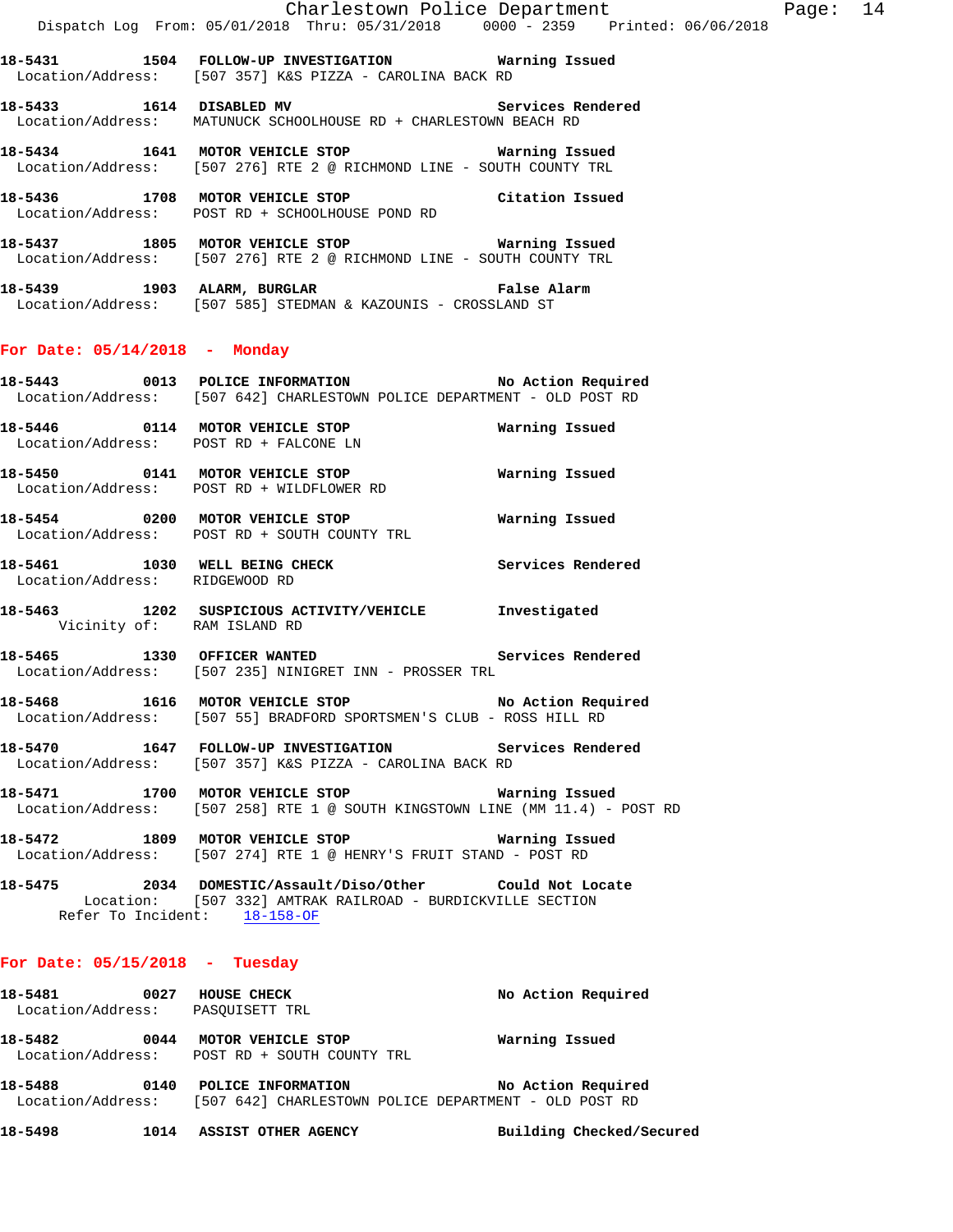|                                    | Charlestown Police Department<br>Dispatch Log From: 05/01/2018 Thru: 05/31/2018 0000 - 2359 Printed: 06/06/2018                                    |                   |
|------------------------------------|----------------------------------------------------------------------------------------------------------------------------------------------------|-------------------|
| Location/Address: HIGHLAND RD      |                                                                                                                                                    |                   |
|                                    | 18-5500 1420 SUSPICIOUS ACTIVITY/VEHICLE Services Rendered<br>Location/Address: [507 420] ARNOLDA ROUND RD                                         |                   |
|                                    | 18-5501 1528 MOTOR VEHICLE STOP Warning Issued<br>Location/Address: [507 100] RTE 1 @ FIORES (MILE MARKER 8.0) - POST RD                           |                   |
|                                    | 18-5502 1533 MOTOR VEHICLE STOP 1nvestigated<br>Vicinity of: [507 291] RTE 216 @ WESTERLY LINE - ROSS HILL RD                                      |                   |
|                                    | 18-5503 1542 POLICE INFORMATION 18-5503<br>Location/Address: [507 642] CHARLESTOWN POLICE DEPARTMENT - OLD POST RD<br>Refer To Incident: 18-160-OF |                   |
|                                    | 18-5504 1644 ALARM, BURGLAR Services Rendered<br>Location/Address: CROSSPATCH RD                                                                   |                   |
|                                    | 18-5505 1648 ALARM, BURGLAR COOPER DR Services Rendered Location/Address: ELIZABETH COOPER DR                                                      |                   |
|                                    | 18-5506 1710 ASSIST CITIZEN<br>Location/Address: BUCKEYE BROOK RD                                                                                  | Investigated      |
| Location/Address: PROSSER TRL      | 18-5508 1801 MOTOR VEHICLE STOP No Action Required                                                                                                 |                   |
|                                    | 18-5509 1920 FIRE, OTHER No Action Required<br>Location/Address: CAROLINA BACK RD + ALTON CAROLINA RD                                              |                   |
| For Date: $05/16/2018$ - Wednesday |                                                                                                                                                    |                   |
|                                    | 18-5514 0111 MOTOR VEHICLE STOP 60 Warning Issued<br>Location/Address: POST RD + PROSSER TRL                                                       |                   |
|                                    | 18-5515 0126 MOTOR VEHICLE STOP Citation Issued<br>Location/Address: POST RD + KING'S FACTORY RD                                                   |                   |
|                                    | 18-5531 0754 ASSIST CITIZEN<br>Location/Address: OLD POST RD + FALCONE LN                                                                          | Services Rendered |
|                                    | 18-5534 0829 ASSIST CITIZEN<br>Location/Address: [507 100] RTE 1 @ FIORES - POST RD                                                                | Services Rendered |
|                                    | 18-5536 0958 MOTOR VEHICLE STOP Warning Issued<br>Location/Address: [507 258] RTE 1 @ SOUTH KINGSTOWN LINE (MM 11.4) - POST RD                     |                   |
| Location/Address: SUNSET DR        | 18-5538 1110 ALARM, BURGLAR                                                                                                                        | False Alarm       |
|                                    | 18-5539 1131 ALARM, BURGLAR<br>Location/Address: [507 561] SHANNOCK RD                                                                             | Investigated      |
| Location/Address: WEST BEACH RD    | 18-5540 1134 ASSIST CITIZEN                                                                                                                        | Services Rendered |
|                                    | 18-5542 1145 ALARM, BURGLAR<br>Location/Address: HIGHLAND RD                                                                                       | False Alarm       |
|                                    | 18-5547 1531 DISABLED MV<br>Location/Address: ROSS HILL RD + LAUREL RD                                                                             | Investigated      |
|                                    | 18-5548 1627 MOTOR VEHICLE STOP 18-5548<br>Location/Address: [507 276] RTE 2 @ RICHMOND LINE - SOUTH COUNTY TRL                                    |                   |
|                                    | 18-5549 1634 MOTOR VEHICLE STOP<br>Location/Address: [507 261] RTE 1 @ STATE GARAGE (MILE MARKER 9.6) - POST RD                                    | Warning Issued    |
|                                    | 18-5550 1647 MOTOR VEHICLE STOP                                                                                                                    | Warning Issued    |

Location/Address: [507 276] RTE 2 @ RICHMOND LINE - SOUTH COUNTY TRL

Page: 15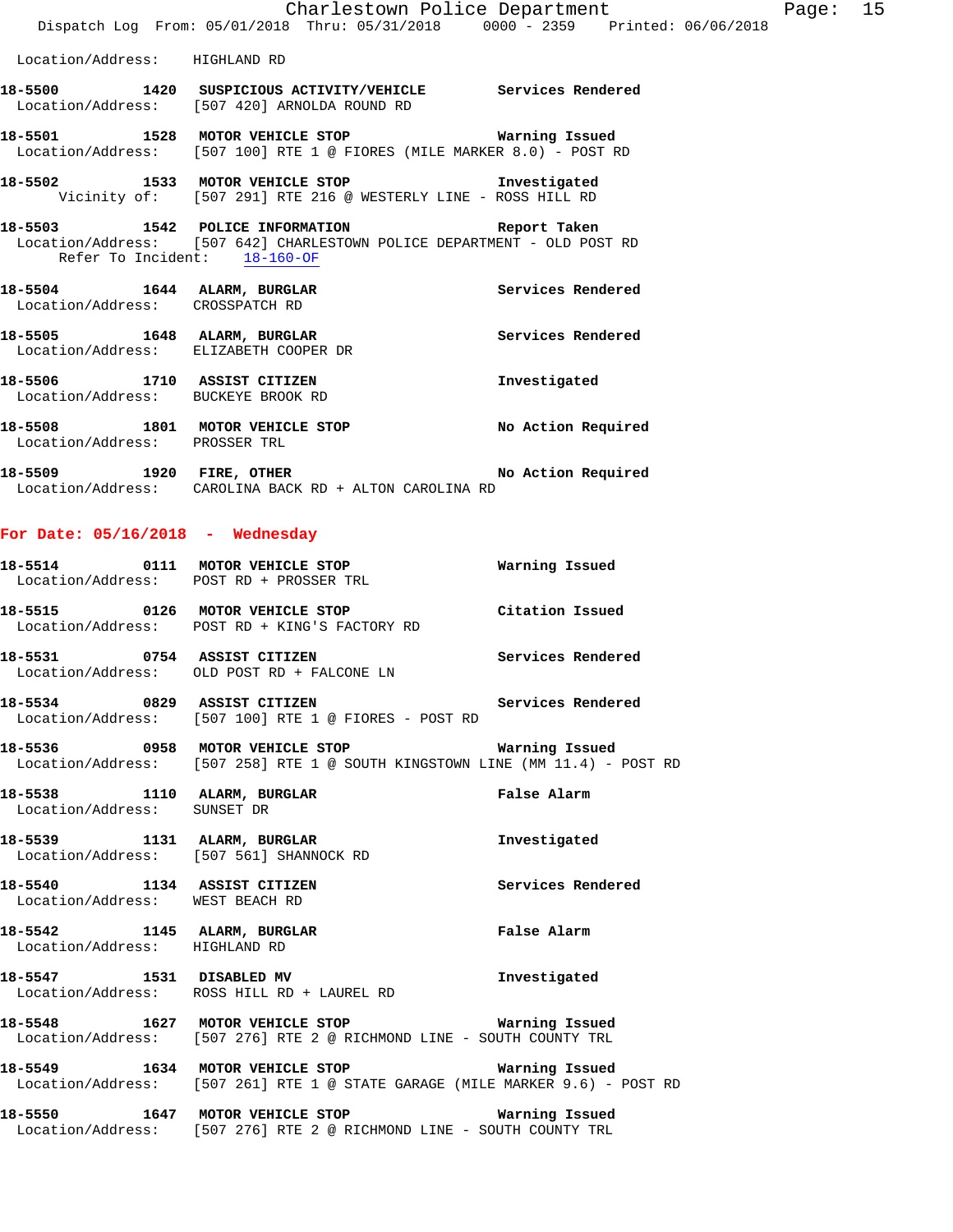**18-5553 1710 OFFICER WANTED Investigated**  Location/Address: BISCUIT CITY RD

**18-5552 1711 MVA - Minor Report Taken**  Vicinity of: SOUTH COUNTY TRL + SHANNOCK RD Refer To Accident: 18-60-AC Refer To Summons: 18-89-AR Summons: COMOLLI, RICHARD D Address: 63 ARBUTUS TRL CHARLESTOWN, RI Age: 38 Charges: Driving with Expired License - 1st Offense

**18-5556 1808 ROAD HAZARD/OBSTRUCTION Removed Hazard**  Vicinity of: [507 261] RTE 1 @ STATE GARAGE (MILE MARKER 9.6) - POST RD

# **For Date: 05/17/2018 - Thursday**

|                                 | 18-5567 0539 ALARM, BURGLAR                                                                                          | Building Checked/Secured |
|---------------------------------|----------------------------------------------------------------------------------------------------------------------|--------------------------|
| Location/Address: OVER LOOK AVE |                                                                                                                      |                          |
|                                 | 18-5568 0755 SUSPICIOUS ACTIVITY/VEHICLE Investigated                                                                |                          |
|                                 | Location/Address: ELIZABETH COOPER DR                                                                                |                          |
|                                 | 18-5569 0924 MOTOR VEHICLE STOP                                                                                      | Warning Issued           |
|                                 | Location/Address: [507 276] RTE 2 @ RICHMOND LINE - SOUTH COUNTY TRL                                                 |                          |
|                                 | 18-5574 1233 MOTOR VEHICLE STOP Citation Issued                                                                      |                          |
|                                 | Location/Address: POST RD + KING'S FACTORY RD                                                                        |                          |
|                                 | 18-5575 1341 ALARM, BURGLAR 18-5575 1341 (1997)<br>Location/Address: [507 617] SHANNOCK RD                           |                          |
|                                 | 18-5577 1613 PSYCHOLOGICAL EMERGENCY Transported to Hospital                                                         |                          |
|                                 | Location/Address: [507 372] SOUTH SHORE MENTAL HEALTH - OLD POST RD                                                  |                          |
|                                 | 18-5578 1715 MOTOR VEHICLE STOP Citation Issued<br>Location/Address: POST RD + ROSS HILL RD                          |                          |
|                                 |                                                                                                                      |                          |
|                                 | 18-5579 1722 MOTOR VEHICLE STOP No Action Required                                                                   |                          |
| Location/Address: FALCONE LN    |                                                                                                                      |                          |
|                                 | 18-5580 1725 MOTOR VEHICLE COMPLAINT 1nvestigated                                                                    |                          |
|                                 | Location/Address: [507 258] POST RD                                                                                  |                          |
|                                 | 18-5581 1739 MOTOR VEHICLE STOP 6 Warning Issued<br>Location/Address: [507 360] COUNTRY FOOD MART - SOUTH COUNTY TRL |                          |
|                                 |                                                                                                                      |                          |
|                                 | 18-5582 1749 MOTOR VEHICLE STOP Citation Issued<br>Location/Address: SOUTH COUNTY TRL + NEW BISCUIT CITY RD          |                          |
|                                 |                                                                                                                      |                          |
| Location/Address: OLD POST RD   | 18-5584 1853 PSYCHOLOGICAL EMERGENCY Transported to Hospital                                                         |                          |
|                                 | Refer To Incident: 18-162-OF                                                                                         |                          |
|                                 | 18-5585 2022 MOTOR VEHICLE STOP Citation Issued                                                                      |                          |
|                                 | Location/Address: [507 261] RTE 1 @ STATE GARAGE (MILE MARKER 9.6) - POST RD                                         |                          |
|                                 | 18-5587 2042 DISTURBANCE/Music/Noise Peace Restored                                                                  |                          |
|                                 | Location/Address: [507 33] BROOKSIDE APARTMENTS - SOUTH COUNTY TRL                                                   |                          |
|                                 | 18-5588 2052 MOTOR VEHICLE STOP <b>Arrest(s)</b> Made                                                                |                          |
|                                 | Location/Address: SOUTH COUNTY TRL + CROSSLAND ST                                                                    |                          |
|                                 | Refer To Incident: 18-181-OF<br>Refer To Arrest: 18-90-AR                                                            |                          |
|                                 | Arrest: ROSA, RICHARD G                                                                                              |                          |
|                                 | Address: 122 CAROLINA NOOSENECK RD RICHMOND, RI                                                                      |                          |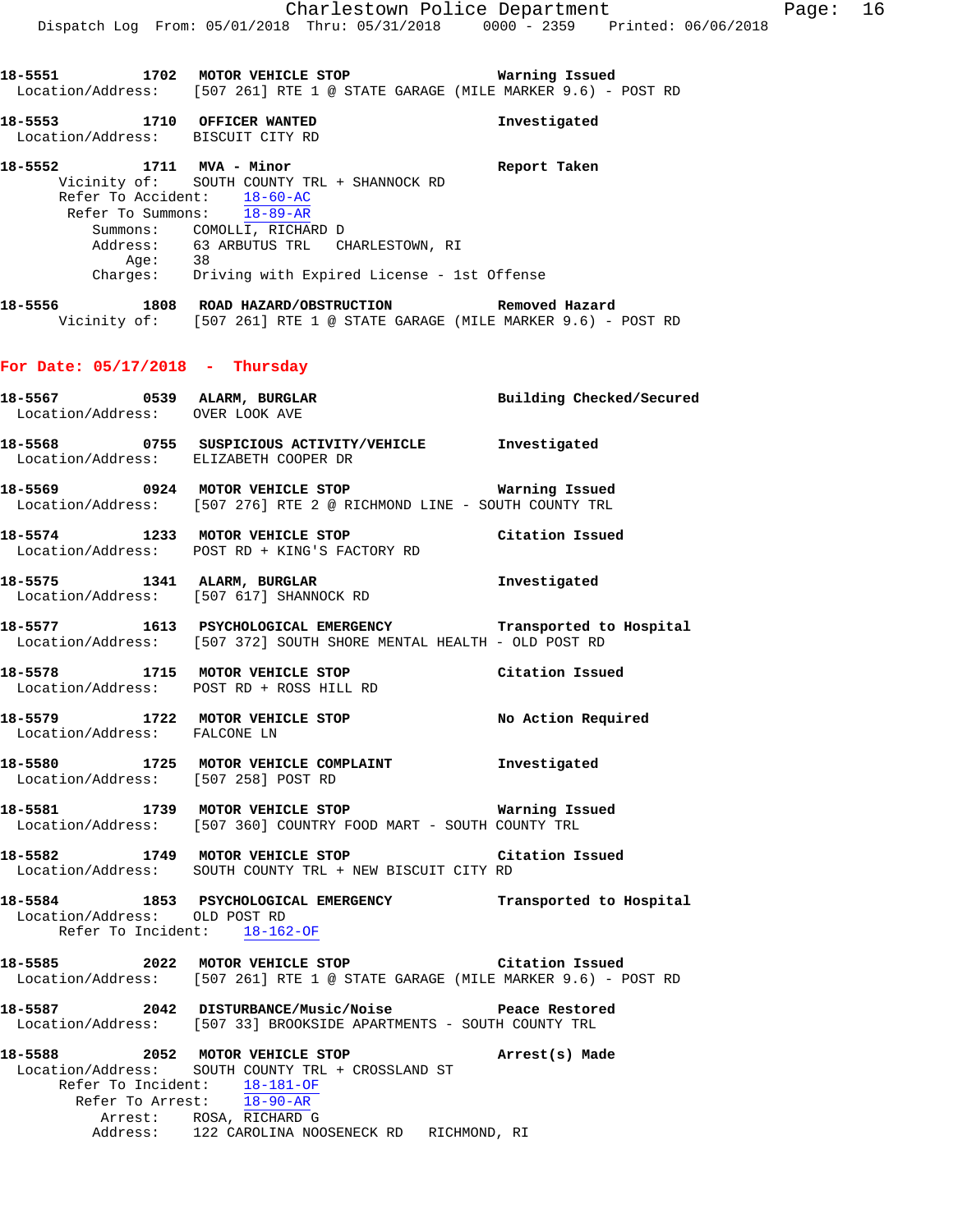Charlestown Police Department Fage: 17 Dispatch Log From: 05/01/2018 Thru: 05/31/2018 0000 - 2359 Printed: 06/06/2018 Age: 43 Charges: DUI/DRUGS/ALCOHOL/1ST OFFENSE - B.A.C. UNKNOWN Refusal to Submit to Chemical Test - 1st Violation **For Date: 05/18/2018 - Friday 18-5600 0530 MOTOR VEHICLE STOP Warning Issued**  Location/Address: POST RD + FALCONE LN **18-5601 0541 MOTOR VEHICLE STOP Warning Issued**  Location/Address: POST RD + KING'S FACTORY RD **18-5602 0552 MOTOR VEHICLE STOP Warning Issued**  Location/Address: [507 303] RTE 1 @ SOUTH SHORE MENTAL HEALTH (MM 9.0) - POST RD **18-5603 0608 MOTOR VEHICLE STOP Citation Issued**  Location/Address: POST RD + CROSS MILLS RD **18-5604 0640 ALARM, BURGLAR Building Checked/Secured**  Location/Address: ALTON CAROLINA RD **18-5606 0813 MOTOR VEHICLE STOP Warning Issued**  Vicinity of: [507 269] RTE 1 @ DRIVING RANGE - POST RD **18-5608 0902 MOTOR VEHICLE STOP Warning Issued**  Location/Address: POST RD + FALCONE LN **18-5609 0906 ALARM, BURGLAR Building Checked/Secured**  Location/Address: [507 764] BRIARWOOD DR **18-5610 1011 MOTOR VEHICLE STOP Warning Issued**  Location/Address: [507 303] RTE 1 @ SOUTH SHORE MENTAL HEALTH (MM 9.0) - POST RD **18-5611 1015 MOTOR VEHICLE STOP Warning Issued**  Location/Address: [507 303] RTE 1 @ SOUTH SHORE MENTAL HEALTH (MM 9.0) - POST RD **18-5612 1023 MOTOR VEHICLE STOP Warning Issued**  Location/Address: [507 261] RTE 1 @ STATE GARAGE - POST RD **18-5615 1116 MOTOR VEHICLE STOP Investigated**  Location/Address: [507 266] RTE 1 @ WILLOWS - POST RD **18-5616 1146 MOTOR VEHICLE STOP Citation Issued**  Location/Address: [507 100] RTE 1 @ FIORES (MILE MARKER 8.0) - POST RD **18-5619 1357 ROAD HAZARD/OBSTRUCTION Removed Hazard**  Vicinity of: [507 228] PHIL & ANN'S SUNSET MOTEL - POST RD **18-5621 1419 ALARM, BURGLAR Investigated**  Location/Address: [507 88] EAST WEST MARKET - POST RD **18-5622 1519 ANIMAL COMPLAINT Could Not Locate**  Vicinity of: [507 208] HITCHING POST - POST RD 18-5624 1553 DISABLED MV **Services Rendered**  Location/Address: SOUTH COUNTY TRL **18-5625 1556 MOTOR VEHICLE STOP Arrest(s) Made**  Location/Address: POST RD + WILDFLOWER RD Refer To Summons: 18-91-AR Summons: JOHNSTON, KEVIN N Address: 140 NARROW LN CHARLESTOWN, RI Age: 47 Charges: Driving with Expired License - 1st Offense **18-5628 1659 MOTOR VEHICLE STOP Warning Issued**  Location/Address: [507 276] RTE 2 @ RICHMOND LINE - SOUTH COUNTY TRL **18-5629 1700 OFFICER WANTED Investigated**  Location/Address: SOUTH COUNTY TRL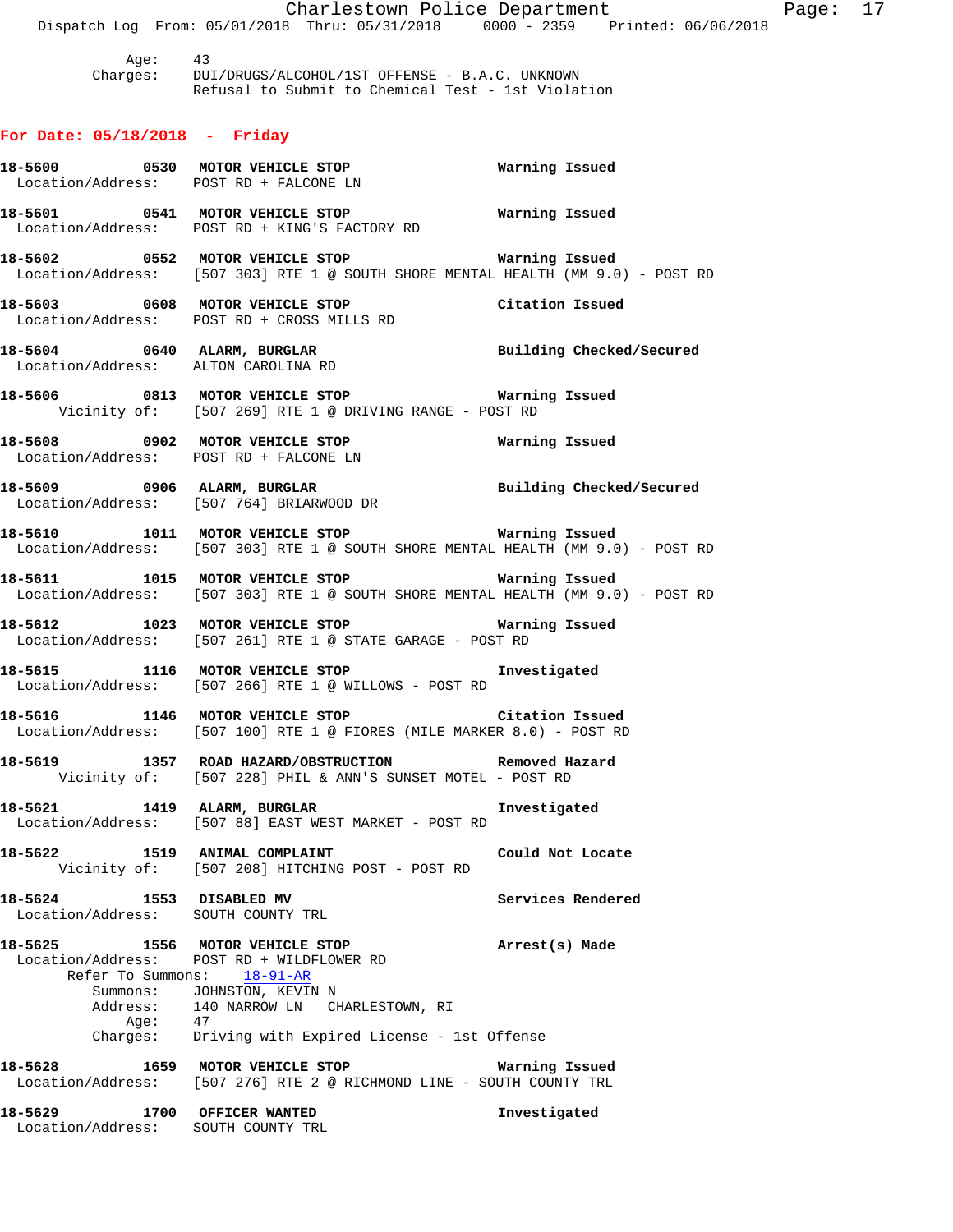| MVA - Minor |              |                                                                                                                                                                                                    |                                                                                                                                                                   |                                                                                                                                                                                                                                                                                                                                                                                                               |                                                                                                                                                                                  |
|-------------|--------------|----------------------------------------------------------------------------------------------------------------------------------------------------------------------------------------------------|-------------------------------------------------------------------------------------------------------------------------------------------------------------------|---------------------------------------------------------------------------------------------------------------------------------------------------------------------------------------------------------------------------------------------------------------------------------------------------------------------------------------------------------------------------------------------------------------|----------------------------------------------------------------------------------------------------------------------------------------------------------------------------------|
|             |              |                                                                                                                                                                                                    |                                                                                                                                                                   |                                                                                                                                                                                                                                                                                                                                                                                                               |                                                                                                                                                                                  |
|             |              |                                                                                                                                                                                                    |                                                                                                                                                                   |                                                                                                                                                                                                                                                                                                                                                                                                               |                                                                                                                                                                                  |
|             |              |                                                                                                                                                                                                    |                                                                                                                                                                   |                                                                                                                                                                                                                                                                                                                                                                                                               |                                                                                                                                                                                  |
| 50          |              |                                                                                                                                                                                                    |                                                                                                                                                                   |                                                                                                                                                                                                                                                                                                                                                                                                               |                                                                                                                                                                                  |
|             |              |                                                                                                                                                                                                    |                                                                                                                                                                   |                                                                                                                                                                                                                                                                                                                                                                                                               |                                                                                                                                                                                  |
|             |              |                                                                                                                                                                                                    |                                                                                                                                                                   |                                                                                                                                                                                                                                                                                                                                                                                                               |                                                                                                                                                                                  |
|             |              |                                                                                                                                                                                                    |                                                                                                                                                                   |                                                                                                                                                                                                                                                                                                                                                                                                               |                                                                                                                                                                                  |
|             |              |                                                                                                                                                                                                    |                                                                                                                                                                   |                                                                                                                                                                                                                                                                                                                                                                                                               |                                                                                                                                                                                  |
|             |              |                                                                                                                                                                                                    |                                                                                                                                                                   |                                                                                                                                                                                                                                                                                                                                                                                                               |                                                                                                                                                                                  |
|             |              |                                                                                                                                                                                                    |                                                                                                                                                                   |                                                                                                                                                                                                                                                                                                                                                                                                               |                                                                                                                                                                                  |
|             |              |                                                                                                                                                                                                    |                                                                                                                                                                   |                                                                                                                                                                                                                                                                                                                                                                                                               |                                                                                                                                                                                  |
|             |              |                                                                                                                                                                                                    |                                                                                                                                                                   |                                                                                                                                                                                                                                                                                                                                                                                                               |                                                                                                                                                                                  |
|             |              |                                                                                                                                                                                                    |                                                                                                                                                                   |                                                                                                                                                                                                                                                                                                                                                                                                               |                                                                                                                                                                                  |
|             |              |                                                                                                                                                                                                    |                                                                                                                                                                   |                                                                                                                                                                                                                                                                                                                                                                                                               |                                                                                                                                                                                  |
|             |              |                                                                                                                                                                                                    |                                                                                                                                                                   |                                                                                                                                                                                                                                                                                                                                                                                                               |                                                                                                                                                                                  |
|             |              |                                                                                                                                                                                                    |                                                                                                                                                                   |                                                                                                                                                                                                                                                                                                                                                                                                               |                                                                                                                                                                                  |
|             |              |                                                                                                                                                                                                    |                                                                                                                                                                   |                                                                                                                                                                                                                                                                                                                                                                                                               |                                                                                                                                                                                  |
|             |              |                                                                                                                                                                                                    |                                                                                                                                                                   |                                                                                                                                                                                                                                                                                                                                                                                                               |                                                                                                                                                                                  |
|             | Aqe:<br>2126 | $18-5633$ 1825 LARCENY<br>Refer To Incident: 18-163-OF<br>Refer To Arrest: 18-92-AR<br>Arrest: MONAHAN, DAVID P<br>Location/Address: SHARP CORNER - OLD SHANNOCK RD<br>Refer To Accident: 18-61-AC | Location/Address: WEW BISCUIT CITY RD + SOUTH COUNTY TRL<br>Location/Address: [507 72] CUMBERLAND FARMS - OLD POST RD<br>Address: 129 POTTER HILL RD WESTERLY, RI | Charlestown Police Department<br>18-5630 1754 MOTOR VEHICLE STOP Citation Issued<br>Location/Address: [507 100] RTE 1 @ FIORES (MILE MARKER 8.0) - POST RD<br>18-5632 1821 MOTOR VEHICLE STOP <b>18-5632</b> Citation Issued<br>Report Taken<br>18-5635 2025 MOTOR VEHICLE STOP 6 Arrest(s) Made<br>Location/Address: [507 276] RTE 2 @ RICHMOND LINE - SOUTH COUNTY TRL<br>Investigated<br>Services Rendered | Page: 18<br>Dispatch Log From: 05/01/2018 Thru: 05/31/2018 0000 - 2359 Printed: 06/06/2018<br>Charges: Driving after denial, suspension or revocation of license - 3rd + Offense |

| 18-5637           |      | 2126 MVA - Minor   | services kendered  |
|-------------------|------|--------------------|--------------------|
| Location/Address: |      | OLD SHANNOCK RD    |                    |
| 18-5638           | 2215 | POLICE INFORMATION | No Action Required |
| Location/Address: |      | WILDFLOWER RD      |                    |

# **For Date: 05/19/2018 - Saturday**

|                              | 18-5640 0247 POLICE INFORMATION Services Rendered<br>Location/Address: [507 642] CHARLESTOWN POLICE DEPARTMENT - OLD POST RD                                                                                           |                 |
|------------------------------|------------------------------------------------------------------------------------------------------------------------------------------------------------------------------------------------------------------------|-----------------|
|                              | 18-5646 0707 MOTOR VEHICLE COMPLAINT No Action Required<br>Location/Address: POST RD + LAKESIDE DR                                                                                                                     |                 |
|                              | 18-5647 0741 MOTOR VEHICLE STOP <b>18-5647</b> Warning Issued<br>Location/Address: [507 266] RTE 1 @ WILLOWS - POST RD                                                                                                 |                 |
|                              | 18-5648 0757 MOTOR VEHICLE STOP Citation Issued<br>Location/Address: POST RD + WILDFLOWER RD                                                                                                                           |                 |
| Location/Address: MONTAUK RD | 18-5651 1202 ASSIST CITIZEN 18-5651                                                                                                                                                                                    |                 |
| Refer To Arrest: 18-93-AR    | 18-5652 1335 SHOPLIFTING 2007 Arrest(s) Made<br>Location/Address: [507 218] SMALL AXE PRODUCTIONS - OLD POST RD<br>Arrest: URBAN, GRACE<br>Address: 14 BAYBERRY LN REDDING, CT<br>Age: 22<br>Charges: SHOPLIFTING-MISD |                 |
|                              | 18-5653 1552 SUSPICIOUS ACTIVITY/VEHICLE Unfounded<br>Location/Address: [507 49] CHARLESTOWN TOWN BEACH - CHARLESTOWN BEACH RD                                                                                         |                 |
|                              | 18-5655 1631 ROAD HAZARD/OBSTRUCTION Removed Hazard<br>Location/Address: OLD POST RD + FALCONE LN                                                                                                                      |                 |
|                              | Location/Address: [507 266] RTE 1 @ WILLOWS - POST RD                                                                                                                                                                  |                 |
|                              | Location/Address: [507 921] MILE MARKER 9.6 - CROSS MILLS RD                                                                                                                                                           |                 |
|                              | 18-5659 1700 MOTOR VEHICLE STOP 18 Citation Issued<br>Location/Address: [507 921] MILE MARKER 9.6 - CROSS MILLS RD                                                                                                     |                 |
|                              | 18-5661 1718 MOTOR VEHICLE STOP                                                                                                                                                                                        | Citation Issued |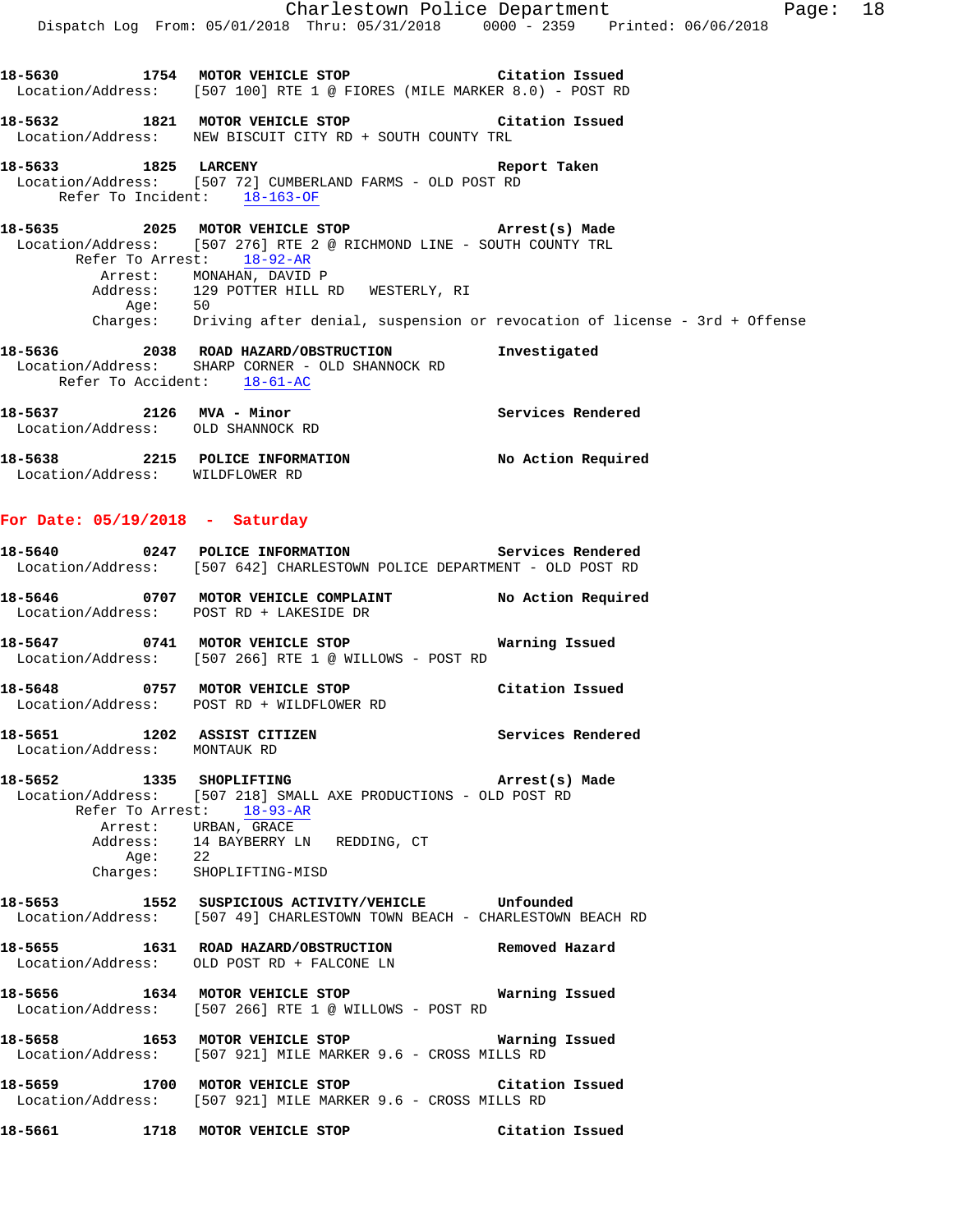|                                 |         |                                                                                                                                                                                                                                                                                                                                                                                                  | Charlestown Police Department | Page: 19 |  |
|---------------------------------|---------|--------------------------------------------------------------------------------------------------------------------------------------------------------------------------------------------------------------------------------------------------------------------------------------------------------------------------------------------------------------------------------------------------|-------------------------------|----------|--|
|                                 |         | Dispatch Log From: 05/01/2018 Thru: 05/31/2018 0000 - 2359 Printed: 06/06/2018                                                                                                                                                                                                                                                                                                                   |                               |          |  |
|                                 |         | Location/Address: [507 921] MILE MARKER 9.6 - CROSS MILLS RD                                                                                                                                                                                                                                                                                                                                     |                               |          |  |
| 18-5662                         |         | 1749 MOTOR VEHICLE STOP <b>STOP</b> Warning Issued<br>Location/Address: [507 921] MILE MARKER 9.6 - CROSS MILLS RD                                                                                                                                                                                                                                                                               |                               |          |  |
| Location/Address: SUSAN CIR     |         | 18-5663 1805 FIRE, OTHER                                                                                                                                                                                                                                                                                                                                                                         | Services Rendered             |          |  |
|                                 |         | 18-5664 1946 ASSIST OTHER TOWN DEPT Services Rendered<br>Location/Address: [507 19] CHARLESTOWN ELEMENTARY SCHOOL - CAROLINA BACK RD                                                                                                                                                                                                                                                             |                               |          |  |
|                                 | Age: 26 | 18-5665 2018 MVA - Minor 2018 2018 2018<br>Location/Address: CHARLESTOWN BEACH RD + BENHAM ST<br>Refer To Accident: 18-64-AC<br>Refer To Arrest: 18-94-AR<br>Arrest: PEARCE, DANIEL R<br>Address: 19 ELIZABETH COOPER DR CHARLESTOWN, RI<br>Charges: DISORDERLY CONDUCT<br>RESISTING LEGAL OR ILLEGAL ARREST<br>VANDALISM/MALICIOUS INJURY TO PROPERTY<br>VANDALISM/MALICIOUS INJURY TO PROPERTY |                               |          |  |
|                                 |         | 18-5667 2230 SUSPICIOUS ACTIVITY/VEHICLE Investigated<br>Location/Address: OLD SHANNOCK RD                                                                                                                                                                                                                                                                                                       |                               |          |  |
|                                 |         | 18-5668 2314 FOLLOW-UP INVESTIGATION Investigated<br>Location/Address: CHARLESTOWN BEACH RD + BENHAM ST                                                                                                                                                                                                                                                                                          |                               |          |  |
| For Date: $05/20/2018$ - Sunday |         |                                                                                                                                                                                                                                                                                                                                                                                                  |                               |          |  |
|                                 |         | 18-5669 0026 MOTOR VEHICLE STOP 6 Warning Issued<br>Location/Address: [507 271] RTE 1 @ MICHAEL'S - POST RD                                                                                                                                                                                                                                                                                      |                               |          |  |
| 18-5670                         |         | 0027 DISABLED MV Services Rendered<br>Location/Address: POST RD + SOUTH COUNTY TRL                                                                                                                                                                                                                                                                                                               |                               |          |  |
|                                 |         | 18-5678 		 0122 ASSIST OTHER POLICE DEPT Services Rendered<br>Location/Address: [507 21] BURLINGAME STATE PARK - CAMPING AREA - BURLINGAME STATE PARK RD                                                                                                                                                                                                                                         |                               |          |  |
| 18-5680                         |         | 0716 OFFICER WANTED<br>Vicinity of: KLONDIKE RD                                                                                                                                                                                                                                                                                                                                                  | Could Not Locate              |          |  |
|                                 |         | 18-5681 0739 MVA - Minor and the Report Taken<br>Location/Address: GENERAL STANTON LN<br>Refer To Accident: 18-63-AC                                                                                                                                                                                                                                                                             |                               |          |  |
|                                 |         | 18-5682 0759 DISABLED MV<br>Location/Address: POST RD + SOUTH COUNTY TRL                                                                                                                                                                                                                                                                                                                         | Services Rendered             |          |  |
|                                 |         | 18-5683 1121 MOTOR VEHICLE STOP No Action Required<br>Location/Address: [507 921] MILE MARKER 9.6 - CROSS MILLS RD                                                                                                                                                                                                                                                                               |                               |          |  |
| 18-5686 1310 LARCENY            |         | Location/Address: [507 247] HUNGRY HAVEN RESTAURANT - SOUTH COUNTY TRL<br>Refer To Incident: $18-164-OF$                                                                                                                                                                                                                                                                                         | Report Taken                  |          |  |
| Location/Address: POND ST       |         | 18-5688 1525 FOLLOW-UP INVESTIGATION Could Not Locate                                                                                                                                                                                                                                                                                                                                            |                               |          |  |
|                                 |         | 18-5689 1546 ALARM, BURGLAR 18 20 False Alarm<br>Location/Address: [507 247] HUNGRY HAVEN RESTAURANT - SOUTH COUNTY TRL                                                                                                                                                                                                                                                                          |                               |          |  |
|                                 |         | 18-5690 1600 TRAFFIC CONTROL 18-5690 No Action Required<br>Location/Address: [507 260] RTE 1 @ GENERAL STANTON - POST RD                                                                                                                                                                                                                                                                         |                               |          |  |
|                                 |         | 18-5691 1614 MOTOR VEHICLE STOP<br>Location/Address: POST RD + SCHOOLHOUSE POND RD                                                                                                                                                                                                                                                                                                               | Warning Issued                |          |  |
|                                 |         | 18-5692 1620 CIVIL MATTER                                                                                                                                                                                                                                                                                                                                                                        | Services Rendered             |          |  |
|                                 |         |                                                                                                                                                                                                                                                                                                                                                                                                  |                               |          |  |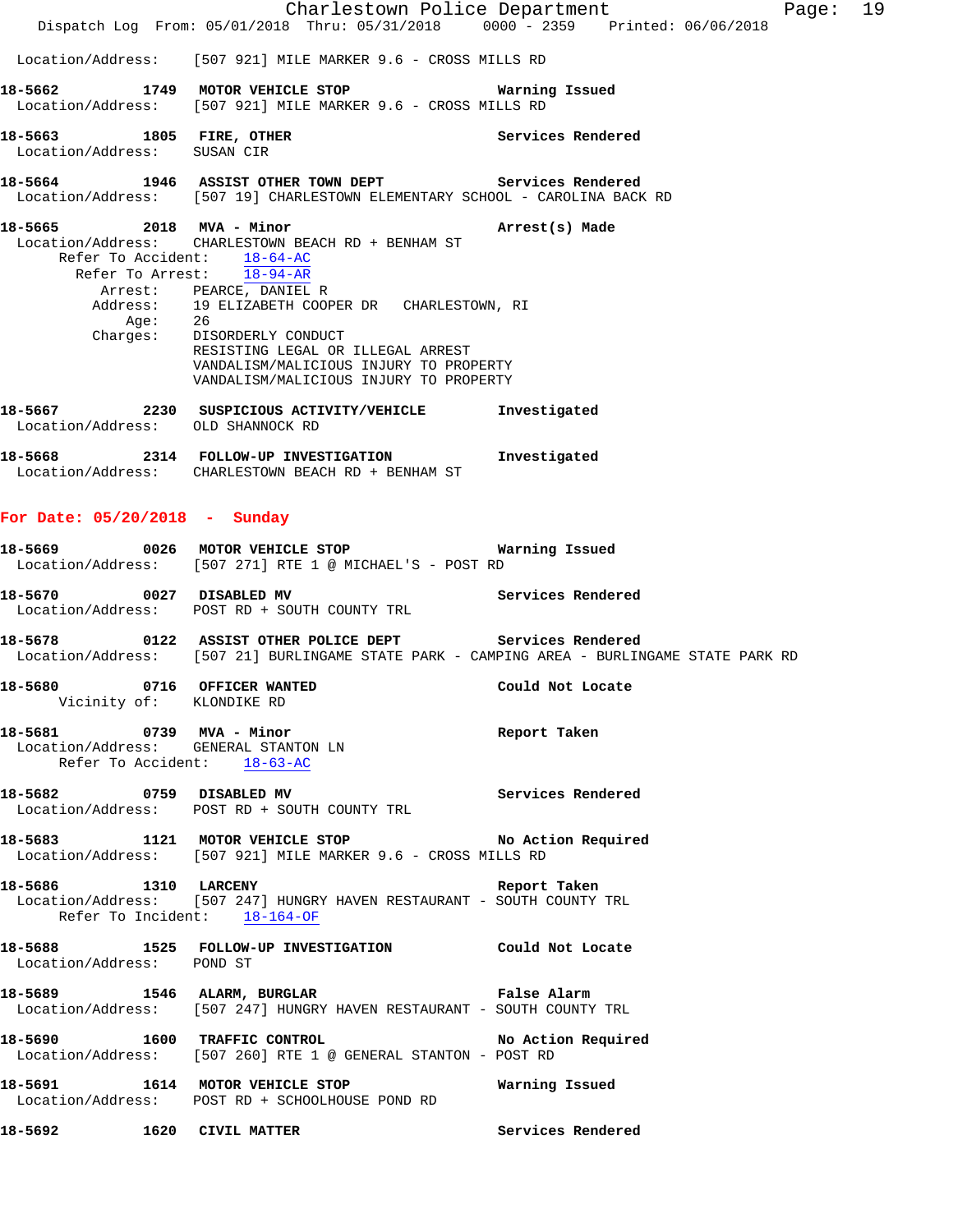|                                                                   | Dispatch Log From: 05/01/2018 Thru: 05/31/2018 0000 - 2359 Printed: 06/06/2018                                             | Charlestown Police Department | Page: 20 |  |
|-------------------------------------------------------------------|----------------------------------------------------------------------------------------------------------------------------|-------------------------------|----------|--|
|                                                                   | Location/Address: [507 642] CHARLESTOWN POLICE DEPARTMENT - OLD POST RD                                                    |                               |          |  |
|                                                                   | 18-5693 1643 MOTOR VEHICLE STOP <b>Marning Issued</b><br>Location/Address: [507 260] RTE 1 @ GENERAL STANTON - POST RD     |                               |          |  |
|                                                                   | 18-5694 1652 OFFICER WANTED Services Rendered<br>Vicinity of: POST RD + SCHOOLHOUSE POND RD                                |                               |          |  |
|                                                                   | 18-5695 1657 DISABLED MV 18-5695 Services Rendered<br>Location/Address: POST RD + SCHOOLHOUSE POND RD                      |                               |          |  |
|                                                                   | 18-5696 1710 MOTOR VEHICLE STOP <b>STOP</b> Warning Issued<br>Location/Address: [507 923] MILE MARKER 10.2 - FALCONE LN    |                               |          |  |
| Vicinity of: POST RD                                              | 18-5697 1725 OFFICER WANTED                                                                                                | Services Rendered             |          |  |
|                                                                   | 18-5698 1737 MOTOR VEHICLE STOP 6 Warning Issued<br>Location/Address: [507 100] RTE 1 @ FIORES (MILE MARKER 8.0) - POST RD |                               |          |  |
|                                                                   | 18-5699 1745 POLICE INFORMATION<br>Location/Address: [507 100] RTE 1 @ FIORES - POST RD                                    | Services Rendered             |          |  |
|                                                                   | 18-5702 1822 MOTOR VEHICLE STOP Warning Issued<br>Location/Address: POST RD + SCHOOLHOUSE POND RD                          |                               |          |  |
| Location/Address: POND ST                                         | 18-5704 1911 FOLLOW-UP INVESTIGATION Services Rendered                                                                     |                               |          |  |
|                                                                   | 18-5707 1952 MOTOR VEHICLE STOP<br>Location/Address: [507 266] RTE 1 @ WILLOWS - POST RD                                   | Warning Issued                |          |  |
|                                                                   | 18-5708 1955 MOTOR VEHICLE STOP <b>Marning Issued</b><br>Location/Address: POST RD + TAMANACO DR                           |                               |          |  |
|                                                                   | 18-5709 2017 MOTOR VEHICLE STOP No Action Required<br>Location/Address: POST RD + SOUTH COUNTY TRL                         |                               |          |  |
|                                                                   | 18-5710 2025 DISTURBANCE/Music/Noise No Action Required<br>Location/Address: [507 357] K&S PIZZA - CAROLINA BACK RD        |                               |          |  |
|                                                                   | 18-5711 2040 MOTOR VEHICLE STOP<br>Location/Address: ALTON CAROLINA RD + CAROLINA BACK RD                                  | Warning Issued                |          |  |
|                                                                   | 18-5712 2221 MOTOR VEHICLE STOP<br>Location/Address: OLD POST RD + KLONDIKE RD                                             | Warning Issued                |          |  |
|                                                                   | 18-5713 2355 MOTOR VEHICLE STOP<br>Location/Address: SK TOWN LINE - POST RD                                                | Warning Issued                |          |  |
| For Date: $05/21/2018$ - Monday                                   |                                                                                                                            |                               |          |  |
| 18-5724 0026 HOUSE CHECK<br>Location/Address: [507 804] BEAVER LN |                                                                                                                            | No Action Required            |          |  |
|                                                                   | 18-5725 0031 MOTOR VEHICLE STOP<br>Location/Address: POST RD + GENERAL STANTON LN                                          | Warning Issued                |          |  |
| 18-5726 0032 HOUSE CHECK<br>Location/Address: WHITE TAIL CIR      |                                                                                                                            | No Action Required            |          |  |
|                                                                   | 18-5730 0104 MOTOR VEHICLE STOP<br>Location/Address: OLD POST RD + NARROW LN                                               | No Action Required            |          |  |
|                                                                   | 18-5734 			 0132 MOTOR VEHICLE STOP 							 Warning Issued<br>Location/Address: CAROLINA BACK RD + ALTON CAROLINA RD       |                               |          |  |
|                                                                   |                                                                                                                            |                               |          |  |

Location/Address: NARROW LN + OLD POST RD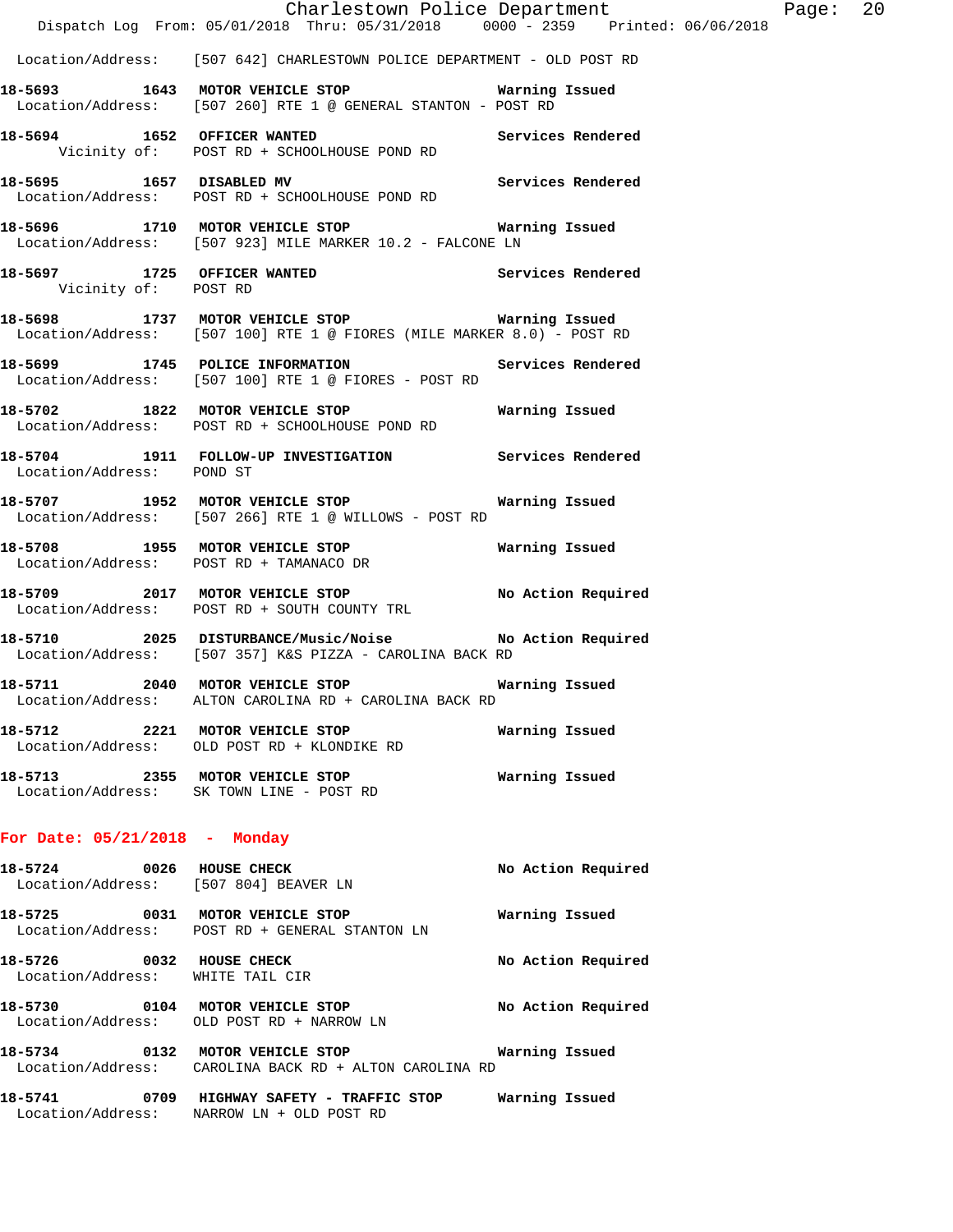|                                 |          |                                                                                                                                                                                                          |                 | Charlestown Police Department | Page: 21 |  |
|---------------------------------|----------|----------------------------------------------------------------------------------------------------------------------------------------------------------------------------------------------------------|-----------------|-------------------------------|----------|--|
|                                 |          | Dispatch Log From: 05/01/2018 Thru: 05/31/2018 0000 - 2359 Printed: 06/06/2018                                                                                                                           |                 |                               |          |  |
|                                 |          | 18-5742 0728 HIGHWAY SAFETY - TRAFFIC STOP Warning Issued<br>Location/Address: NARROW LN + OLD POST RD                                                                                                   |                 |                               |          |  |
|                                 |          | 18-5743 0740 HIGHWAY SAFETY - TRAFFIC STOP Citation Issued<br>Location/Address: NARROW LN + OLD POST RD                                                                                                  |                 |                               |          |  |
|                                 |          | 18-5744 0749 HIGHWAY SAFETY - TRAFFIC STOP Citation Issued<br>Location/Address: NARROW LN + OLD POST RD                                                                                                  |                 |                               |          |  |
|                                 |          | 18-5745 0758 HIGHWAY SAFETY - TRAFFIC STOP Citation Issued<br>Location/Address: NARROW LN + OLD POST RD                                                                                                  |                 |                               |          |  |
|                                 |          | 18-5746 0759 POLICE INFORMATION 1nvestigated<br>Location/Address: [507 642] CHARLESTOWN POLICE DEPARTMENT - OLD POST RD<br>Refer To Incident: $18-165-OF$                                                |                 |                               |          |  |
|                                 |          | 18-5747 0800 MVA - Minor Care and Report Taken<br>Location/Address: [507 258] RTE 1 @ SOUTH KINGSTOWN LINE (MM 11.4) - POST RD<br>Refer To Accident: 18-65-AC                                            |                 |                               |          |  |
|                                 |          | 18-5748 0806 HIGHWAY SAFETY - TRAFFIC STOP Citation Issued<br>Location/Address: NARROW LN + OLD POST RD                                                                                                  |                 |                               |          |  |
|                                 |          | 18-5749 0819 HIGHWAY SAFETY - TRAFFIC STOP Citation Issued<br>Location/Address: NARROW LN + OLD POST RD                                                                                                  |                 |                               |          |  |
|                                 |          | 18-5750 0829 HIGHWAY SAFETY - TRAFFIC STOP Citation Issued<br>Location/Address: NARROW LN + OLD POST RD                                                                                                  |                 |                               |          |  |
|                                 |          | 18-5751 0839 HIGHWAY SAFETY - TRAFFIC STOP Citation Issued<br>Location/Address: NARROW LN + OLD POST RD                                                                                                  |                 |                               |          |  |
|                                 |          | 18-5752 0854 HIGHWAY SAFETY - TRAFFIC STOP Citation Issued<br>Location/Address: NARROW LN + OLD POST RD                                                                                                  |                 |                               |          |  |
|                                 |          | 18-5754 0904 HIGHWAY SAFETY - TRAFFIC STOP Citation Issued<br>Location/Address: NARROW LN + OLD POST RD                                                                                                  |                 |                               |          |  |
|                                 |          | 18-5756 0918 HIGHWAY SAFETY - TRAFFIC STOP Citation Issued<br>Location/Address: NARROW LN + OLD POST RD                                                                                                  |                 |                               |          |  |
| Location/Address:               |          | 18-5757 0926 HIGHWAY SAFETY - TRAFFIC STOP Citation Issued<br>NARROW LN + OLD POST RD                                                                                                                    |                 |                               |          |  |
|                                 |          | 18-5758 0936 HIGHWAY SAFETY - TRAFFIC STOP Warning Issued<br>Location/Address: NARROW LN + OLD POST RD                                                                                                   |                 |                               |          |  |
| Location/Address: CARMICHAEL LN |          | 18-5759 0942 MOTOR VEHICLE COMPLAINT                                                                                                                                                                     | Investigated    |                               |          |  |
|                                 |          | 18-5760 0948 HIGHWAY SAFETY - TRAFFIC STOP<br>Location/Address: NARROW LN + OLD POST RD                                                                                                                  | Warning Issued  |                               |          |  |
|                                 |          | 18-5761 1000 HIGHWAY SAFETY - TRAFFIC STOP<br>Location/Address: NARROW LN + OLD POST RD                                                                                                                  | Citation Issued |                               |          |  |
|                                 |          | 18-5762 1008 HIGHWAY SAFETY - TRAFFIC STOP Warning Issued<br>Location/Address: NARROW LN + OLD POST RD                                                                                                   |                 |                               |          |  |
| Refer To Summons:               | Age:  49 | 18-5763 1016 HIGHWAY SAFETY - TRAFFIC STOP Arrest(s) Made<br>Location/Address: NARROW LN + OLD POST RD<br>18-95-AR<br>Summons: CENTOLELLA III, FRANK A<br>Address: 48 FODDERING FARM RD NARRAGANSETT, RI |                 |                               |          |  |
|                                 |          | Charges: Driving with Expired License - 1st Offense                                                                                                                                                      |                 |                               |          |  |
| 18-5766                         |          | 1608 MOTOR VEHICLE STOP<br>Location/Address: POST RD + SCHOOLHOUSE POND RD                                                                                                                               | Warning Issued  |                               |          |  |
| 18-5767                         |          | 1628 MOTOR VEHICLE STOP                         Warning Issued                                                                                                                                           |                 |                               |          |  |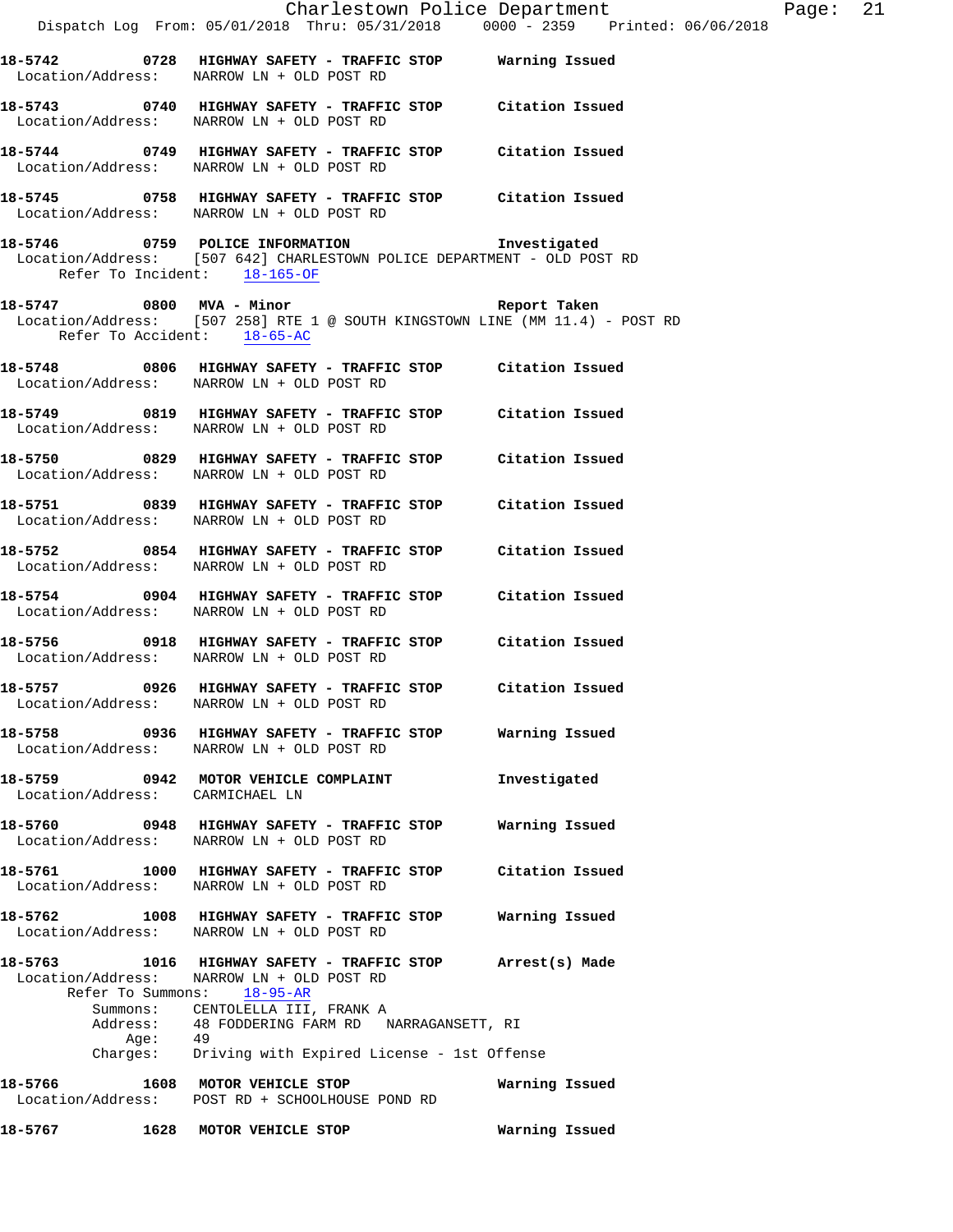**18-5772 2009 SUSPICIOUS ACTIVITY/VEHICLE Could Not Locate**  Location/Address: BURDICKVILLE RD

**18-5776 2237 MOTOR VEHICLE COMPLAINT Citation Issued**  Location/Address: [507 276] RTE 2 @ RICHMOND LINE - SOUTH COUNTY TRL Refer To Incident: 18-166-OF

# **For Date: 05/22/2018 - Tuesday**

|  | 18-5777 0034 MOTOR VEHICLE STOP<br>Location/Address: SK LINE - POST RD                                                | <b>Warning Issued</b>    |
|--|-----------------------------------------------------------------------------------------------------------------------|--------------------------|
|  | 18-5778 0056 MOTOR VEHICLE STOP Warning Issued<br>Location/Address: POST RD + SOUTH COUNTY TRL                        |                          |
|  | 18-5789 0221 ALARM, BURGLAR<br>Location/Address: [507 19] CHARLESTOWN ELEMENTARY SCHOOL - CAROLINA BACK RD            | Building Checked/Secured |
|  | 18-5794 0824 FOLLOW-UP INVESTIGATION Services Rendered<br>Location/Address: ROSE CT + MURATORE LN                     |                          |
|  | 18-5796 0900 MOTOR VEHICLE STOP Citation Issued<br>Location/Address: POST RD + GENERAL STANTON LN                     |                          |
|  | 18-5797 0911 MOTOR VEHICLE STOP<br>Location/Address: POST RD + SCHOOLHOUSE POND RD                                    | Warning Issued           |
|  | 18-5798 0920 ROAD HAZARD/OBSTRUCTION Removed Hazard<br>Location/Address: POST RD + COVE POINT EAST RD                 |                          |
|  | 18-5799 1007 MOTOR VEHICLE STOP NO Action Required<br>Location/Address: [507 36] CHARLESTOWN MINI-SUPER - OLD POST RD |                          |
|  | 18-5800 1012 MOTOR VEHICLE STOP <b>NATILE MATILE M</b> and<br>Location/Address: [507 410] DUNKIN DONUTS - OLD POST RD |                          |
|  | 18-5801 1022 MOTOR VEHICLE STOP Citation Issued<br>Location/Address: POST RD + LAKESIDE DR                            |                          |
|  | 18-5803 1043 MOTOR VEHICLE STOP<br>Location/Address: POST RD + SCHOOLHOUSE POND RD                                    | Warning Issued           |
|  | 18-5804 1049 MOTOR VEHICLE STOP<br>Location/Address: RTE - POST RD + CROSS MILLS RD                                   | Warning Issued           |
|  | 18-5806 1122 MOTOR VEHICLE STOP 6 Warning Issued<br>Location/Address: POST RD + LAKESIDE DR                           |                          |
|  | 18-5807 1127 MOTOR VEHICLE STOP<br>Location/Address: POST RD + FALCONE LN                                             | Citation Issued          |
|  | 18-5810 1156 OFFICER WANTED<br>Location/Address: SOUTH COUNTY TRL                                                     | Investigated             |
|  | 18-5811 1221 POLICE INFORMATION<br>Location/Address: CROSSPATCH RD + MARION DR                                        | Services Rendered        |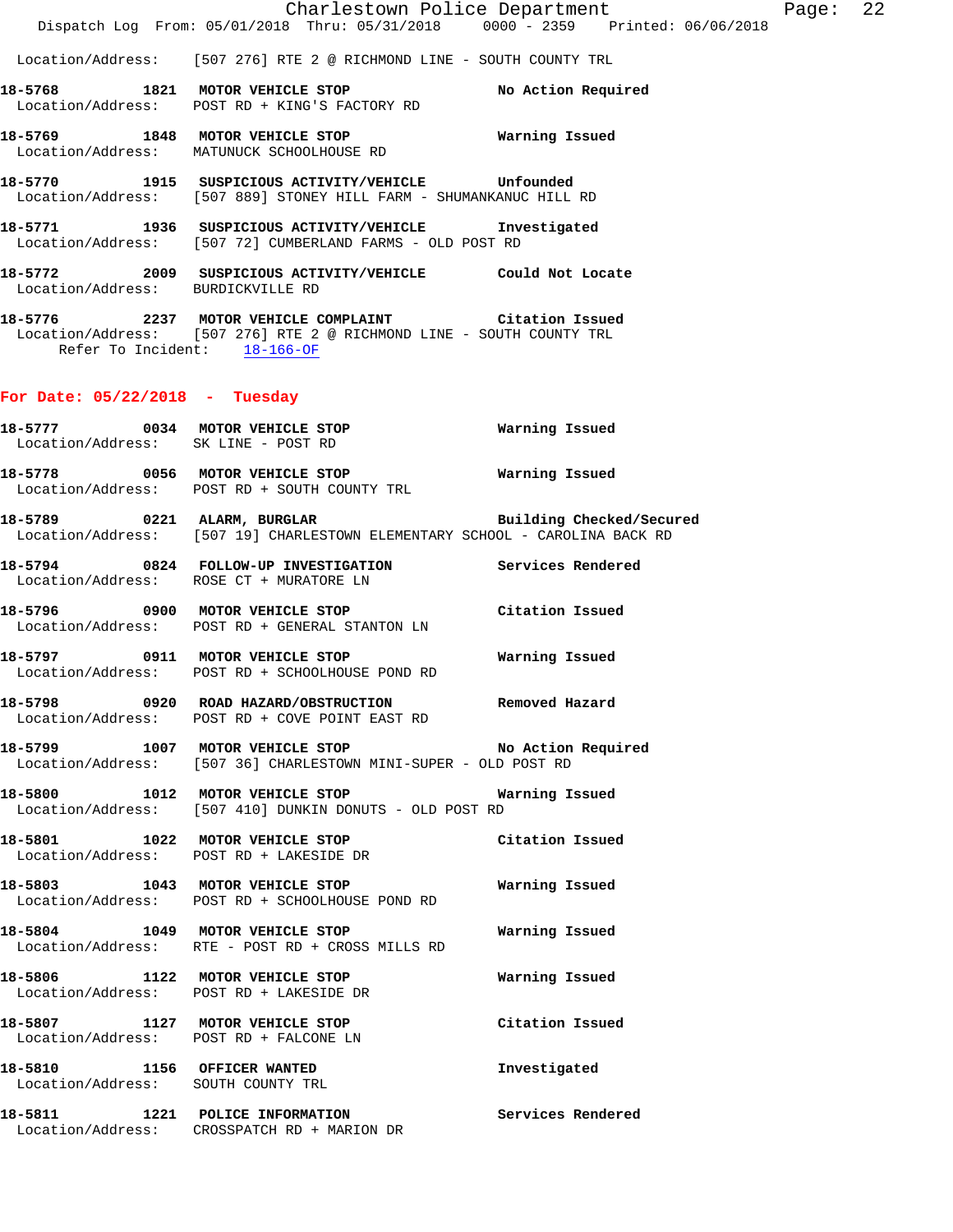- 18-5812 1233 DISABLED MV **1233 ROBER 18** No Action Required Location/Address: [507 303] RTE 1 @ SOUTH SHORE MENTAL HEALTH (MM 9.0) - POST RD
- **18-5813 1235 STOLEN M/V Investigated**  Location/Address: RIVERVIEW DR Refer To Incident: 18-167-OF
- **18-5816 1445 FIRE, OTHER False Alarm**  Location/Address: [507 46] WASHINGTON TRUST COMPANY - OLD POST RD
- **18-5817 1447 OFFICER WANTED Investigated**  Location/Address: CHARLES AVE - BUCKEYE BROOK RD + CHARLES AVE
- **18-5818 1535 MOTOR VEHICLE STOP No Action Required**  Location/Address: [507 260] RTE 1 @ GENERAL STANTON - POST RD
- **18-5819 1622 MOTOR VEHICLE STOP Warning Issued**  Vicinity of: POST RD
- **18-5820 1629 MOTOR VEHICLE STOP Warning Issued**  Vicinity of: POST RD
- **18-5821 1634 MOTOR VEHICLE STOP Warning Issued**  Location/Address: POST RD + SCHOOLHOUSE POND RD
- **18-5822 1643 ANIMAL COMPLAINT No Action Required**  Location/Address: SAND HILL RD
- **18-5826 2119 MOTOR VEHICLE STOP No Action Required**  Location/Address: [507 317] RTE 1A @ SOUTH KINGSTOWN LINE - OLD POST RD
- **18-5828 2201 MOTOR VEHICLE STOP Warning Issued**  Location/Address: [507 258] RTE 1 @ SOUTH KINGSTOWN LINE (MM 11.4) - POST RD

### **For Date: 05/23/2018 - Wednesday**

- **18-5831 0126 NOTIFICATION No Action Required**  Location/Address: [507 642] CHARLESTOWN POLICE DEPARTMENT - OLD POST RD **18-5844 0241 HOUSE CHECK No Action Required**  Location/Address: GENWOOD DR
- **18-5847 0633 ASSIST OTHER POLICE DEPT Services Rendered**  Location/Address: COLUMBIA HEIGHTS OVAL
- **18-5848 0705 MOTOR VEHICLE STOP Warning Issued**  Location/Address: SHANNOCK RD + COLUMBIA HEIGHTS RD
- **18-5849 0738 MOTOR VEHICLE STOP Warning Issued**  Location/Address: POST RD + GENERAL STANTON LN
- 18-5850 **0745 MOTOR VEHICLE STOP** No Action Required Location/Address: POST RD + GENERAL STANTON LN
- **18-5851 0749 MOTOR VEHICLE STOP Citation Issued**  Location/Address: POST RD + LAKESIDE DR
- 18-5852 0805 MOTOR VEHICLE STOP **No Action Required** Vicinity of: CROSSMILLS - POST RD
- **18-5853 0809 MOTOR VEHICLE STOP Citation Issued**  Location/Address: NARROW LN + OLD POST RD
- **18-5854 0830 TRAFFIC CONTROL Services Rendered**  Location/Address: [507 19] CHARLESTOWN ELEMENTARY SCHOOL - CAROLINA BACK RD

**18-5855 0848 MOTOR VEHICLE STOP Warning Issued**  Location/Address: [507 374] SAINT MARYS CHURCH - CAROLINA BACK RD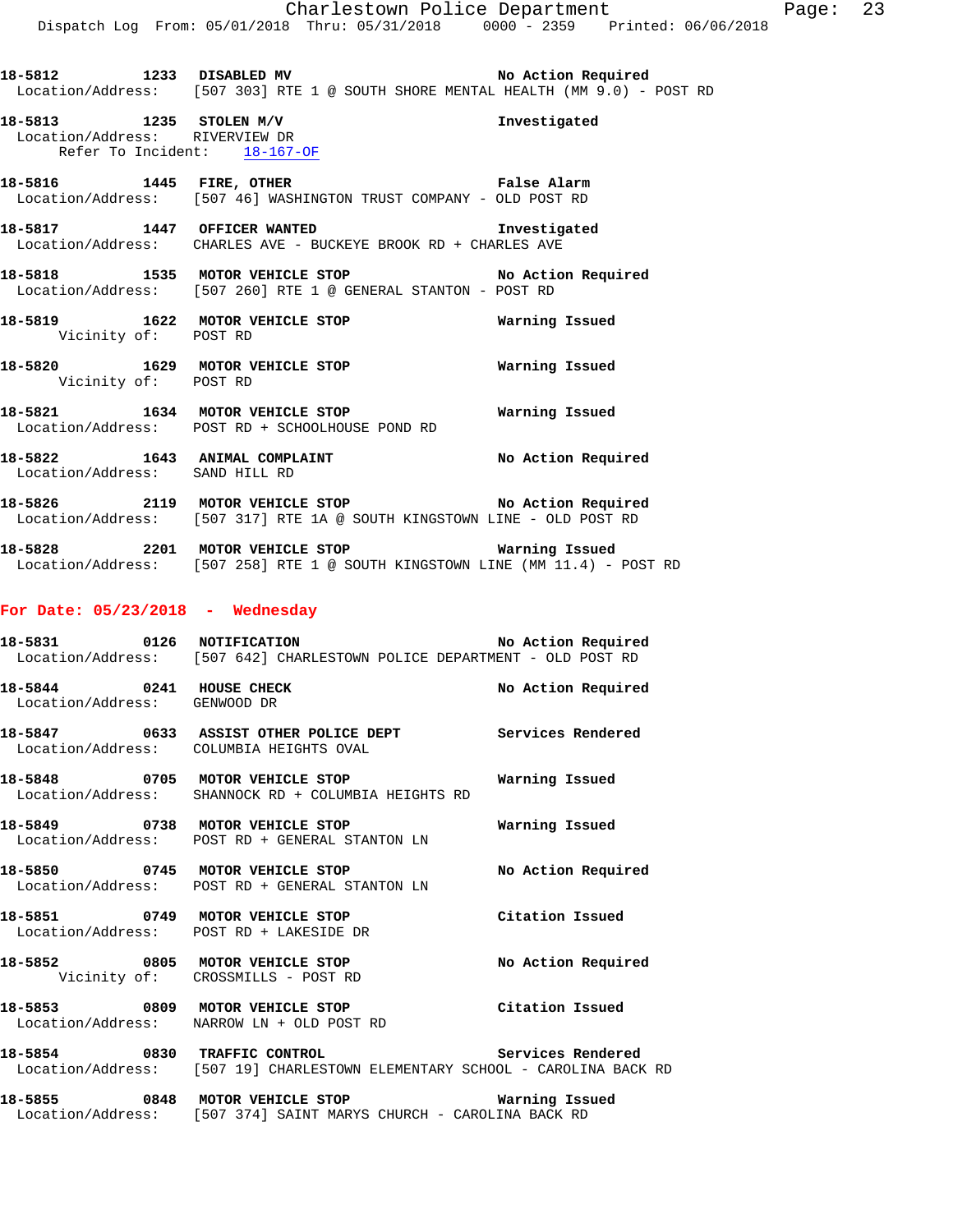|                                                                    | Charlestown Police Department<br>Dispatch Log From: 05/01/2018 Thru: 05/31/2018  0000 - 2359  Printed: 06/06/2018   |                          | Page: 24 |  |
|--------------------------------------------------------------------|---------------------------------------------------------------------------------------------------------------------|--------------------------|----------|--|
| Location/Address: ALTON CAROLINA RD                                |                                                                                                                     |                          |          |  |
|                                                                    | 18-5857 0929 MOTOR VEHICLE STOP Warning Issued<br>Location/Address: [507 45] RIPPY'S LIQUOR MART - SOUTH COUNTY TRL |                          |          |  |
|                                                                    | 18-5858 0934 MOTOR VEHICLE STOP<br>Location/Address: SOUTH COUNTY TRL + BOTKA DR                                    | Warning Issued           |          |  |
|                                                                    | 18-5859 0944 MOTOR VEHICLE STOP Warning Issued<br>Location/Address: SOUTH COUNTY TRL + MAPLE LAKE FARM RD           |                          |          |  |
|                                                                    | Location/Address: SOUTH COUNTY TRL + BOTKA DR                                                                       |                          |          |  |
| Refer To Incident: 18-168-OF                                       | 18-5861 1127 OFFICER WANTED<br>Location/Address: BISCUIT CITY RD                                                    | Report Taken             |          |  |
|                                                                    | 18-5863 1157 FIRE, OTHER Taken/Refered to Other A<br>Location/Address: [507 79] ECKEL INSURANCE INC - OLD POST RD   |                          |          |  |
| Location/Address: BISCUIT CITY RD<br>Refer To Incident: 18-170-OF  | 18-5865 1625 OFFICER WANTED                                                                                         | Investigated             |          |  |
| Vicinity of: CAROLINA BACK RD                                      | 18-5867 1816 MOTOR VEHICLE STOP Citation Issued                                                                     |                          |          |  |
| Location/Address: AUBURN DR                                        | 18-5869 1908 MOTOR VEHICLE STOP                                                                                     | Citation Issued          |          |  |
|                                                                    | 18-5870 1916 MOTOR VEHICLE STOP Citation Issued<br>Location/Address: POST RD + PROSSER TRL                          |                          |          |  |
|                                                                    | 18-5872 1923 MOTOR VEHICLE STOP <b>Marning Issued</b><br>Location/Address: [507 266] RTE 1 @ WILLOWS - POST RD      |                          |          |  |
|                                                                    | 18-5871 1927 MOTOR VEHICLE STOP Citation Issued<br>Location/Address: SOUTH COUNTY TRL + WIITALA DR                  |                          |          |  |
| 18-5873 1935 MOTOR VEHICLE STOP<br>Location/Address: CARMICHAEL LN |                                                                                                                     | Citation Issued          |          |  |
| 18-5874 1940 MOTOR VEHICLE STOP                                    | Location/Address: POST RD + TAMANACO DR                                                                             | Warning Issued           |          |  |
| 18-5875 2106 MVA - Minor<br>Refer To Accident: 18-66-AC            | Vicinity of: [507 682] OLD SHANNOCK RD                                                                              | Report Taken             |          |  |
| For Date: $05/24/2018$ - Thursday                                  |                                                                                                                     |                          |          |  |
| 18-5876<br>Location/Address: QUAIL LN                              | 0008 ANIMAL COMPLAINT                                                                                               | Services Rendered        |          |  |
| 18-5883                                                            | 0131 HOUSE CHECK                                                                                                    | Building Checked/Secured |          |  |

Location/Address: GENWOOD DR

**18-5886 0602 MOTOR VEHICLE STOP Warning Issued**  Location/Address: POST RD + GENERAL STANTON LN

**18-5887 0609 MOTOR VEHICLE STOP Warning Issued**  Location/Address: POST RD + FALCONE LN

**18-5888 0616 MOTOR VEHICLE STOP Warning Issued**  Location/Address: POST RD + SCHOOLHOUSE POND RD

| 18-5893           | 0858 |  | <b>POLICE TRANSPORT</b>                               | Services Rendered |  |  |  |  |  |
|-------------------|------|--|-------------------------------------------------------|-------------------|--|--|--|--|--|
| Location/Address: |      |  | [507 642] CHARLESTOWN POLICE DEPARTMENT - OLD POST RD |                   |  |  |  |  |  |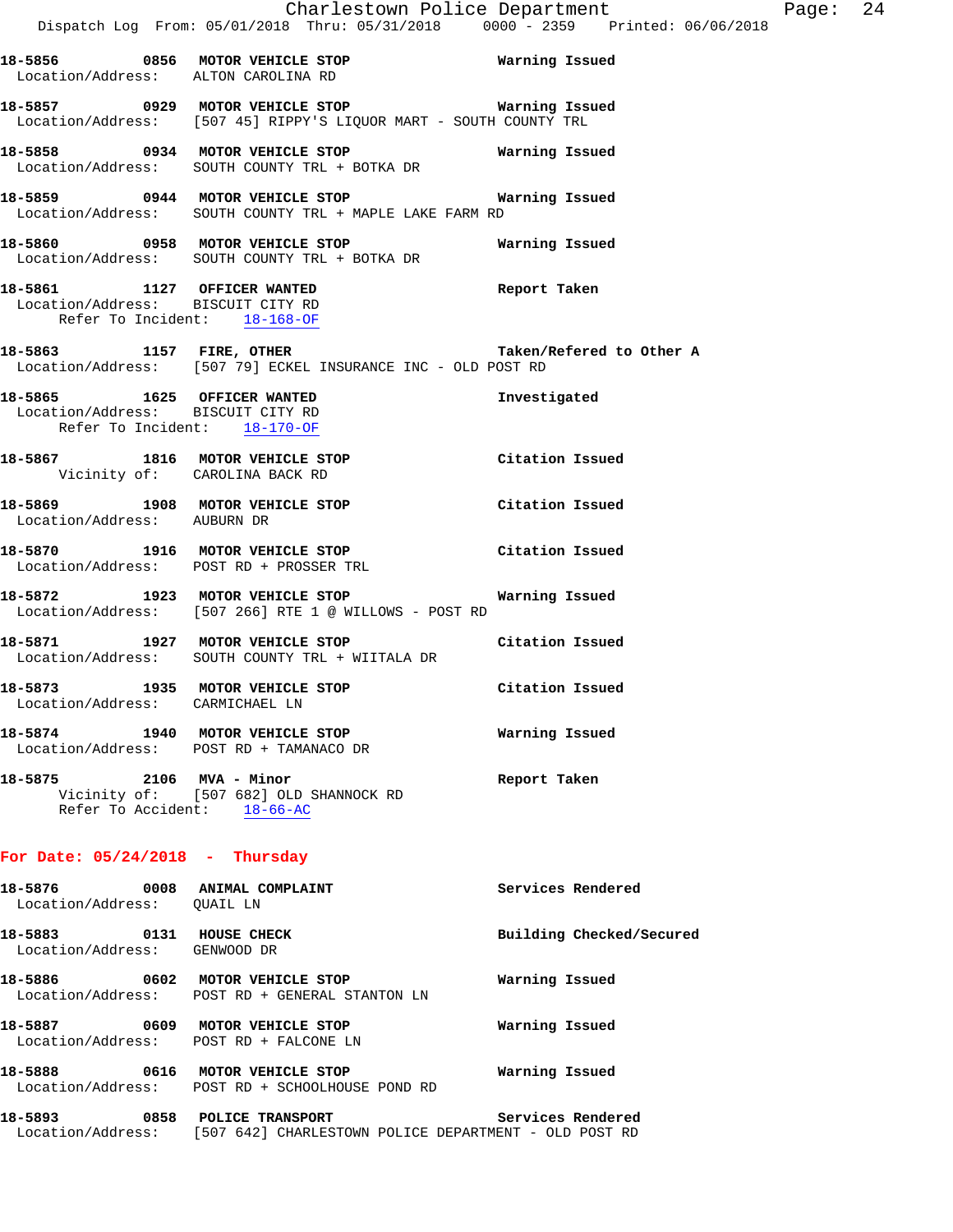|                                                               | Dispatch Log From: 05/01/2018 Thru: 05/31/2018 0000 - 2359 Printed: 06/06/2018                                                                    | Charlestown Police Department | Page: 25 |  |
|---------------------------------------------------------------|---------------------------------------------------------------------------------------------------------------------------------------------------|-------------------------------|----------|--|
|                                                               | 18-5895 0954 MOTOR VEHICLE STOP 6 Warning Issued<br>Location/Address: [507 261] RTE 1 @ STATE GARAGE (MILE MARKER 9.6) - POST RD                  |                               |          |  |
|                                                               | 18-5896 1015 MOTOR VEHICLE STOP 6 Warning Issued<br>Location/Address: [507 261] RTE 1 @ STATE GARAGE (MILE MARKER 9.6) - POST RD                  |                               |          |  |
|                                                               | 18-5897 1020 WELL BEING CHECK<br>Vicinity of: SHANNOCK RD<br>Refer To Incident: 18-171-OF                                                         | Transported to Hospital       |          |  |
|                                                               | 18-5898 1441 ALARM, BURGLAR False Alarm<br>Location/Address: [507 254] GALAPAGOS COLLECTION - OLD POST RD                                         |                               |          |  |
| Location/Address: POND ST                                     | 18-5901 1551 FOLLOW-UP INVESTIGATION Services Rendered                                                                                            |                               |          |  |
|                                                               | 18-5902 1623 ANIMAL COMPLAINT<br>Location/Address: POST RD + ROSS HILL RD                                                                         | Could Not Locate              |          |  |
| Refer To Accident: 18-67-AC                                   | 18-5903 1635 MVA - Minor<br>Location/Address: SOUTH COUNTY TRL + NARROW LN                                                                        | Report Taken                  |          |  |
|                                                               | 18-5904 1658 ALARM, BURGLAR 2001 Building Checked/Secured<br>Location/Address: CAROLINA BACK RD                                                   |                               |          |  |
| Location/Address: TUCKER ST                                   | 18-5905 1712 DOMESTIC/Assault/Diso/Other Transported to Hospital                                                                                  |                               |          |  |
|                                                               | 18-5907 1843 MOTOR VEHICLE STOP Citation Issued<br>Location/Address: [507 261] RTE 1 @ STATE GARAGE (MILE MARKER 9.6) - POST RD                   |                               |          |  |
|                                                               | 18-5911 1936 ALARM, BURGLAR 1999 Palse Alarm<br>Location/Address: [507 254] GALAPAGOS COLLECTION - OLD POST RD                                    |                               |          |  |
|                                                               | 18-5913 2039 ASSIST OTHER POLICE DEPT Services Rendered<br>Location/Address: SOUTH COUNTY TRL + CAROLINA BACK RD                                  |                               |          |  |
| 18-5915 2228 OFFICER WANTED<br>Location/Address: JOSEPHINE DR |                                                                                                                                                   | Services Rendered             |          |  |
|                                                               | 18-5916 2321 MOTOR VEHICLE STOP 1nvestigated<br>Location/Address: [507 61] CHARLESTOWN GALLERY - SOUTH COUNTY TRL<br>Refer To Incident: 18-172-OF |                               |          |  |
|                                                               | 18-5917 2353 POLICE TRANSPORT<br>Location/Address: [507 61] CHARLESTOWN GALLERY - SOUTH COUNTY TRL                                                | Services Rendered             |          |  |
| For Date: $05/25/2018$ - Friday                               |                                                                                                                                                   |                               |          |  |
| 18-5924 0032 HOUSE CHECK<br>Location/Address: GENWOOD DR      |                                                                                                                                                   | Building Checked/Secured      |          |  |
| 18-5927                                                       | 0053 MOTOR VEHICLE STOP                                                                                                                           | Citation Issued               |          |  |

- Location/Address: POST RD + WEST BEACH RD Refer To Incident: 18-173-OF
- **18-5930 0121 MOTOR VEHICLE STOP Warning Issued**  Location/Address: [507 100] RTE 1 @ FIORES (MILE MARKER 8.0) - POST RD
- **18-5931 0138 MOTOR VEHICLE STOP Arrest(s) Made**  Location/Address: POST RD + WEST BEACH RD Refer To Arrest: 18-97-AR Arrest: GRANT, JAYNA N Address: 12 OLD PINE RD NARRAGANSETT, RI Age: 29 Charges: DUI/DRUGS/ALCOHOL/1ST OFFENSE - B.A.C. UNKNOWN Refusal to Submit to Chemical Test - 1st Violation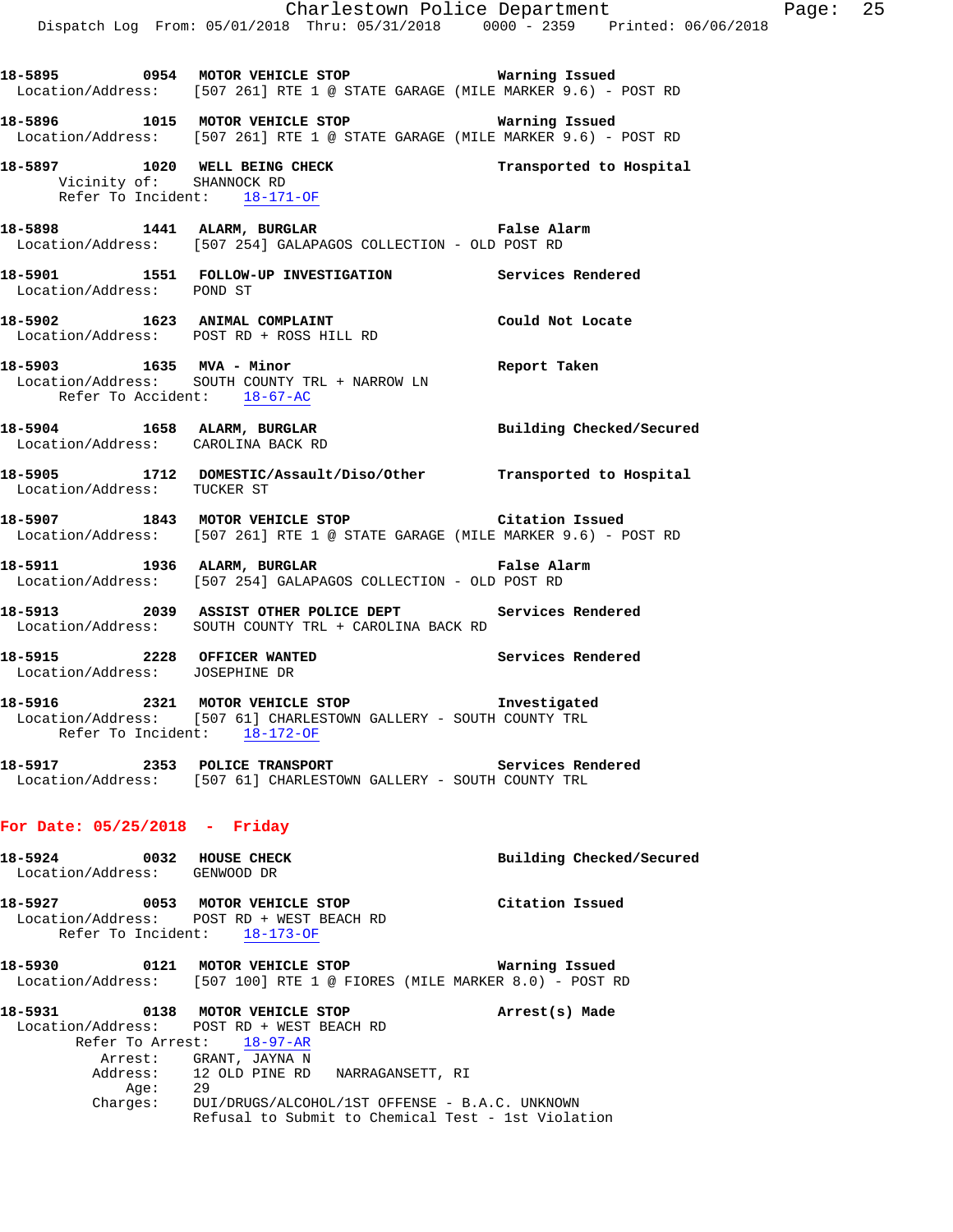**18-5933 0204 OFFICER WANTED Investigated**  Location/Address: AUBURN DR **18-5935 0530 MOTOR VEHICLE STOP Citation Issued**  Location/Address: POST RD + FALCONE LN Refer To Summons: 18-98-AR Summons: BURGESS, AMANDA L Address: 18 FISHER ST Apt. #3 N ATTLEBOROUGH, MA Age: 29 Charges: Driving after denial, suspension or revocation of license - 1st Offense **18-5937 0828 MVA - Minor Report Taken**  Location/Address: SCHOOLHOUSE POND RD + POST RD Refer To Accident: 18-68-AC **18-5938 0910 ALARM, FIRE False Alarm**  Location/Address: [507 622] HANNA'S RD **18-5939 0913 MOTOR VEHICLE STOP Warning Issued**  Location/Address: [507 266] RTE 1 @ WILLOWS - POST RD **18-5941 0950 ASSIST OTHER TOWN DEPT Services Rendered**  Location/Address: [507 69] CHARLESTOWN AMBULANCE-RESCUE SERVICE - OLD POST RD **18-5942 0952 VIOLATION OF RO/NCO Investigated**  Location/Address: [507 642] CHARLESTOWN POLICE DEPARTMENT - OLD POST RD Refer To Incident: 18-174-OF **18-5943 1117 MISSING PERSON Could Not Locate**  Location/Address: [507 435] SOUTH SHORE MENTAL HEALTH CHARLESTOWN HOUS - OLD POST RD **18-5944 1118 ALARM, BURGLAR False Alarm**  Location/Address: CENTRAL ST **18-5946 1226 ROAD HAZARD/OBSTRUCTION Removed Hazard**  Location/Address: POST RD + SCHOOLHOUSE POND RD **18-5947 1234 MOTOR VEHICLE COMPLAINT Peace Restored**  Location/Address: [507 263] RTE 1 @ TOURIST INFO (MILE MARKER 7.6) - POST RD **18-5949 1355 MOTOR VEHICLE STOP Warning Issued**  Location/Address: [507 261] RTE 1 @ STATE GARAGE (MILE MARKER 9.6) - POST RD **18-5950 1423 MVA - W/Injury/Fluid/Hazard Services Rendered**  Location/Address: POST RD + LAKESIDE DR Refer To Accident: 18-70-AC **18-5951 1538 MOTOR VEHICLE STOP Citation Issued**  Location/Address: [507 909] MILE MARKER 5.2 - WEST BEACH RD **18-5952 1559 MOTOR VEHICLE STOP Warning Issued**  Location/Address: [507 267] RTE 1 @ HITCHING POST - POST RD **18-5955 1654 OFFICER WANTED Investigated**  Location/Address: JOSEPHINE DR **18-5956 1708 ROAD HAZARD/OBSTRUCTION Removed Hazard**  Location/Address: POST RD + SOUTH COUNTY TRL **18-5958 1753 TRAFFIC CONTROL No Action Required**  Location/Address: SOUTH COUNTY TRL + CLARKIN POND RD **18-5961 1805 MOTOR VEHICLE STOP Citation Issued**  Location/Address: SOUTH COUNTY TRL + CAROLINA BACK RD **18-5963 1834 MOTOR VEHICLE STOP Investigated**  Vicinity of: CAROLINA BACK RD **18-5964 1835 MOTOR VEHICLE STOP Citation Issued**  Location/Address: [507 266] RTE 1 @ WILLOWS - POST RD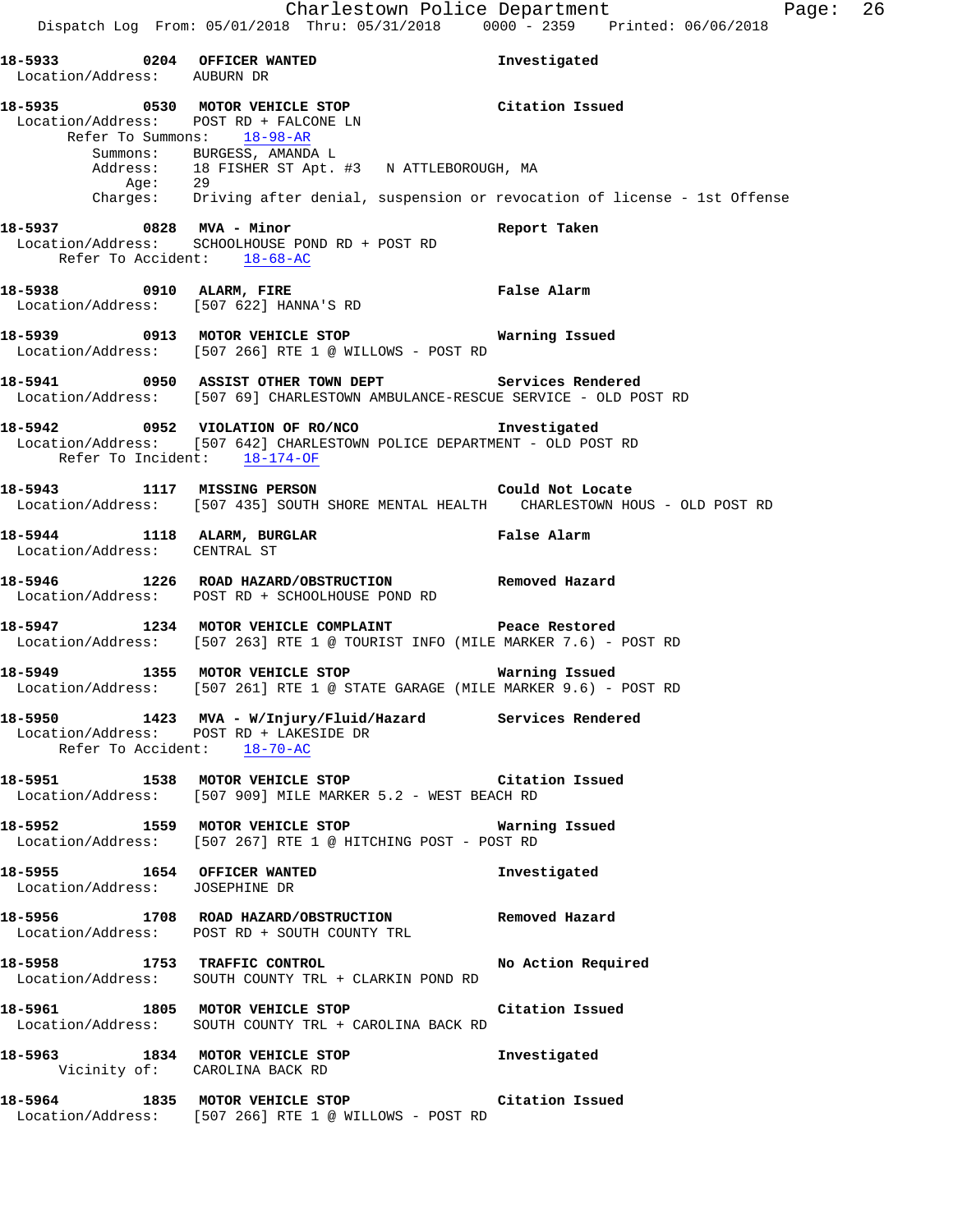| Charlestown Police Department<br>Page:    |      |                                                                                                                     |                          |  |  |  |
|-------------------------------------------|------|---------------------------------------------------------------------------------------------------------------------|--------------------------|--|--|--|
|                                           |      | Dispatch Log From: 05/01/2018 Thru: 05/31/2018 0000 - 2359 Printed: 06/06/2018                                      |                          |  |  |  |
| 18–5965                                   | 1844 | MOTOR VEHICLE STOP <b>EXAMPLE 12</b> Citation Issued<br>Location/Address: [507 269] RTE 1 @ DRIVING RANGE - POST RD |                          |  |  |  |
| 1856<br>18–5968                           |      | OFFICER WANTED<br>Location/Address: [507 49] CHARLESTOWN TOWN BEACH - CHARLESTOWN BEACH RD                          | Services Rendered        |  |  |  |
| 18–5971<br>Location/Address: JOSEPHINE DR |      | 2103 PSYCHOLOGICAL EMERGENCY                                                                                        | Transported to Hospital  |  |  |  |
| 18-5972                                   | 2120 | ALARM, BURGLAR<br>Location/Address: [507 254] GALAPAGOS COLLECTION - OLD POST RD                                    | Building Checked/Secured |  |  |  |
| 18-5973                                   |      | 2133 FIREWORKS/Possession/Use/Other<br>Location/Address: POST RD + LAKESIDE DR                                      | Investigated             |  |  |  |
| 18-5975                                   | 2228 | DIS CONDUCT / FIGHT                                                                                                 | Investigated             |  |  |  |

**For Date: 05/26/2018 - Saturday**

Location/Address: DRIVING RANGE - POST RD

Location/Address: OLD POST RD + SHEILA DR

Location/Address: POST RD + PROSSER TRL

Location/Address: POST RD + GENERAL STANTON LN

| 18–5982<br>Location/Address:             | 0000<br>POST RD + WILDFLOWER RD | MOTOR VEHICLE STOP      |  | Warning Issued |                   |
|------------------------------------------|---------------------------------|-------------------------|--|----------------|-------------------|
| 18–5983<br>Location/Address: OLD POST RD | 0023                            | FOLLOW-UP INVESTIGATION |  |                | Services Rendered |

Vicinity of: [507 243] KRYSTAL PENQUIN MOTEL - POST RD

**18-5976 2308 MOTOR VEHICLE STOP Warning Issued** 

**18-5978 2333 MOTOR VEHICLE STOP Citation Issued** 

**18-5979 2342 MOTOR VEHICLE STOP Warning Issued** 

**18-5981 2358 MOTOR VEHICLE STOP Citation Issued** 

**18-5984 0024 MOTOR VEHICLE STOP No Action Required**  Location/Address: POST RD + GENERAL STANTON LN

**18-5985 0034 MOTOR VEHICLE STOP Warning Issued**  Location/Address: POST RD + PROSSER TRL

**18-5986 0045 FIREWORKS/Possession/Use/Other Unfounded**  Location/Address: KING TOM DR

**18-5987 0047 MOTOR VEHICLE STOP Warning Issued**  Location/Address: POST RD + SCHOOLHOUSE POND RD

**18-5988 0057 FOLLOW-UP INVESTIGATION Investigated**  Location/Address: WOODCOCK TRL

**18-5995 0122 ASSIST OTHER TOWN DEPT Services Rendered**  Location/Address: [507 327] CHARLESTOWN BEACH TOWN PARKING LOT - CHARLESTOWN BEACH RD

**18-5996 0131 NOTIFICATION Services Rendered**  Location/Address: [507 31] BLUE SHUTTERS BEACH - EAST BEACH RD

**18-6002 0325 ALARM, BURGLAR Building Checked/Secured**  Location/Address: [507 254] GALAPAGOS COLLECTION - OLD POST RD

**18-6003 0343 MOTOR VEHICLE STOP Warning Issued**  Location/Address: POST RD + SCHOOLHOUSE POND RD

**18-6005 0742 MOTOR VEHICLE STOP Warning Issued**  Location/Address: [507 200] RTE 1 @ PACKAGE STORE - POST RD

**18-6006 0749 MOTOR VEHICLE STOP Citation Issued**  Location/Address: [507 921] MILE MARKER 9.6 - CROSS MILLS RD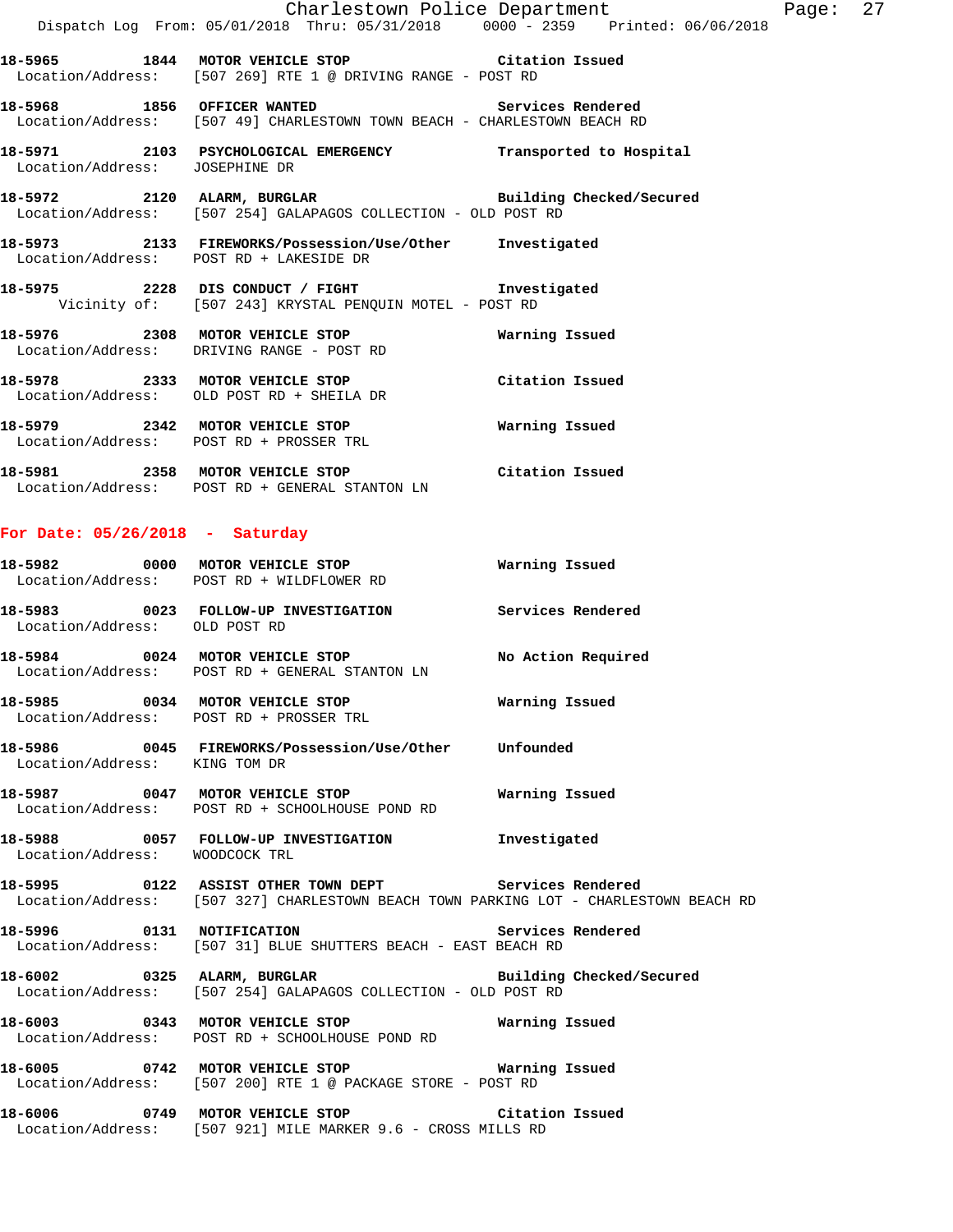Charlestown Police Department The Page: 28 Dispatch Log From: 05/01/2018 Thru: 05/31/2018 0000 - 2359 Printed: 06/06/2018 **18-6007 0816 MOTOR VEHICLE STOP Warning Issued**  Location/Address: [507 921] MILE MARKER 9.6 - CROSS MILLS RD **18-6008 0822 MOTOR VEHICLE STOP Warning Issued**  Location/Address: [507 260] RTE 1 @ GENERAL STANTON - POST RD **18-6009 0829 FIRE, VEHICLE Extinquished**  Vicinity of: ROSS HILL RD **18-6010 0836 MOTOR VEHICLE STOP Warning Issued**  Location/Address: [507 261] RTE 1 @ STATE GARAGE (MILE MARKER 9.6) - POST RD **18-6011 0904 MOTOR VEHICLE STOP Citation Issued**  Location/Address: [507 266] RTE 1 @ WILLOWS - POST RD **18-6012 0920 MOTOR VEHICLE STOP Citation Issued**  Vicinity of: [507 642] CHARLESTOWN POLICE DEPARTMENT - OLD POST RD **18-6013 0942 MOTOR VEHICLE STOP Warning Issued**  Location/Address: [507 303] RTE 1 @ SOUTH SHORE MENTAL HEALTH (MM 9.0) - POST RD **18-6014 1002 ALARM, BURGLAR False Alarm**  Location/Address: [507 23] U.S. FISH & WILDLIFE HEADQUARTERS - BEND RD **18-6016 1013 ASSIST OTHER POLICE DEPT Could Not Locate**  Location/Address: FOXTROT DR 18-6017 **1023** WELL BEING CHECK **Services Rendered**  Location/Address: MAIZE DR **18-6018 1025 MOTOR VEHICLE STOP Citation Issued**  Location/Address: KING'S FACTORY RD + NARRAGANSETT TRL **18-6019 1057 MOTOR VEHICLE STOP Warning Issued**  Location/Address: [507 921] MILE MARKER 9.6 - CROSS MILLS RD **18-6020 1101 VANDALISM Investigated Investigated Investigated** CHARLESTOWN BEACH RD **18-6022 1132 MOTOR VEHICLE STOP Services Rendered**  Vicinity of: CHARLESTOWN BEACH RD **18-6023 1144 MOTOR VEHICLE STOP Citation Issued**  Location/Address: [507 200] RTE 1 @ PACKAGE STORE - POST RD **18-6024 1254 MOTOR VEHICLE COMPLAINT Could Not Locate**  Location/Address: SOUTH COUNTY TRL + EAST CHARLES ST **18-6026 1546 MOTOR VEHICLE STOP Citation Issued**  Location/Address: [507 909] MILE MARKER 5.2 - WEST BEACH RD **18-6028 1558 PARKING VIOLATIONS Citation Issued**  Location/Address: [507 320] QUONOCHONTAUG BREACHWAY - WEST BEACH RD **18-6032 1700 MOTOR VEHICLE STOP Warning Issued**  Location/Address: [507 21] BURLINGAME STATE PARK - CAMPING AREA - BURLINGAME STATE PARK RD **18-6033 1702 TRAFFIC CONTROL Warning Issued**  Location/Address: CHARLESTOWN BEACH RD + SHORE DR **18-6035 1740 MOTOR VEHICLE STOP Warning Issued**  Vicinity of: KING'S FACTORY RD **18-6038 1826 OFFICER WANTED Report Taken**  Location/Address: [507 62] OCEAN VIEW MOTEL - POST RD<br>Refer To Incident: 18-176-OF Refer To Incident: **18-6039 1920 POLICE INFORMATION Services Rendered**  Location/Address: KING'S FACTORY RD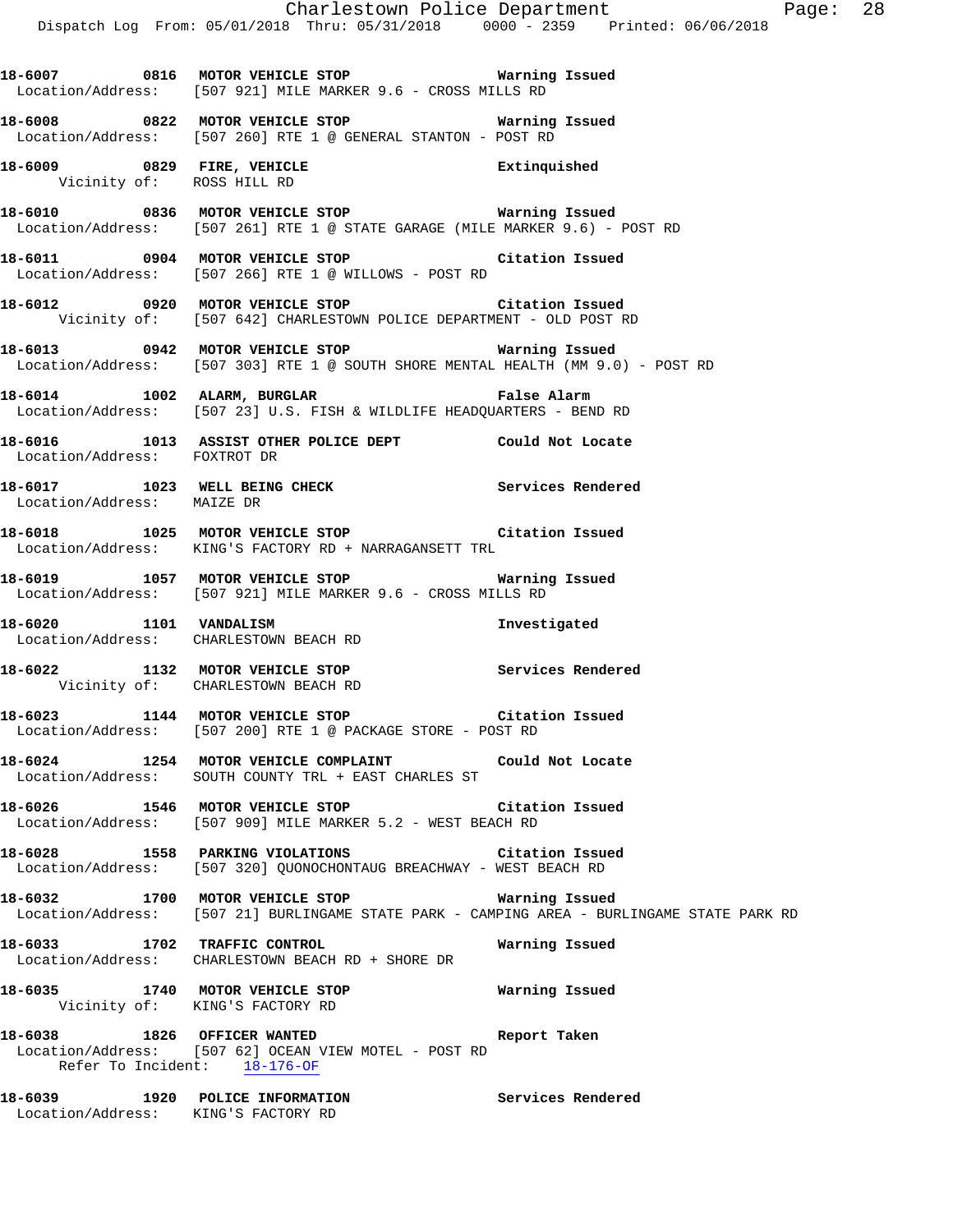**18-6042 1942 TRAFFIC CONTROL Services Rendered**  Location/Address: POST RD + PROSSER TRL

## **18-6043 1946 MOTOR VEHICLE STOP Arrest(s) Made**  Location/Address: ROSS HILL RD + LAUREL RD Refer To Arrest: 18-99-AR Arrest: WITHAM STEVENS, CHAPIN C<br>Address: 202 ROSS HILL RD CHARLI 202 ROSS HILL RD CHARLESTOWN, RI<br>19 Age: Charges: WARRANT OF ARREST ON AFFIDAVIT

**18-6044 2023 POLICE TRANSPORT Taken/Refered to Other A**  Location/Address: [507 642] CHARLESTOWN POLICE DEPARTMENT - OLD POST RD

**18-6045 2103 ASSIST OTHER TOWN DEPT Services Rendered**  Location/Address: [507 327] CHARLESTOWN BEACH TOWN PARKING LOT - CHARLESTOWN BEACH RD

**18-6047 2148 ASSIST OTHER TOWN DEPT Services Rendered**  Location/Address: [507 31] BLUE SHUTTERS BEACH - EAST BEACH RD

**18-6048 2221 MOTOR VEHICLE STOP Warning Issued**  Location/Address: POST RD + TAMANACO DR

## **For Date: 05/27/2018 - Sunday**

| 18–6051           | 0028 | MOTOR VEHICLE STOP            | Warning Issued |
|-------------------|------|-------------------------------|----------------|
| Location/Address: |      | POST RD + SCHOOLHOUSE POND RD |                |
|                   |      |                               |                |
| 18-6052           | 0038 | MOTOR VEHICLE STOP            | Warning Issued |

Location/Address: POST RD + CROSS MILLS RD

**18-6053 0048 MOTOR VEHICLE STOP Warning Issued**  Location/Address: POST RD + SCHOOLHOUSE POND RD

**18-6054 0119 MOTOR VEHICLE STOP Warning Issued**  Location/Address: POST RD + SCHOOLHOUSE POND RD

**18-6056 0128 MOTOR VEHICLE STOP Warning Issued**  Location/Address: [507 66] WILLOWS RESORT - POST RD

**18-6057 0151 MOTOR VEHICLE STOP Warning Issued**  Location/Address: POST RD + SCHOOLHOUSE POND RD

**18-6058 0152 SUSPICIOUS ACTIVITY/VEHICLE Investigated**  Location/Address: [507 321] CHARLESTOWN BEACH BOAT RAMP - CHARLESTOWN BEACH RD Refer To Incident: 18-177-OF

**18-6062 1200 POLICE INFORMATION Services Rendered**  Location/Address: [507 642] CHARLESTOWN POLICE DEPARTMENT - OLD POST RD

**18-6063 1236 ASSIST OTHER AGENCY Services Rendered**  Location/Address: OLD POST RD + RIDGEWOOD RD Refer To Incident: 18-178-OF

**18-6064 1334 MVA - Minor Investigated**  Location/Address: POST RD + ROSS HILL RD Refer To Accident: 18-72-AC

**18-6066 1750 POLICE INFORMATION No Action Required**  Location/Address: KING'S FACTORY RD **18-6067 1756 MOTOR VEHICLE STOP Warning Issued** 

Location/Address: POST RD + SCHOOLHOUSE POND RD

**18-6068 1902 MOTOR VEHICLE STOP Warning Issued**  Location/Address: POST RD + HOXSIE AVE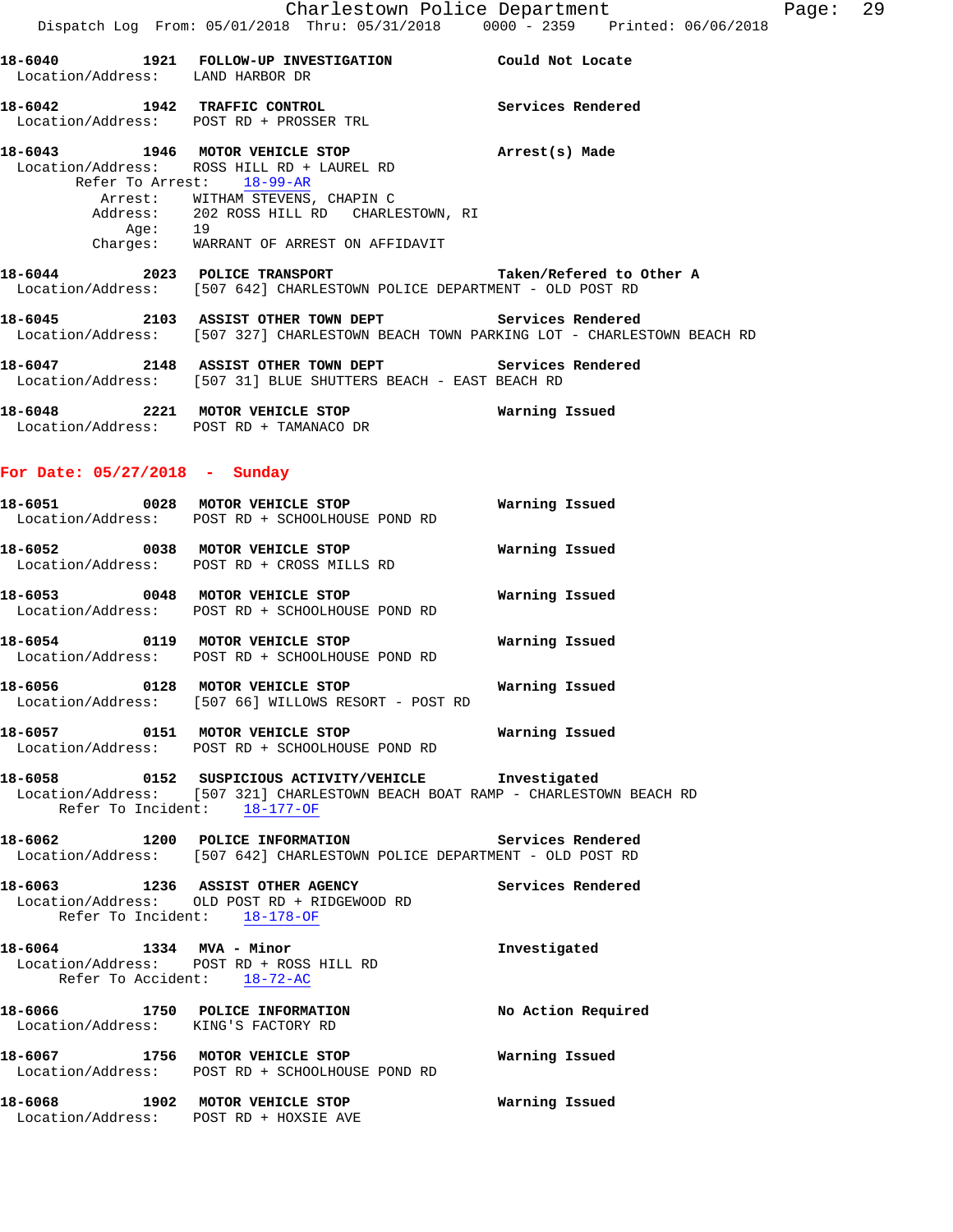**18-6070 1920 SUSPICIOUS ACTIVITY/VEHICLE Unfounded**  Location/Address: [507 45] RIPPY'S LIQUOR MART - SOUTH COUNTY TRL

**18-6071 1942 MOTOR VEHICLE STOP Warning Issued**  Location/Address: [507 276] RTE 2 @ RICHMOND LINE - SOUTH COUNTY TRL

**18-6073 2044 MOTOR VEHICLE STOP Warning Issued**  Location/Address: [507 269] RTE 1 @ DRIVING RANGE - POST RD

**18-6074 2057 SUSPICIOUS ACTIVITY/VEHICLE Report Taken**  Location/Address: KLONDIKE RD Refer To Incident: 18-179-OF

**18-6076 2156 VANDALISM Investigated**  Location/Address: OLD COACH RD + SAND HILL RD **18-6077 2219 MOTOR VEHICLE STOP Warning Issued**  Location/Address: POST RD + LAKESIDE DR

**18-6078 2323 DIS CONDUCT / FIGHT Peace Restored**  Location/Address: COLUMBIA HEIGHTS OVAL

## **For Date: 05/28/2018 - Monday**

**18-6080 0002 ASSIST OTHER TOWN DEPT Services Rendered**  Location/Address: [507 49] CHARLESTOWN TOWN BEACH - CHARLESTOWN BEACH RD **18-6081 0008 ASSIST OTHER TOWN DEPT Services Rendered**  Location/Address: [507 31] BLUE SHUTTERS BEACH - EAST BEACH RD

**18-6090 0850 ASSIST OTHER AGENCY Services Rendered**  Vicinity of: [507 284] RTE 91 @ RICHMOND LINE - ALTON CAROLINA RD

**18-6091 0936 HIGHWAY SAFETY - TRAFFIC STOP Citation Issued**  Location/Address: NARROW LN + OLD POST RD

**18-6092 0952 HIGHWAY SAFETY - TRAFFIC STOP Arrest(s) Made**  Location/Address: NARROW LN + OLD POST RD Refer To Summons: 18-100-AR Summons: GAMA, CHRISTINE<br>Address: 3 RIVERSIDE DR 3 RIVERSIDE DR WAKEFIELD, RI Age: 56

Charges: Driving with Expired License - 1st Offense

**18-6093 1007 DISTURBANCE/Music/Noise Investigated**  Location/Address: CHEROKEE BND

**18-6094 1021 HIGHWAY SAFETY - TRAFFIC STOP Warning Issued**  Location/Address: NARROW LN + OLD POST RD

**18-6095 1029 HIGHWAY SAFETY - TRAFFIC STOP Citation Issued**  Location/Address: NARROW LN + OLD POST RD

18-6096 1037 ALARM, BURGLAR **Building Checked/Secured** Location/Address: [507 46] WASHINGTON TRUST COMPANY - OLD POST RD

**18-6097 1053 HIGHWAY SAFETY - TRAFFIC STOP Citation Issued**  Location/Address: NARROW LN + OLD POST RD

**18-6098 1105 HIGHWAY SAFETY - TRAFFIC STOP Warning Issued**  Location/Address: POST RD + SHADY HARBOR DR

**18-6099 1109 HIGHWAY SAFETY - TRAFFIC STOP Citation Issued**  Location/Address: NARROW LN + OLD POST RD

**18-6100 1124 HIGHWAY SAFETY - TRAFFIC STOP Citation Issued**  Location/Address: NARROW LN + OLD POST RD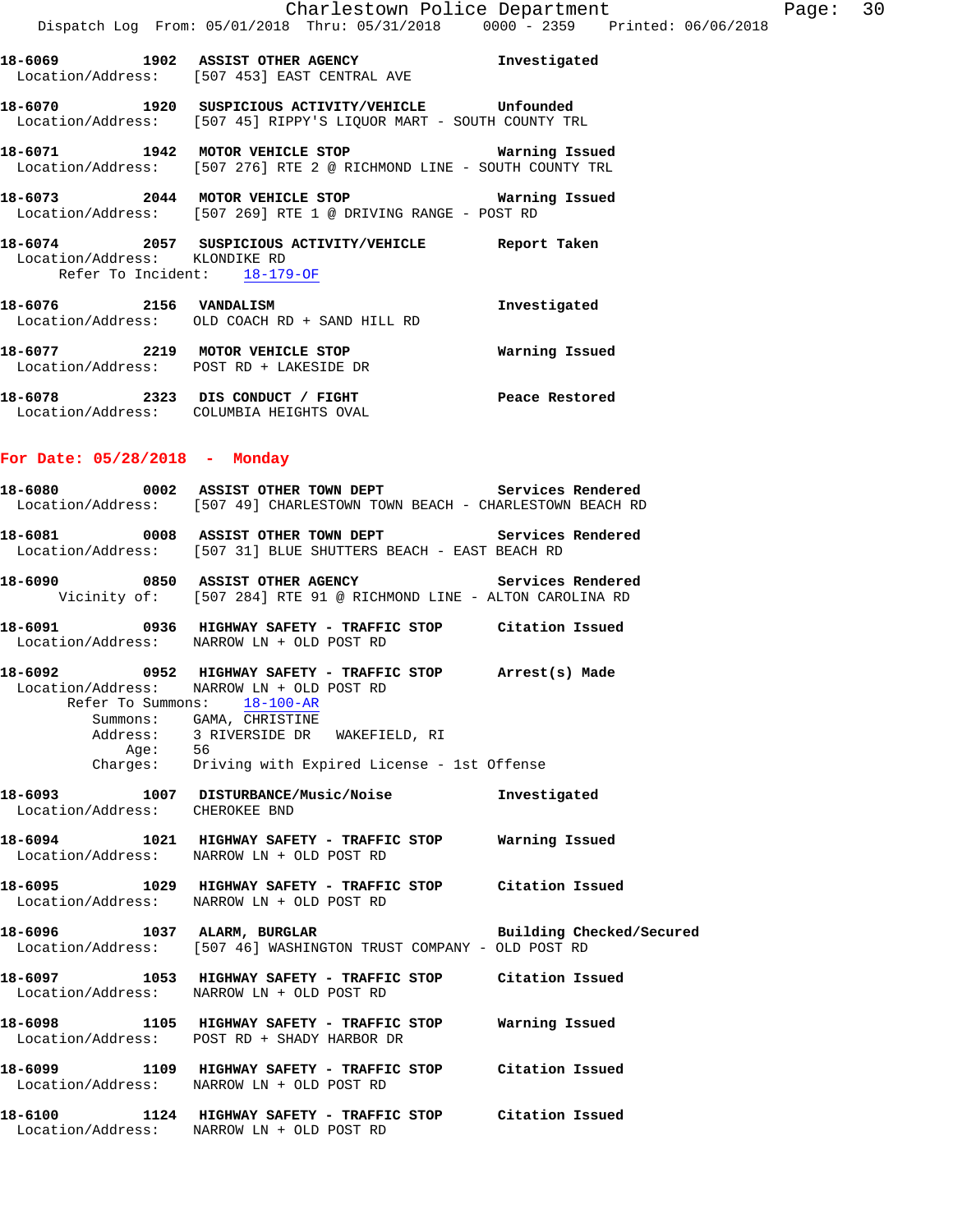**18-6101 1133 HIGHWAY SAFETY - TRAFFIC STOP Citation Issued**  Location/Address: NARROW LN + OLD POST RD

**18-6102 1144 HIGHWAY SAFETY - TRAFFIC STOP Citation Issued**  Location/Address: OLD POST RD + NARROW LN

**18-6103 1152 HIGHWAY SAFETY - TRAFFIC STOP Citation Issued**  Location/Address: NARROW LN + OLD POST RD

**18-6104 1208 HIGHWAY SAFETY - TRAFFIC STOP Citation Issued**  Location/Address: NARROW LN + OLD POST RD

**18-6106 1231 HIGHWAY SAFETY - TRAFFIC STOP Citation Issued**  Location/Address: NARROW LN + OLD POST RD

**18-6107 1251 HIGHWAY SAFETY - TRAFFIC STOP Citation Issued**  Location/Address: NARROW LN + OLD POST RD

**18-6108 1258 HIGHWAY SAFETY - TRAFFIC STOP Citation Issued**  Location/Address: NARROW LN + OLD POST RD

**18-6110 1311 HIGHWAY SAFETY - TRAFFIC STOP Citation Issued**  Location/Address: NARROW LN + OLD POST RD

**18-6111 1320 HIGHWAY SAFETY - TRAFFIC STOP Citation Issued**  Location/Address: NARROW LN + OLD POST RD

**18-6112 1346 HIGHWAY SAFETY - TRAFFIC STOP Citation Issued**  Location/Address: NARROW LN + OLD POST RD

**18-6113 1347 MVA - Minor Report Taken**  Location/Address: CAROLINA BACK RD + ALTON CAROLINA RD Refer To Accident: 18-71-AC

**18-6114 1352 EVASION OF PAYMENT/Gas/Tow/Inn Investigated**  Location/Address: [507 360] COUNTRY FOOD MART - SOUTH COUNTY TRL

**18-6115 1403 HIGHWAY SAFETY - TRAFFIC STOP Citation Issued**  Location/Address: NARROW LN + OLD POST RD

**18-6116 1410 SUSPICIOUS ACTIVITY/VEHICLE Could Not Locate**  Location/Address: BISCUIT CITY RD + COUNTRY DR

**18-6117 1423 HIGHWAY SAFETY - TRAFFIC STOP Citation Issued**  Location/Address: NARROW LN + OLD POST RD

**18-6118 1439 POLICE INFORMATION No Action Required**  Location/Address: [507 100] RTE 1 @ FIORES (MILE MARKER 8.0) - POST RD

**18-6119 1604 MOTOR VEHICLE STOP Warning Issued**  Location/Address: NEW BISCUIT CITY RD + SOUTH COUNTY TRL

**18-6120 1611 MOTOR VEHICLE STOP No Action Required**  Location/Address: [507 276] RTE 2 @ RICHMOND LINE - SOUTH COUNTY TRL

**18-6121 1631 MOTOR VEHICLE STOP Warning Issued**  Location/Address: [507 276] RTE 2 @ RICHMOND LINE - SOUTH COUNTY TRL

**18-6122 1722 MOTOR VEHICLE STOP Warning Issued**  Location/Address: POST RD + SCHOOLHOUSE POND RD

**18-6123 1824 FOLLOW-UP INVESTIGATION Services Rendered**  Location/Address: KLONDIKE RD

**18-6124 1943 MOTOR VEHICLE STOP Warning Issued**  Location/Address: SOUTH COUNTY TRL

**18-6125 2106 ALARM, BURGLAR False Alarm**  Location/Address: [507 36] CHARLESTOWN MINI-SUPER - OLD POST RD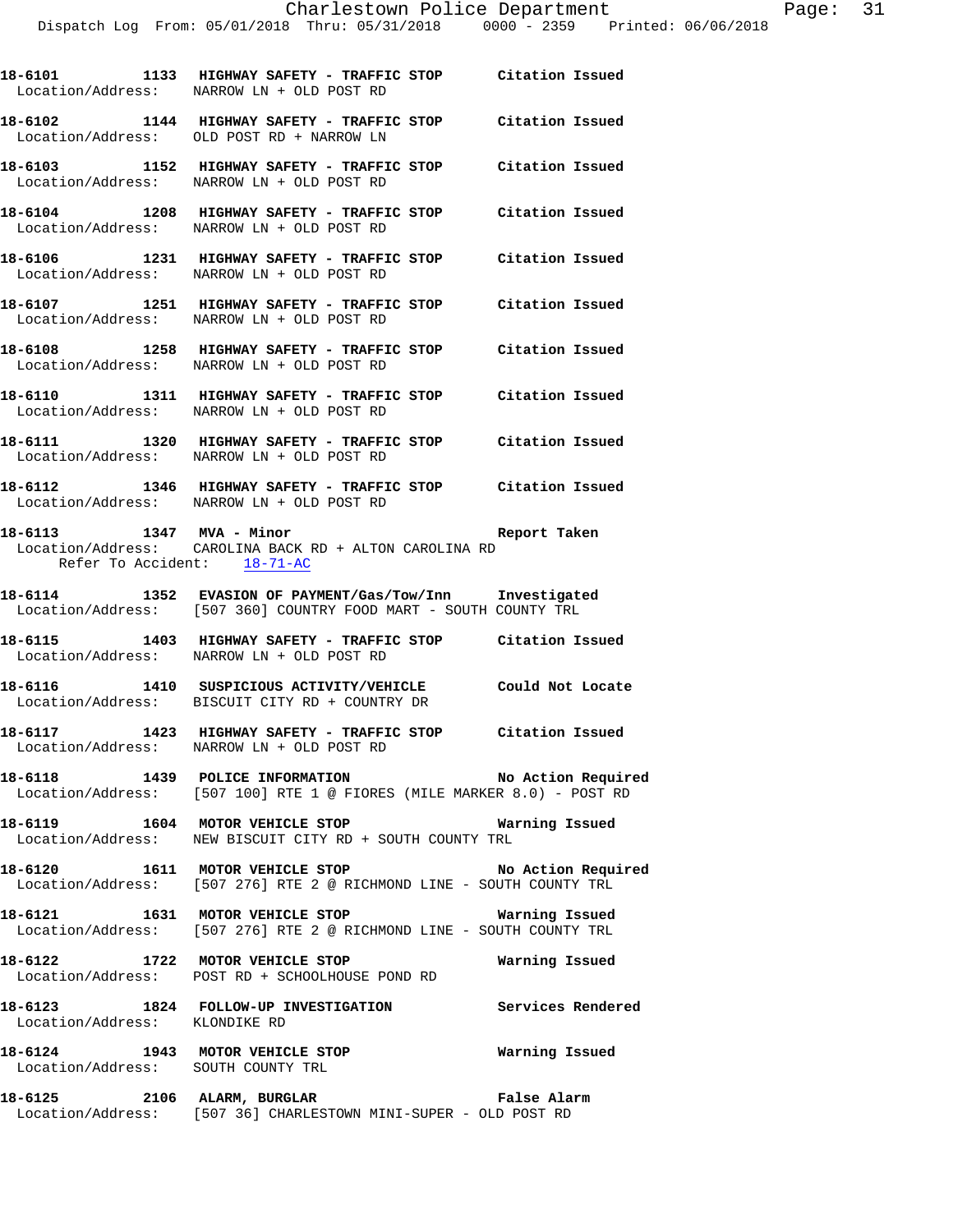**18-6126 2130 FIREWORKS/Possession/Use/Other Could Not Locate**  Vicinity of: KLONDIKE RD

**18-6127 2132 MOTOR VEHICLE STOP Warning Issued**  Location/Address: CAROLINA BACK RD + SOUTH COUNTY TRL

**18-6128 2154 FIREWORKS/Possession/Use/Other Could Not Locate**  Location/Address: NEW BISCUIT CITY RD + SOUTH COUNTY TRL

#### **For Date: 05/29/2018 - Tuesday**

- **18-6130 0109 MOTOR VEHICLE STOP No Action Required**  Location/Address: LAKESIDE DR
- **18-6134 0134 MOTOR VEHICLE STOP Warning Issued**  Location/Address: [507 100] RTE 1 @ FIORES (MILE MARKER 8.0) - POST RD
- **18-6149 0718 POLICE INFORMATION Services Rendered**  Location/Address: [507 642] CHARLESTOWN POLICE DEPARTMENT - OLD POST RD
- **18-6151 0752 MOTOR VEHICLE STOP Warning Issued**  Location/Address: [507 260] RTE 1 @ GENERAL STANTON - POST RD
- **18-6152 0906 ASSIST OTHER POLICE DEPT No Action Required**  Location/Address: MURATORE LN
- **18-6154 1116 MOTOR VEHICLE STOP Warning Issued**  Location/Address: [507 284] RTE 91 @ RICHMOND LINE - ALTON CAROLINA RD
- **18-6156 1129 MOTOR VEHICLE STOP Warning Issued**  Location/Address: [507 276] RTE 2 @ RICHMOND LINE - SOUTH COUNTY TRL
- **18-6157 1135 MOTOR VEHICLE STOP Warning Issued**  Location/Address: SOUTH COUNTY TRL + BOTKA DR
- **18-6158 1154 MOTOR VEHICLE STOP Warning Issued**  Location/Address: POST RD + SCHOOLHOUSE POND RD
- **18-6160 1213 MOTOR VEHICLE STOP Warning Issued**  Location/Address: OLD POST RD + GENWOOD DR
- **18-6161 1304 MOTOR VEHICLE STOP Warning Issued**  Location/Address: [507 923] MILE MARKER 10.2 - FALCONE LN
- **18-6162 1310 VANDALISM Report Taken**  Location/Address: BUCKEYE BROOK RD Refer To Incident: 18-180-OF
- **18-6163 1316 MOTOR VEHICLE STOP Citation Issued**  Location/Address: MATUNUCK SCHOOLHOUSE RD + BROWNING DR
- **18-6164 1320 MOTOR VEHICLE STOP Warning Issued**  Location/Address: [507 910] MILE MARKER 5.6 - EAST BEACH RD
- **18-6166 1427 MOTOR VEHICLE STOP Warning Issued**  Location/Address: [507 909] MILE MARKER 5.2 - WEST BEACH RD
- **18-6167 1555 MOTOR VEHICLE STOP Citation Issued**  Location/Address: [507 303] RTE 1 @ SOUTH SHORE MENTAL HEALTH (MM 9.0) - POST RD
- **18-6168 1608 MOTOR VEHICLE STOP Warning Issued**  Location/Address: [507 276] RTE 2 @ RICHMOND LINE - SOUTH COUNTY TRL
- **18-6169 1609 MOTOR VEHICLE STOP Arrest(s) Made**  Location/Address: POST RD + FALCONE LN Refer To Summons: 18-101-AR Summons: JOHNSON, DAVID<br>Address: 105 WHITE ROCK 105 WHITE ROCK RD Apt. #6 WESTERLY, RI Age: 32 Charges: DRIVING WITHOUT LICENSE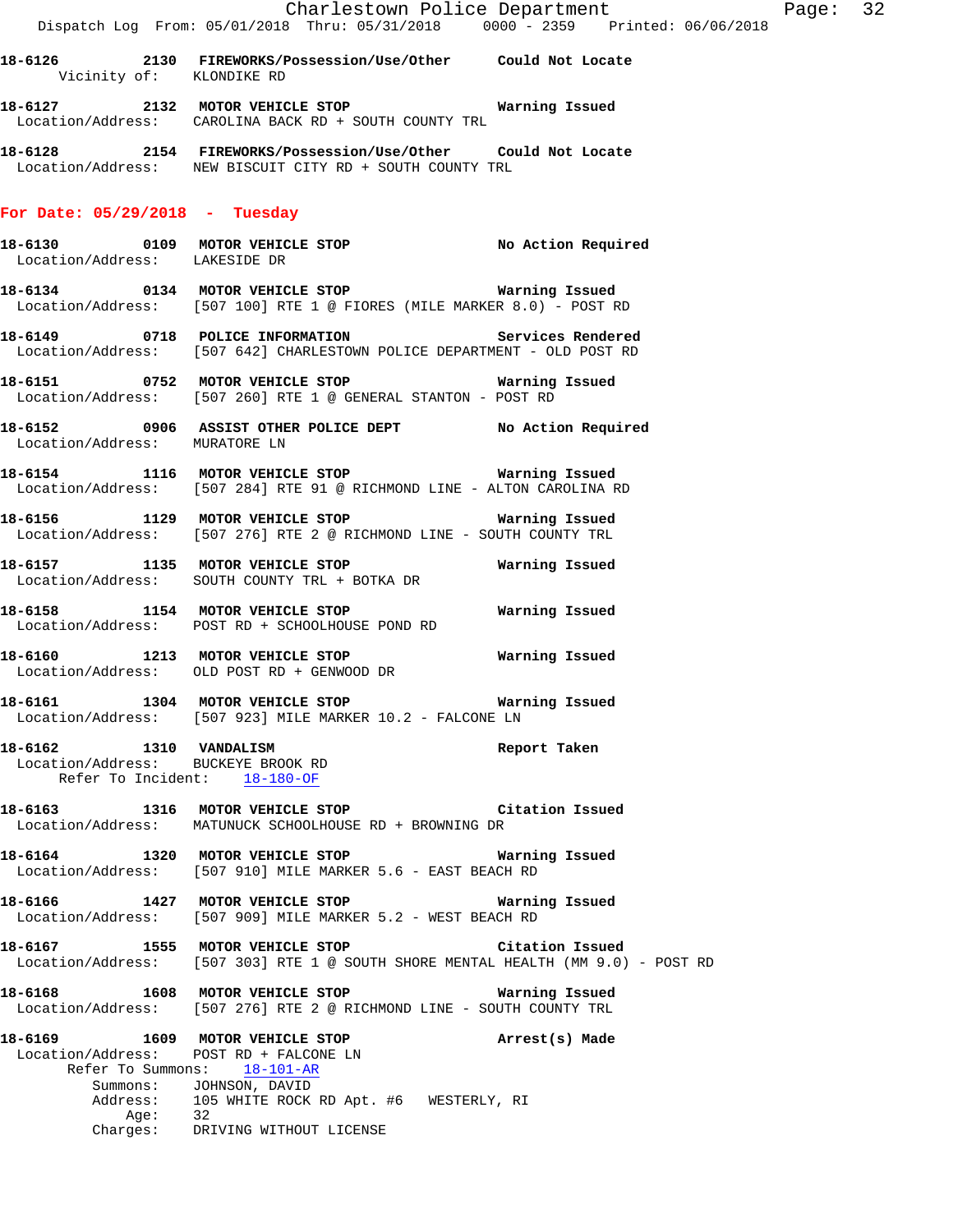Charlestown Police Department Page: 33 Dispatch Log From: 05/01/2018 Thru: 05/31/2018 0000 - 2359 Printed: 06/06/2018 **18-6170 1639 MOTOR VEHICLE STOP Arrest(s) Made**  Location/Address: SOUTH COUNTY TRL + LAURI DR Refer To Arrest: 18-102-AR Arrest: BECHTEL, TYLER J Address: 15 DEEPWOODS DR CHARLESTOWN, RI Age: 26 Charges: Driving after denial, suspension or revocation of license - 3rd + Offense **18-6171 1646 MOTOR VEHICLE STOP Citation Issued**  Location/Address: [507 261] RTE 1 @ STATE GARAGE (MILE MARKER 9.6) - POST RD **18-6174 1957 LARCENY Investigated**  Location/Address: CHARLES AVE Refer To Incident: 18-182-OF **For Date: 05/30/2018 - Wednesday 18-6175 0138 MOTOR VEHICLE STOP Warning Issued**  Location/Address: [507 258] RTE 1 @ SOUTH KINGSTOWN LINE (MM 11.4) - POST RD **18-6176 0151 MOTOR VEHICLE STOP Warning Issued**  Location/Address: POST RD + GENERAL STANTON LN **18-6189 0841 MOTOR VEHICLE STOP Warning Issued**  Location/Address: [507 309] RTE 1A @ CROSS MILLS FIRE DEPARTMENT - OLD POST RD **18-6190 0910 FOLLOW-UP INVESTIGATION Services Rendered**  Location/Address: [507 435] SOUTH SHORE MENTAL HEALTH CHARLESTOWN HOUS - OLD POST RD **18-6191 0956 MOTOR VEHICLE STOP Warning Issued**  Location/Address: POST RD + PROSSER TRL **18-6192 1022 MOTOR VEHICLE STOP Warning Issued**  Vicinity of: [507 272] RTE 1 @ WILCOX TAVERN - POST RD **18-6193 1026 FOLLOW-UP INVESTIGATION Investigated**  Location/Address: [507 201] KENYON INDUSTRIES - SHERMAN AVE **18-6196 1158 MOTOR VEHICLE STOP Warning Issued**  Location/Address: [507 261] RTE 1 @ STATE GARAGE (MILE MARKER 9.6) - POST RD **18-6197 1228 DISABLED MV Investigated**  Location/Address: POST RD + ROSS HILL RD **18-6198 1231 DISABLED MV Investigated**  Location/Address: [507 100] RTE 1 @ FIORES (MILE MARKER 8.0) - POST RD **18-6199 1252 CIVIL MATTER Investigated**  Location/Address: BISCUIT CITY RD 18-6200 1314 ALARM, BURGLAR **Building Checked/Secured**  Location/Address: OCEAN RIDGE DR **18-6201 1349 MOTOR VEHICLE STOP Warning Issued**  Vicinity of: [507 354] PAT'S POWER EQUIPMENT - OLD POST RD **18-6205 1702 SUSPICIOUS ACTIVITY/VEHICLE Unfounded**  Location/Address: SHUMANKANUC HILL RD + BURDICKVILLE RD **18-6206 1716 MOTOR VEHICLE STOP Arrest(s) Made**  Location/Address: SOUTH COUNTY TRL + JONATHAN DR Refer To Summons: 18-103-AR Summons: KONICKI, JON A Address: 33 PINEHURST AVE WARWICK, RI<br>Age: 42 Age:<br>:Charges Driving after denial, suspension or revocation of license - 1st Offense **18-6212 2029 FOLLOW-UP INVESTIGATION Services Rendered**  Location/Address: [507 642] CHARLESTOWN POLICE DEPARTMENT - OLD POST RD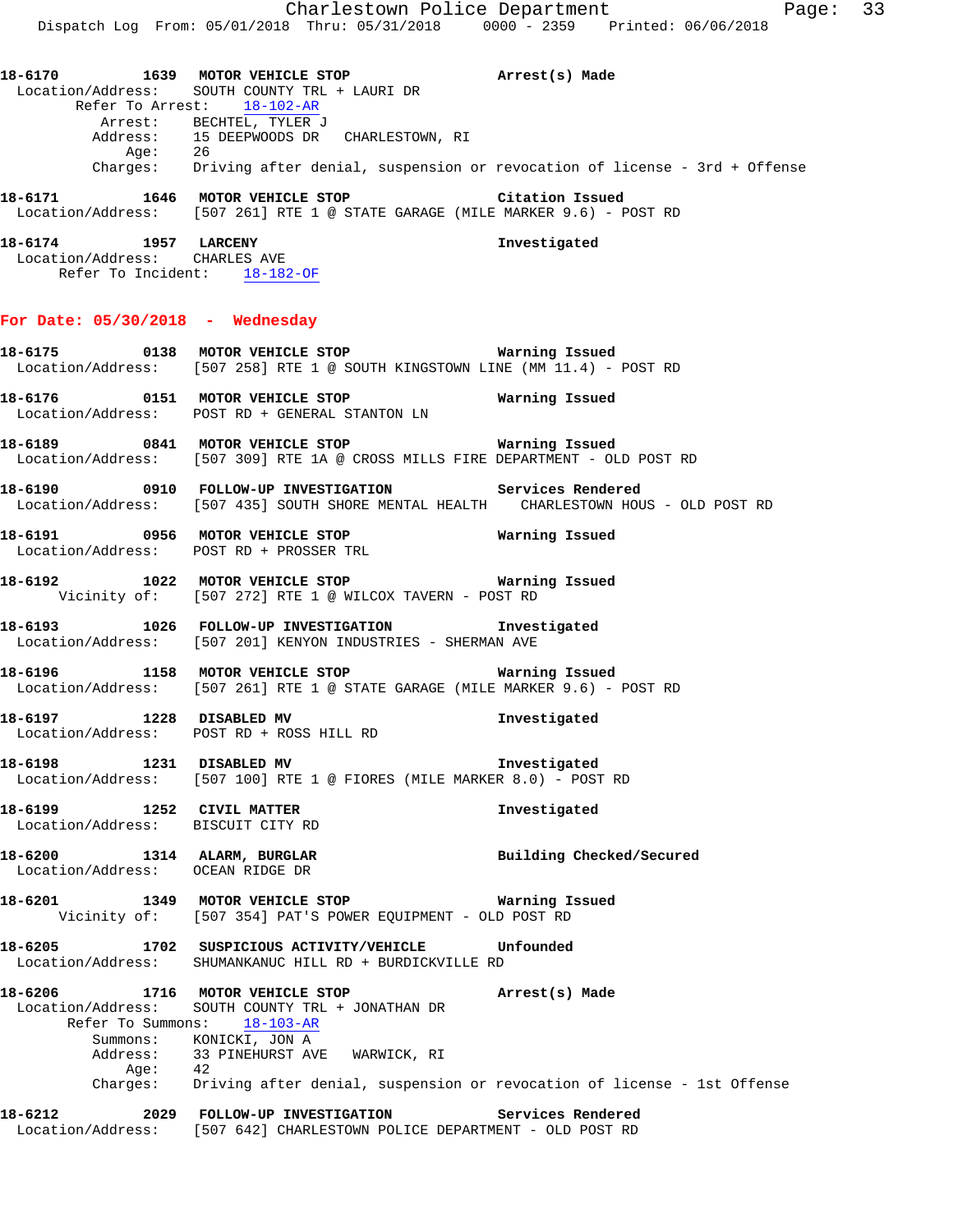| 18-6213 2035 LARCENY<br>Location/Address: OLD POST RD<br>Refer To Incident: 18-184-OF |                                                                                                                                                                                                                                                                                                                                | Investigated                                                                                        |
|---------------------------------------------------------------------------------------|--------------------------------------------------------------------------------------------------------------------------------------------------------------------------------------------------------------------------------------------------------------------------------------------------------------------------------|-----------------------------------------------------------------------------------------------------|
|                                                                                       | 18-6214 2207 ASSIST OTHER POLICE DEPT Taken/Refered to Other A<br>Location/Address: [507 642] CHARLESTOWN POLICE DEPARTMENT - OLD POST RD                                                                                                                                                                                      |                                                                                                     |
| 18-6215 2320 OFFICER WANTED<br>Location/Address: MAIZE DR                             |                                                                                                                                                                                                                                                                                                                                | Could Not Locate                                                                                    |
| 18-6217 2345 ANIMAL COMPLAINT<br>Location/Address: SHANNOCK RD                        |                                                                                                                                                                                                                                                                                                                                | Investigated                                                                                        |
| For Date: $05/31/2018$ - Thursday                                                     |                                                                                                                                                                                                                                                                                                                                |                                                                                                     |
|                                                                                       | 18-6221 0109 MOTOR VEHICLE STOP<br>Location/Address: [507 491] CAROLINA BACK RD                                                                                                                                                                                                                                                | Warning Issued                                                                                      |
|                                                                                       | Location/Address: POST RD + KING'S FACTORY RD                                                                                                                                                                                                                                                                                  |                                                                                                     |
|                                                                                       | 18-6228 18-212 SUSPICIOUS ACTIVITY/VEHICLE 1nvestigated                                                                                                                                                                                                                                                                        | Location/Address: [507 934] CARPENTERS LANDSCAPE/ CONSTRUCTION INC - SOUTH COUNTY TRL + SHANNOCK RD |
|                                                                                       | 18-6237 0544 MOTOR VEHICLE STOP <b>WATER WATER</b><br>Location/Address: [507 657] COUNTRY FOOD MART, LLC - SOUTH COUNTY TRL                                                                                                                                                                                                    |                                                                                                     |
|                                                                                       | 18-6238 0600 MOTOR VEHICLE STOP<br>Location/Address: SOUTH COUNTY TRL + NEW BISCUIT CITY RD                                                                                                                                                                                                                                    | Warning Issued                                                                                      |
|                                                                                       | 18-6239 0610 MOTOR VEHICLE STOP 6239 Warning Issued<br>Location/Address: SOUTH COUNTY TRL + NEW BISCUIT CITY RD                                                                                                                                                                                                                |                                                                                                     |
|                                                                                       | 18-6240 0615 MOTOR VEHICLE STOP<br>Location/Address: RICHMOND LINE - SOUTH COUNTY TRL                                                                                                                                                                                                                                          | Warning Issued                                                                                      |
| Location/Address: POST RD                                                             | 18-6242 0810 TRAFFIC CONTROL                                                                                                                                                                                                                                                                                                   | Warning Issued                                                                                      |
|                                                                                       | 18-6243 0824 MOTOR VEHICLE STOP<br>Location/Address: POST RD + CROSS MILLS RD                                                                                                                                                                                                                                                  | Warning Issued                                                                                      |
| Location/Address: ROSS HILL RD                                                        | 18-6246 		 0921 ASSIST OTHER POLICE DEPT Services Rendered                                                                                                                                                                                                                                                                     |                                                                                                     |
| 18-6248<br>Age: 16<br>Aqe:                                                            | 1003 JUVENILE OFFENSES<br>Location/Address: [507 642] CHARLESTOWN POLICE DEPARTMENT - OLD POST RD<br>Refer To Summons: 18-104-AR<br>Juvenile Arrest<br>Charges: FALSE REPORT OF CRIME<br>Refer To Arrest: 18-16-AR<br>Juvenile Arrest<br>16<br>Charges: SEXUAL ASSAULT -1ST DEGREE<br>ENTER DWELLING OR SHIP W/FELONIUS INTENT | Investigated                                                                                        |
| 18-6249                                                                               | 1043 MOTOR VEHICLE STOP<br>Location/Address: [507 303] RTE 1 @ SOUTH SHORE MENTAL HEALTH (MM 9.0) - POST RD                                                                                                                                                                                                                    | Warning Issued                                                                                      |
| 18-6250 1047 ASSIST CITIZEN<br>Location/Address: ESSEX DR                             |                                                                                                                                                                                                                                                                                                                                | Investigated                                                                                        |
| 18-6251<br>Location/Address: SOUTH COUNTY TRL                                         | 1101 ASSIST OTHER AGENCY                                                                                                                                                                                                                                                                                                       | Services Rendered                                                                                   |
| 18-6252                                                                               | 1204 TRAFFIC CONTROL                                                                                                                                                                                                                                                                                                           | No Action Required                                                                                  |

Location/Address: WEST BEACH RD